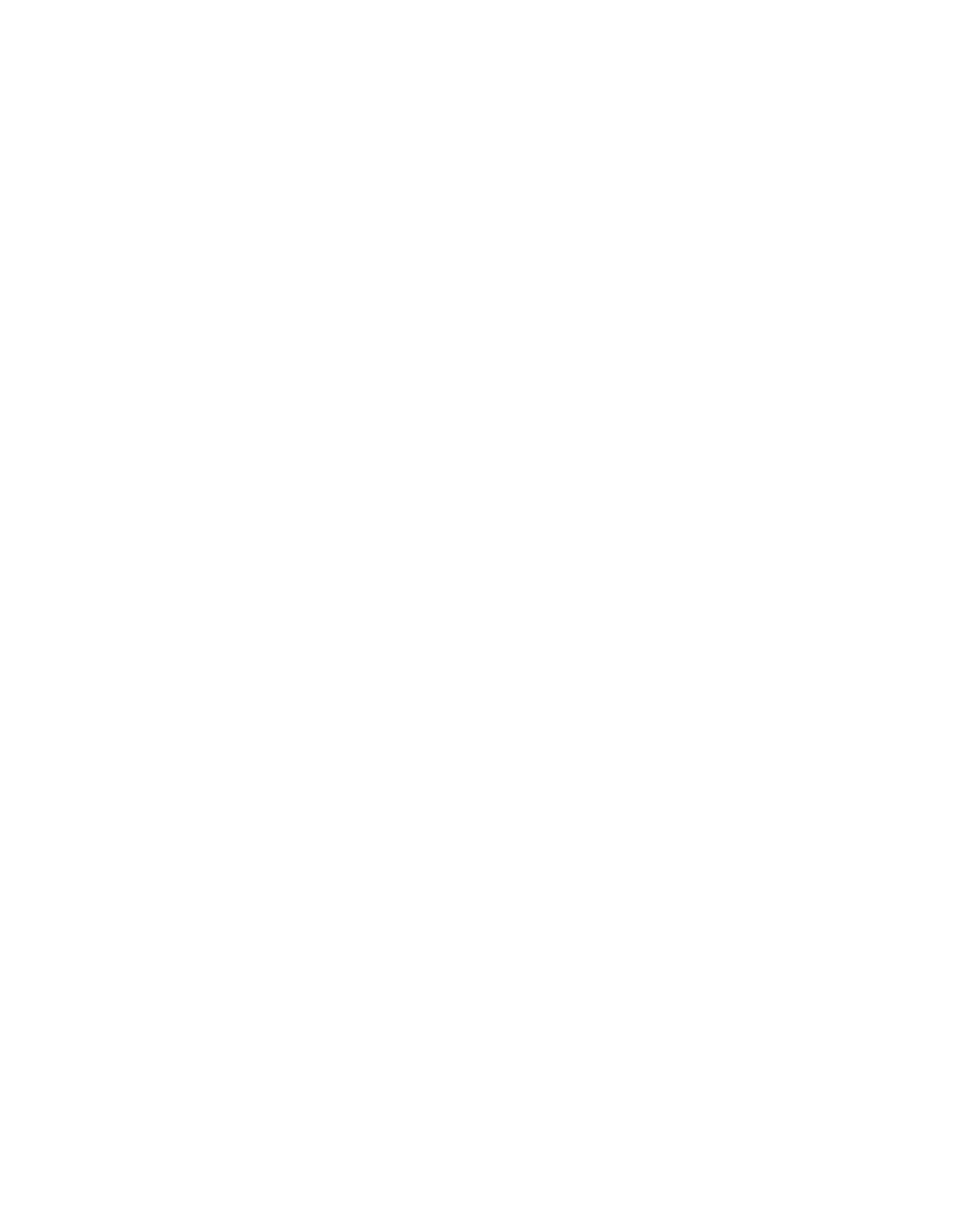The Pennsylvania Housing Finance Agency is committed to a policy that prohibits discrimination of persons in its programs and employment based upon race, religion, gender, national origin, handicap, family status, or age.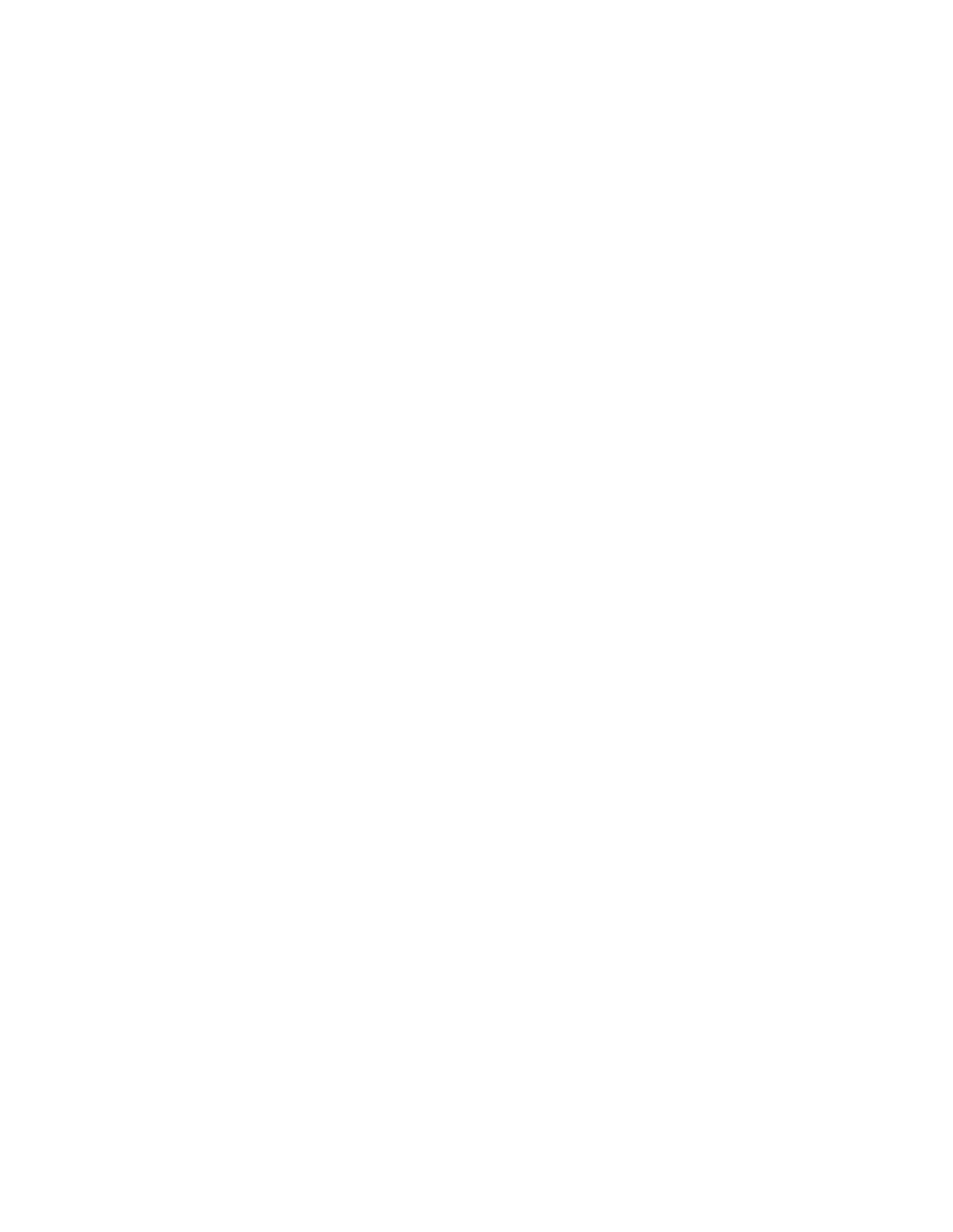#### **MULTIFAMILY HOUSING PROGRAMS APPLICATION PACKAGE**

#### *INSTRUCTIONS*

The Pennsylvania Housing Finance Agency ("Agency") has developed an application that combines the loan and tax credit applications into one document. The application has three main components, (1) Multifamily Program Guidelines, (2) Multifamily Application Instructions and (3) Multifamily Application.

The developer must be familiar with the guidelines prior to completing the Multifamily Housing Application. All applicants should periodically check the Agency's website for updates and changes at www.phfa.org.

In addition to this package, there are specific underwriting requirements regarding the policies, procedures and various review standards utilized by the Loan Programs and the Tax Credit Program. These requirements are available upon request and on the Agency's website. **Reviewing the additional information on the Agency's website is a prerequisite to completing the Application.**

#### *Multifamily Housing Program Guidelines Tab 1*

This section provides all Multifamily Housing Program Guidelines, including the Selection Criteria common to all applicants; the Low Income Housing Tax Credit Qualified Allocation Plan, the guidelines and requirements of Tax Credit Program; the PennHOMES Program, Taxable and Tax Exempt Bond Financing and the Construction Loan Program.

#### *Multifamily Housing Application Instructions Tab 2*

This section provides the information necessary to complete the Application and the additional submission requirements.

#### *Multifamily Housing Application Tab 3*

This section is the Application for all Multifamily Programs. It contains information that is used by both the loan and tax credit underwriting staff. Each submission to the Agency must contain the Multifamily Housing Application.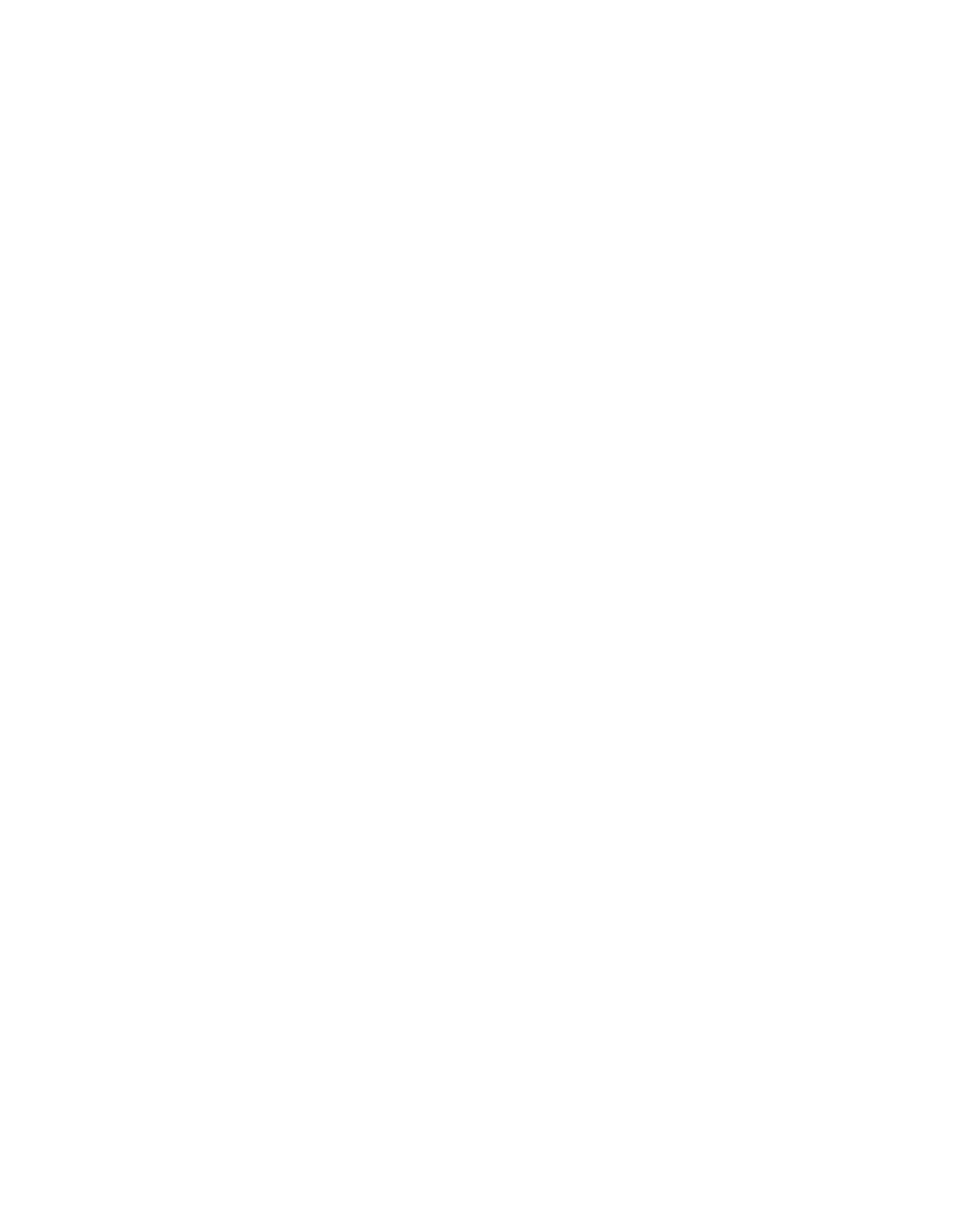# Multifamily Housing Program Guidelines 2003

**Pennsylvania Housing Finance Agency** 2101 North Front Street

P.O. Box 8029 Harrisburg, PA 17110 (717) 780-3882 TTY (717) 780-1869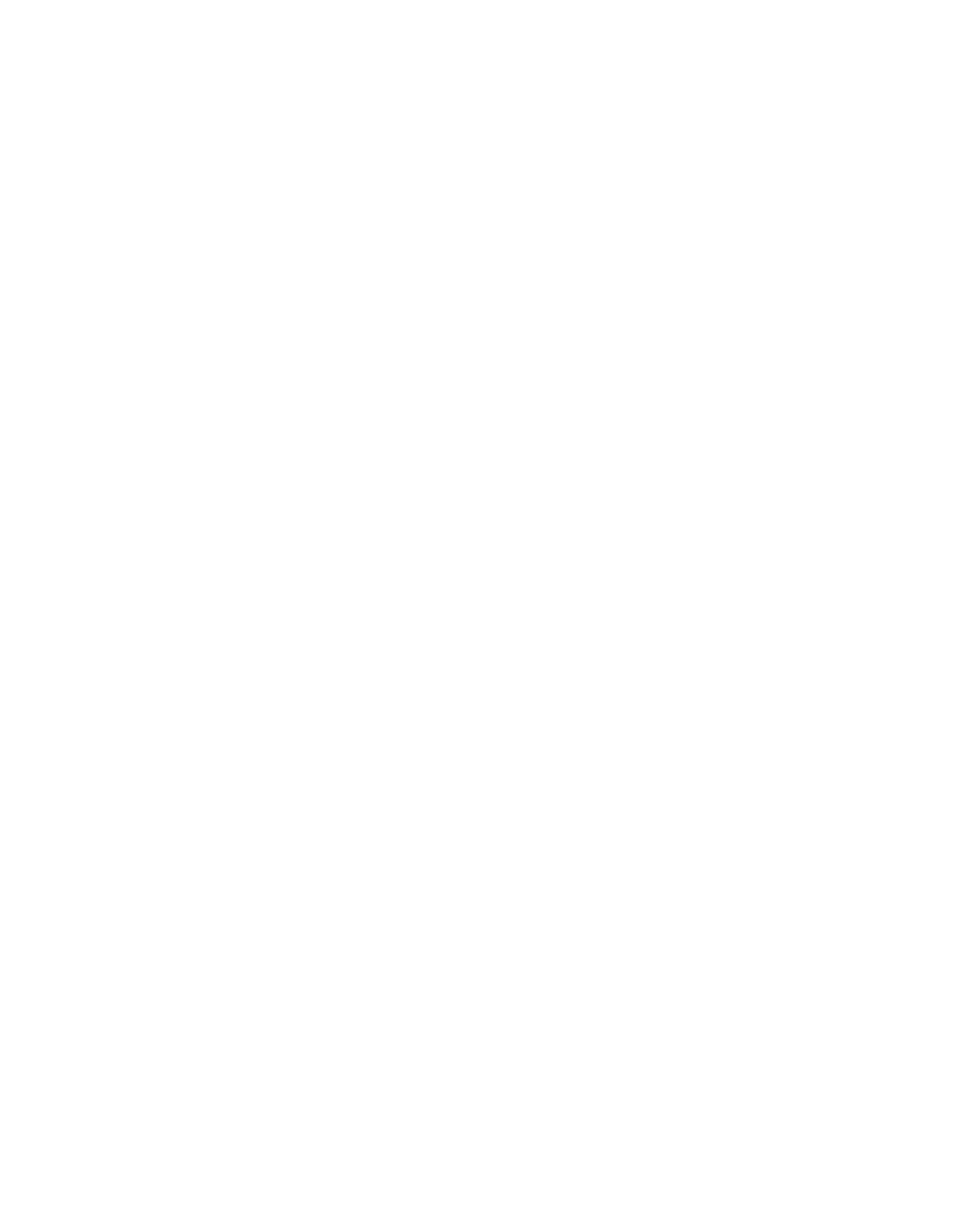## **MULTIFAMILY HOUSING PROGRAM GUIDELINES**

#### **TABLE OF CONTENTS**

| Multifamily Housing General Program Guidelines  |  |  |
|-------------------------------------------------|--|--|
| Tax Credit Program                              |  |  |
| 2003 Qualified Allocation Plan                  |  |  |
| Tax Credit Program Guidelines                   |  |  |
| PennHOMES Program Guidelines                    |  |  |
| Volume Cap for Tax Exempt Financing             |  |  |
| Taxable and 501(c)(3) Tax Exempt Bond Financing |  |  |
| Construction Loan Program                       |  |  |
|                                                 |  |  |

#### Exhibits

| Multifamily Housing 2003 Selection Criteria (Exhibit SC2003)                                    |  |
|-------------------------------------------------------------------------------------------------|--|
| Pennsylvania DCED Regional and County Map (Exhibit DCED)                                        |  |
| Qualified Census Tracts and Difficult Development Areas (Exhibit QCT)                           |  |
| Participating & Non-participating Jurisdictions (Exhibit PJNPJ)                                 |  |
| 2002 HUD Program Section 221(d)(3) Maximum Mortgage Limits (Exhibit 221d3)                      |  |
| 2002 Maximum Income/Rent Chart (Exhibit MAX)                                                    |  |
| Summary of the Federal Displacement, Relocation and Acquisition Requirements (Exhibit RELO)  67 |  |
| Agency Fee Schedule (Exhibit FEES)                                                              |  |
| Development Cost Limits (Exhibit LIMITS)                                                        |  |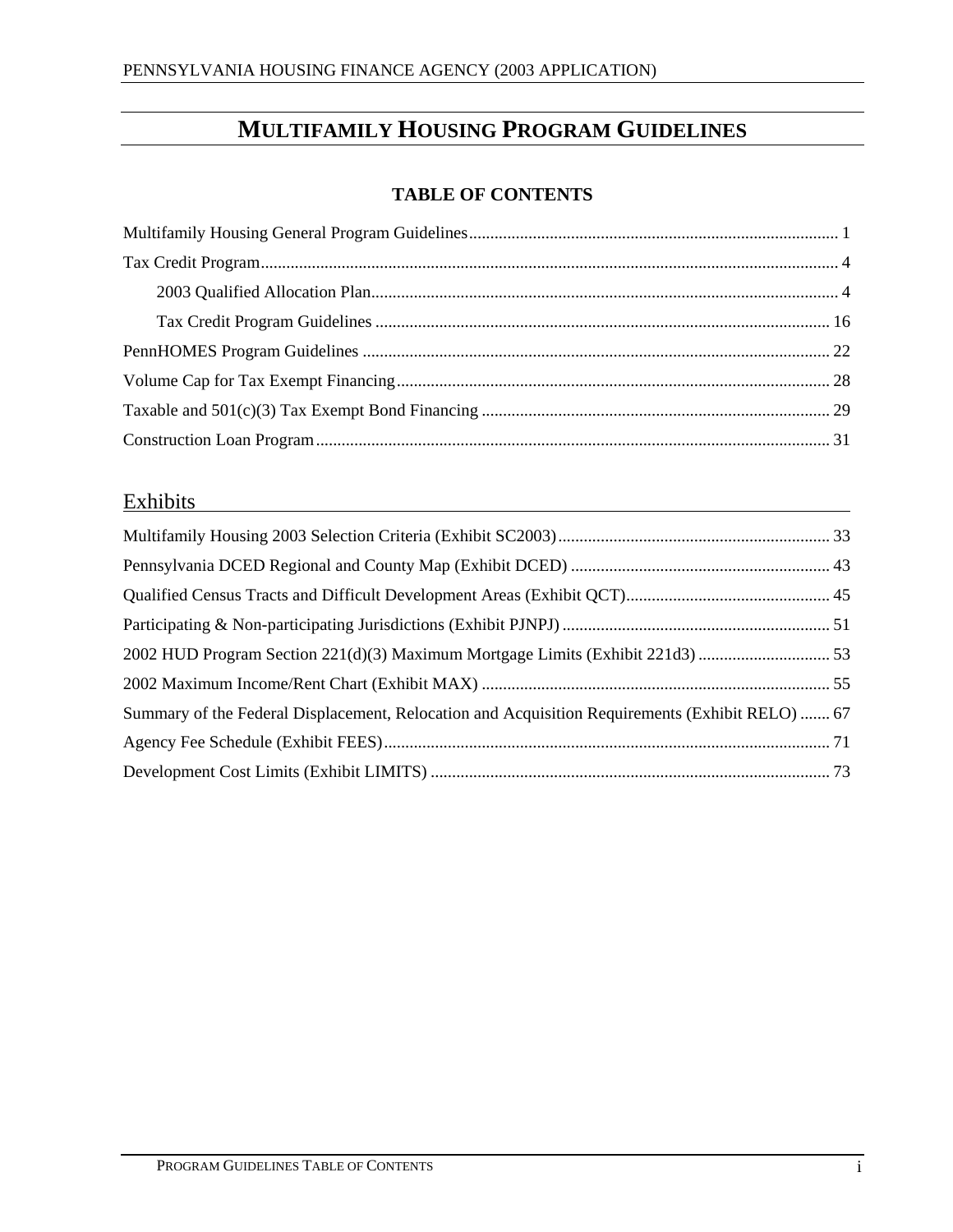THIS PAGE IS INTENTIONALLY BLANK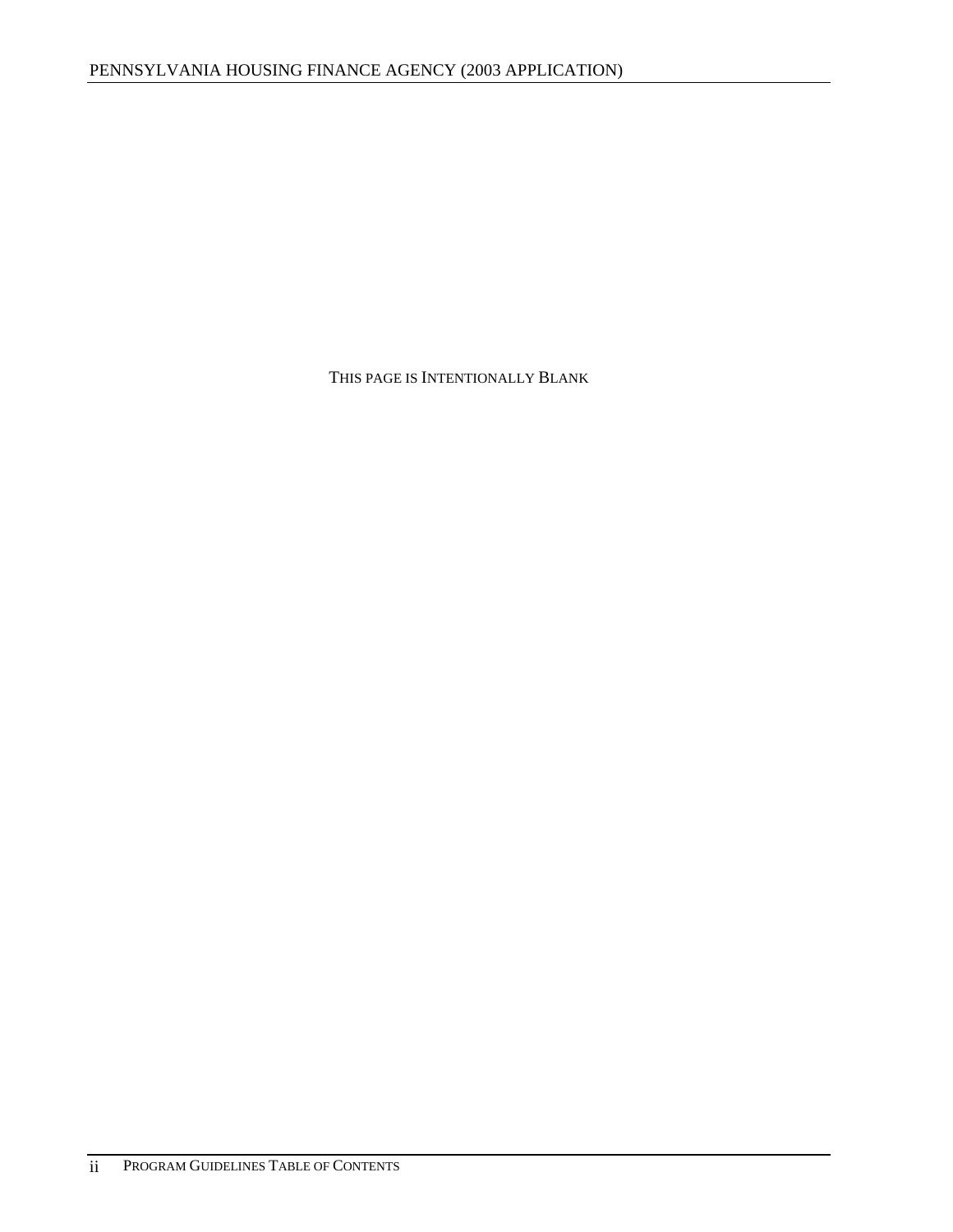#### **GENERAL PROGRAM GUIDELINES**

#### **INTRODUCTION**

The Pennsylvania Housing Finance Agency (Agency) provides funding resources through programs designed to increase and preserve affordable multifamily housing rental properties throughout the Commonwealth of Pennsylvania. The Agency is the administrator of the Federal Low Income Housing Tax Credit Program (Tax Credits). It also provides loans for construction financing, taxable and tax exempt bond financed primary mortgages, and soft second financing. Soft second financing is through the PennHOMES Program, which includes resources from the Federal Home Investment Partnerships Program (HOME) through the Pennsylvania Department of Community and Economic Development (DCED), and the Agency's unrestricted reserves.

The following Multifamily Housing Program Guidelines explain the Agency's processing procedures, development requirements, and the various funding programs that may be accessed by completing the Agency's Multifamily Housing Application and other submission requirements as explained in the Multifamily Housing Application Instructions.

#### **APPLICATION PROCESS**

For a development to be considered for a reservation of Tax Credits or a PennHOMES loan, the entire Multifamily Housing Application package, including all Exhibits, must be received by the Agency no later than **2:00 P.M.** on the closing date of the established Cycle. If the applicant is duplicating the Application for use on his/her computer, information must be duplicated exactly as it appears on the original Application. The Application or Exhibits may not be submitted to the Agency via fax or email.

|                                             | SUBMISSION                        |                                             |
|---------------------------------------------|-----------------------------------|---------------------------------------------|
| <b>APPLICATION TYPE</b>                     | <b>CLOSING DATE</b>               | <b>CYCLE ALLOCATION</b>                     |
| Tax Credits and PennHOMES                   | October 14, 2002                  | 50%                                         |
|                                             | and<br>April 14, 2003             | 50%                                         |
| Volume Cap for Tax Exempt Bond              | October 14, 2002                  | Availability to be                          |
| Financing                                   |                                   | determined                                  |
| Taxable Bonds, 501(c)(3) Tax Exempt         | Open                              | Open                                        |
| <b>Bonds and Construction Loans</b>         |                                   |                                             |
| PennHOMES and other loan applicants direct  |                                   | Tax Credit only applicants direct completed |
| completed Applications and/or inquiries to: | Applications and/or inquiries to: |                                             |
| <b>Development Division</b>                 | Tax Credit Division               |                                             |
| 717-780-3882                                | 717-780-3948                      |                                             |
| TTY 717-780-1869                            | TTY 717-780-1869                  |                                             |

P.O. Box 8029 2101 North Front Street

Harrisburg, PA 17105-8029 Harrisburg, PA 17110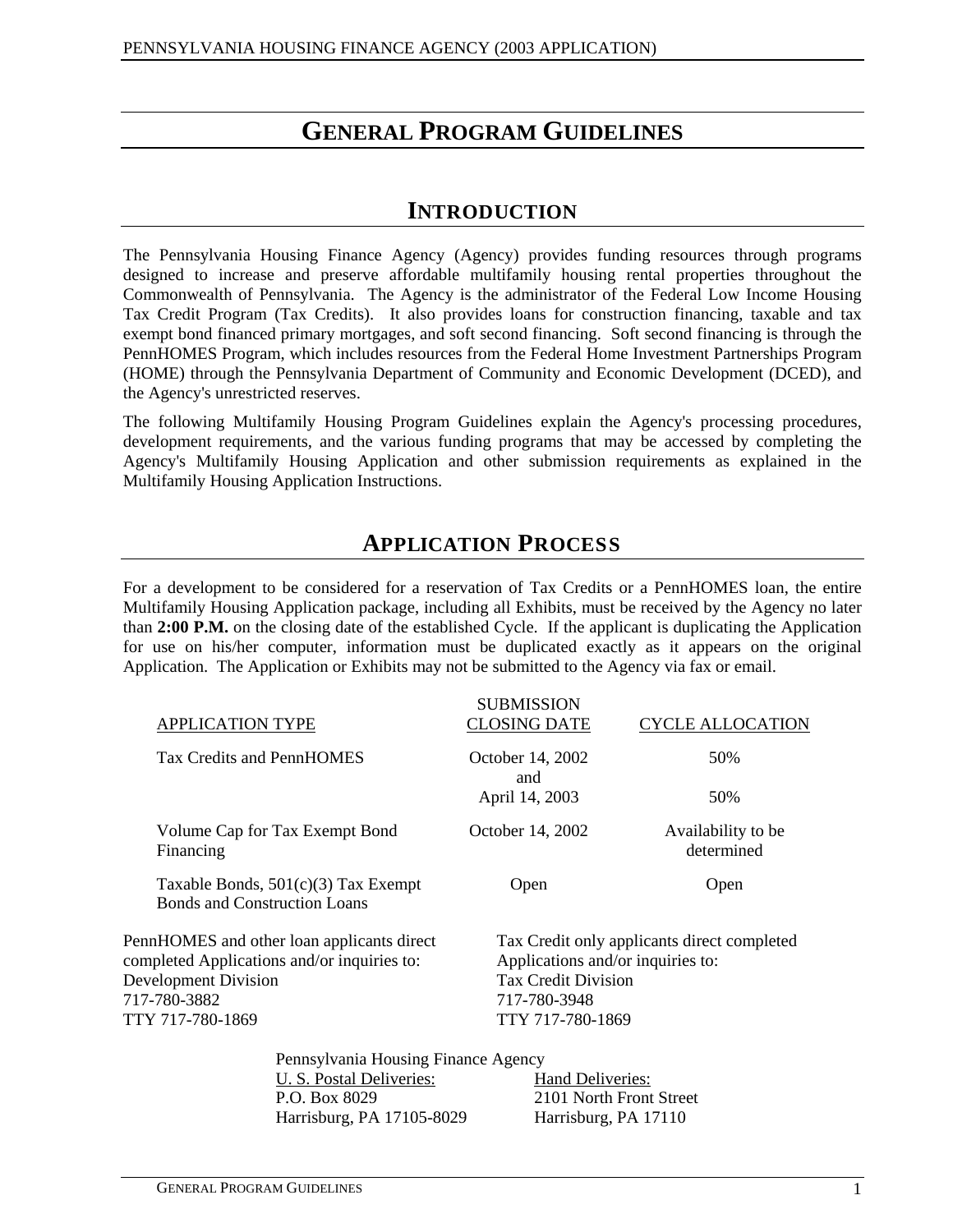Applicants requesting **PennHOMES and Tax Credits** must submit **four copies**, applicants requesting **only PennHOMES** must submit **three copies**, and applicants requesting **only Tax Credits** must submit **one copy** of the completed Application with the required Exhibits, along with an Application fee, to the Agency. Staff review of the Application will determine its acceptability for processing.

Applications must be tabbed numerically using the numbering system shown in the Application Instructions. Applications not received in this manner will be returned. Any material omission from the Application Checklist may result in an immediate rejection of the Application, particularly the omission of site control and verification of funding sources. Any omissions, inaccuracies, and inconsistencies in the Application package will result in the Application not receiving bonus points for the Completeness of Application. If initially acceptable, Agency staff will conduct a site inspection and, if the development appears feasible and meets all Agency criteria, the Application may be evaluated based upon the Selection Criteria.

**For Tax Credit applicants,** the applicant must review the Allocation Plan. The Application must also meet the basic program eligibility requirements as outlined in Section 42 of the Internal Revenue Code. A description of the Application Review Process is detailed in the Tax Credit Program Guidelines and the Allocation Plan.

**For PennHOMES applicants** the PennHOMES staff will submit a report to the Agency's Board (the Board). The Board will review the proposal and may authorize approval to proceed with a feasibility study with the Agency.

Developments approved by the Board to proceed with a feasibility study must then be processed to a loan commitment within nine months from the date of the Board's approval. Agency staff will review the applicant's commitment and closing documents as outlined in the Commitment Requirements (which are available from the Agency upon request or on the Agency's website), as well as other applicable federal and state requirements. Upon satisfaction of these requirements, Agency staff may recommend the development to the Board for a mortgage loan commitment, subject to the Agency's ability to provide the financing for the development. Applicants must attend the Board meeting in which their commitment presentation is being made.

Developments approved for a loan commitment must proceed to an initial loan closing within 60 days from the date of the Board's commitment approval. One initial loan closing extension of 45 days may be requested, in writing, and may be approved by the Agency, in its sole discretion. A written request for said extension and the non-refundable required extension fee, equal to .50% of the Agency loan(s), must be submitted to the Agency.

**Applications seeking Volume Cap for Tax Exempt Financing** are generally accepted on a competitive basis. Awards are made in response to a public request for proposal (RFP). Specific application instructions may be incorporated in the RFP. Applicants must submit two copies of the Application and all of the required Exhibits. For additional information, please see the Agency web site at www.phfa.org or contact the Development Division. Qualifying proposals will be presented to the Board during the regularly scheduled meetings.

**Taxable and 501(c)(3) Tax Exempt Bond and Construction Loan Applicants** not requesting PennHOMES funding must complete and submit the Agency's Multifamily Housing Application along with the submission requirements explained in the Multifamily Housing Application Instructions to the Agency for review and approval for each construction loan request. Applicants must submit three copies of the Application and all required Exhibits. Agency staff will conduct a site review and prepare a site and market report for each construction loan request. Qualifying proposals will be presented to the Board during the regularly scheduled meetings.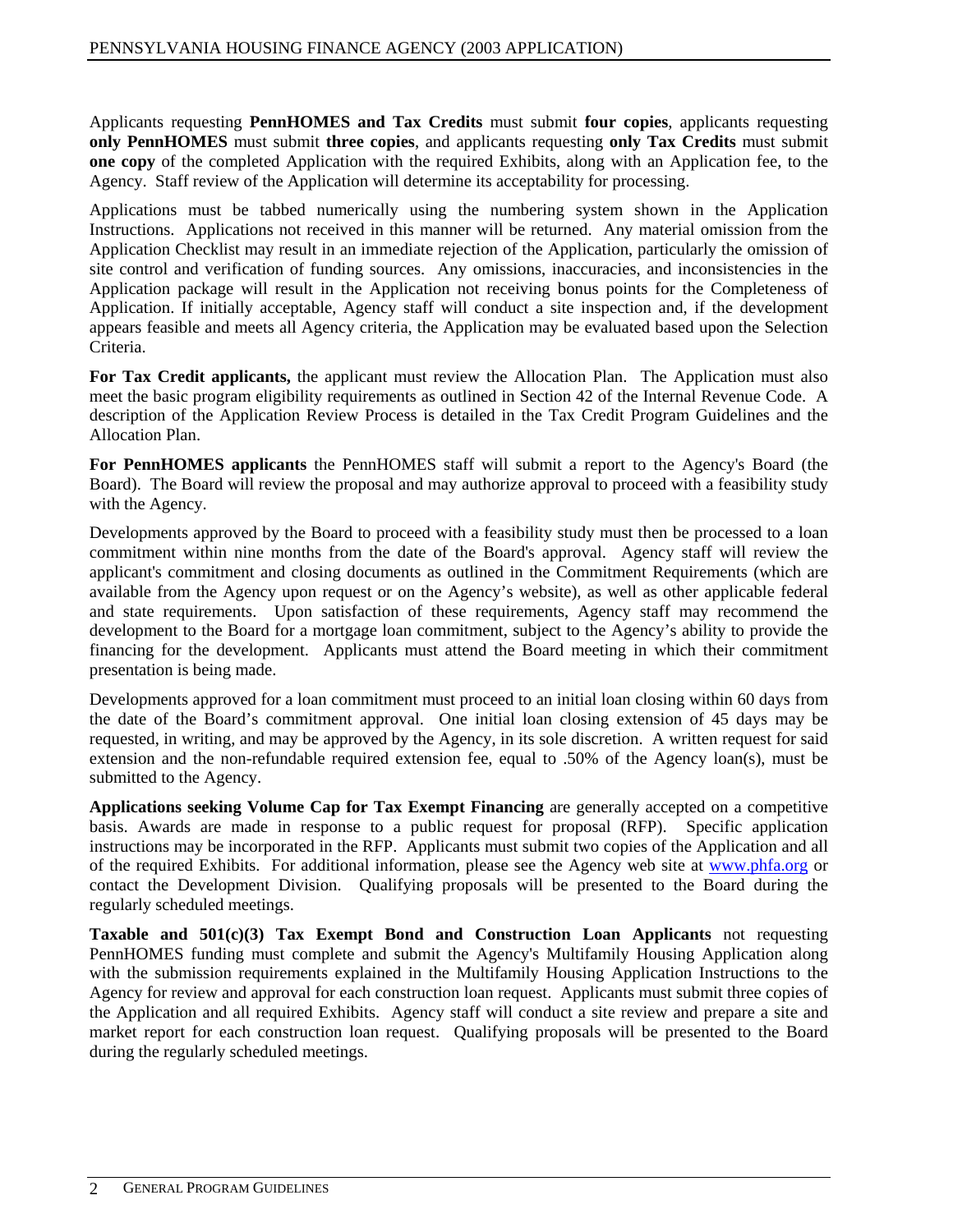**For All Applicants** the Agency encourages developers to keep to a minimum any changes in the original development proposal that was ranked and approved for feasibility, site and market study and/or Tax Credits. All revisions are subject to the Agency's approval and may require resubmission to the Board, including, but not limited to, changes in location, development design, per unit construction cost, financial projections, as well as any changes in information used in ranking for the Tax Credit reservation. If the revision is material and unacceptable, as determined by the Agency, the Agency may, in its sole discretion, withdraw the development from loan commitment processing and/or the Tax Credit reservation. In addition, please be advised that the development information presented for Tax Credits and PennHOMES must be consistent at all times.

Failure to provide information requested by the Agency, failure to meet deadlines or time frames imposed by the Agency, or any misrepresentation or nondisclosure of any information or data submitted to the Agency by the applicant may result in the immediate rejection of the Application for financing and forfeiture of fees.

The Agency will notify the applicant if, for any reason, the Application for financing is rejected by the Agency. If the Application is rejected, the applicant shall pay and/or reimburse the Agency for any and all fees and costs incurred in the application process, including, but not limited to, the application fee, market study, appraisal costs, etc.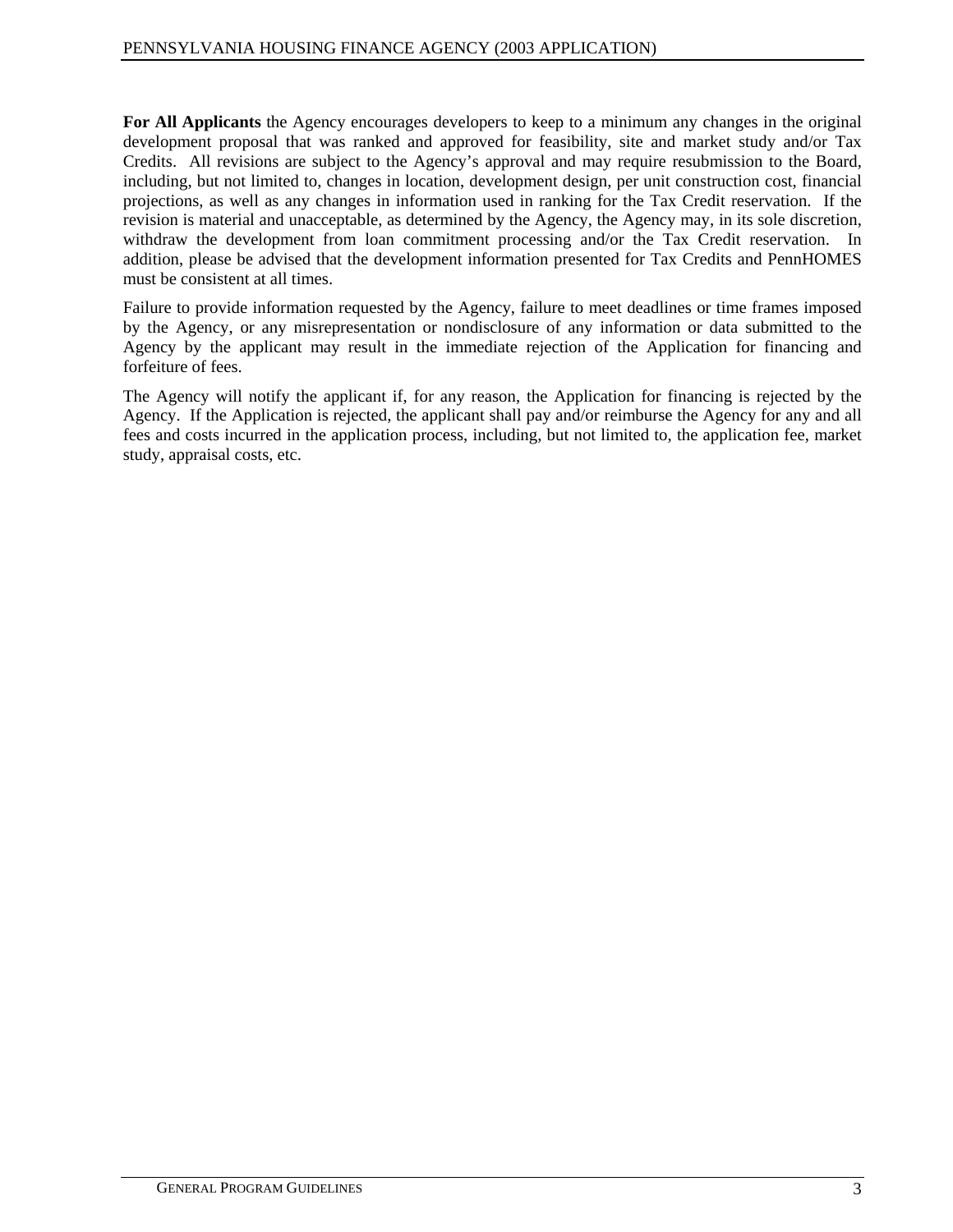#### **TAX CREDIT PROGRAM**

#### **ALLOCATION PLAN FOR YEAR 2003 LOW INCOME HOUSING TAX CREDIT PROGRAM**

The Pennsylvania Housing Finance Agency (the "Agency") is the Commonwealth agency responsible for the administration of the Federal Low Income Housing Tax Credit Program. Pursuant to the Omnibus Budget Reconciliation Act of 1989, the Agency has developed an Allocation Plan containing the criteria to be used in distributing Federal Low Income Housing Tax Credits ("Tax Credits") based on the housing needs of the Commonwealth. Adoption of the Allocation Plan requires approval by the Governor after a public hearing. In the event there are changes in federal law subsequent to the adoption of this Allocation Plan or additional regulatory guidance or clarifications regarding the Tax Credit Program become available, the Agency reserves the right to modify, to supplement or to makeconforming amendments to this Allocation Plan and all related documents without formal amendment or additional public hearings. In addition to notifying affected Tax Credit Program applicants, information about such subsequent changes will be posted on the Agency's website at *www.phfa.org*.

All information submitted by the applicant or gathered by the Agency in the review of the Application is the sole property of the Agency and may be made public. The Agency's processing procedures, fee schedules and limitations, and current rent and income limits are set forth in the Agency's Multifamily Housing Application Package and Guidelines. It is the developer's responsibility to be familiar with all Tax Credit Program requirements, the regulations, and the Internal Revenue Code (the "Code").

#### **SUBMISSION REQUIREMENTS**

The following section details the timeframes and mandatory processing information applicable to the Year 2003 Tax Credit Program.

For a development to be considered for a reservation of Tax Credits, the entire Application package, including all Exhibits, must be received by the Agency no later than **2:00 p.m.** of the closing date of one of the submission cycles listed below. Applications not received by the closing date of the submission cycle will not be considered. The Agency will strive to notify applicants in Cycle 1 of the applicant's status after its March 2003 Board meeting and will strive to notify applicants in Cycle 2 of the applicant's status after its September 2003 Board meeting.

| Suhmiccion   | Closin                  | rcentage of Tax                |
|--------------|-------------------------|--------------------------------|
| <b>Cycle</b> | <u>Date</u>             | <b>Credits to be Allocated</b> |
|              | <b>October 14, 2002</b> | 30/0                           |
|              | pril 14, 2003           | $\sim$ $\sim$ $\sim$<br>.      |

Any organization shown as an applicant in the Application must have a general partner interest in the final ownership entity of the development. The applicant must be actively involved in both the development and ongoing control and management of the development as evidenced in the partnership agreement governing the ownership entity for the development. Sale, transfer or assignment of an applicant's interest in the proposed Tax Credit development is absolutely prohibited while the Application is under consideration. Such transfers, sales and assignments at any subsequent point in the processing of a development prior to placement in service and issuance of an IRS Form 8609 require prior written approval by Agency staff and may require submission of a new Application and/or may result in recapture of Tax Credits by the Agency.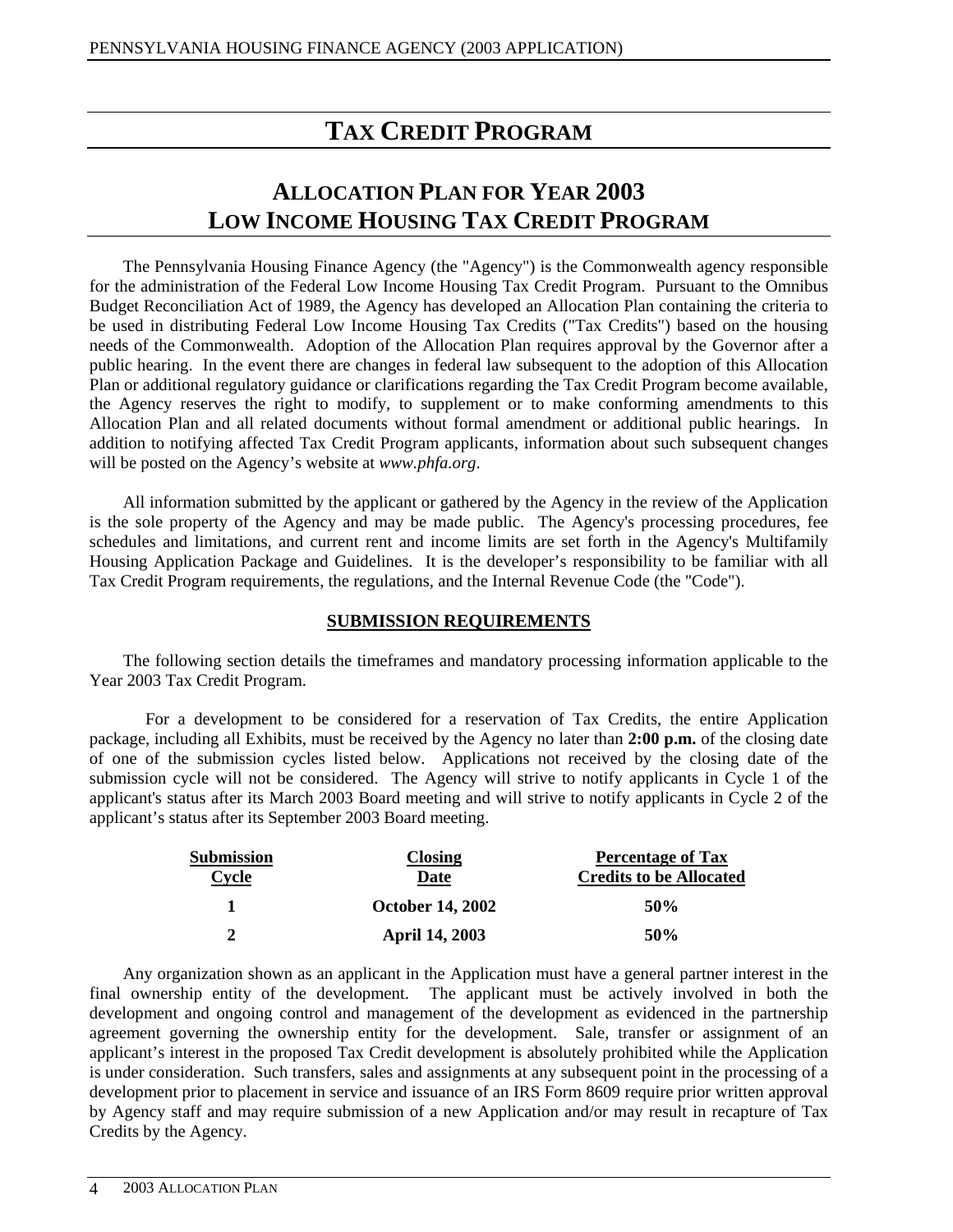An Application package submitted for review must include all of the information in the order set forth in the Application Checklist. Any material deficiency in the Application or omission from the mandatory submissions set forth in the Application Checklist, particularly the omission of documentation relating to the site, a market study/needs assessment and verification of funding sources, may result in immediate rejection. In addition, the Application must meet program eligibility requirements set forth in Section 42 of the Code. Applications and required Exhibits may not be submitted via fax or email to the Agency.

An Application, once received by the Agency, may not be altered, amended or modified except upon requests made by staff during underwriting and program review or except for developments participating in an Agency-sponsored bridge loan program, which may undergo subsequent substitute processing and ranking by the Agency. Applications will be processed and ranked based only upon the information contained in the initial Application package. Agency staff will first review the development's construction costs, fees, sources of funds, operating income and expenses to determine the development's financial feasibility and long term viability. Developments that are financially feasible and viable will then be ranked according to the Selection Criteria. Applications that are financially infeasible or that do not demonstrate long term viability may be returned at any time. The Agency reserves the right, in its sole discretion, to reject any Application in the event that the costs associated with the proposed development are deemed excessive or unreasonable.

Upon review of the Application, Agency staff may, but is under no obligation to, advise the applicant of incongruities, discrepancies or incomplete items and may allow the applicant to clarify or supplement the original submission. Such requests will be made in writing to the applicant and response will be required within the timeframe set forth therein which will generally be no later than five business days from notification by staff. Developers are urged to review their original Applications carefully prior to submission to the Agency. Correction allowed during the staff review process will neither include replacement, substitution or amendment of material items used by staff in the ranking of an Application nor remedy the scoring of an Application as an incomplete submission. See the Multifamily Housing Program Guidelines for additional guidance and information about processing Applications.

All Application fees are nonrefundable.

#### **THRESHOLD ELIGIBILITY CRITERIA**

The Agency will only process Applications that meet all of the following eligibility criteria. Failure to meet any of these threshold eligibility criteria may result in rejection of the Application.

1. Agency staff will review the Tax Credit Program compliance history and performance of both the general partner and the management agent of the proposed development. The applicant must certify that it is in compliance with all Tax Credit Program requirements for each Tax Credit development in which it has a material ownership interest. If the general partner or management agent of the proposed development is currently involved in a Tax Credit development that has been reported to the Internal Revenue Service ("IRS") as being out of compliance with any Agency program requirement (including Restrictive Covenant Agreement violations) and said noncompliance has not been brought back into compliance prior to the submission of the Application, the Application may be rejected at any time prior to reservation of Tax Credits. In the alternative (or in addition, in the sole discretion of the Agency) the general partner and/or management agent may be required to attend and satisfactorily pass an Agency approved course in the compliance requirements of the Tax Credit Program. The Agency in its sole discretion will determine whether a compliance issue is of a material or nonmaterial nature and whether it is of a recurring nature. Note that while any material compliance issue may result in rejection of an Application, other types of less serious or repetitive noncompliance issues will result in the adjustment of points during the ranking process.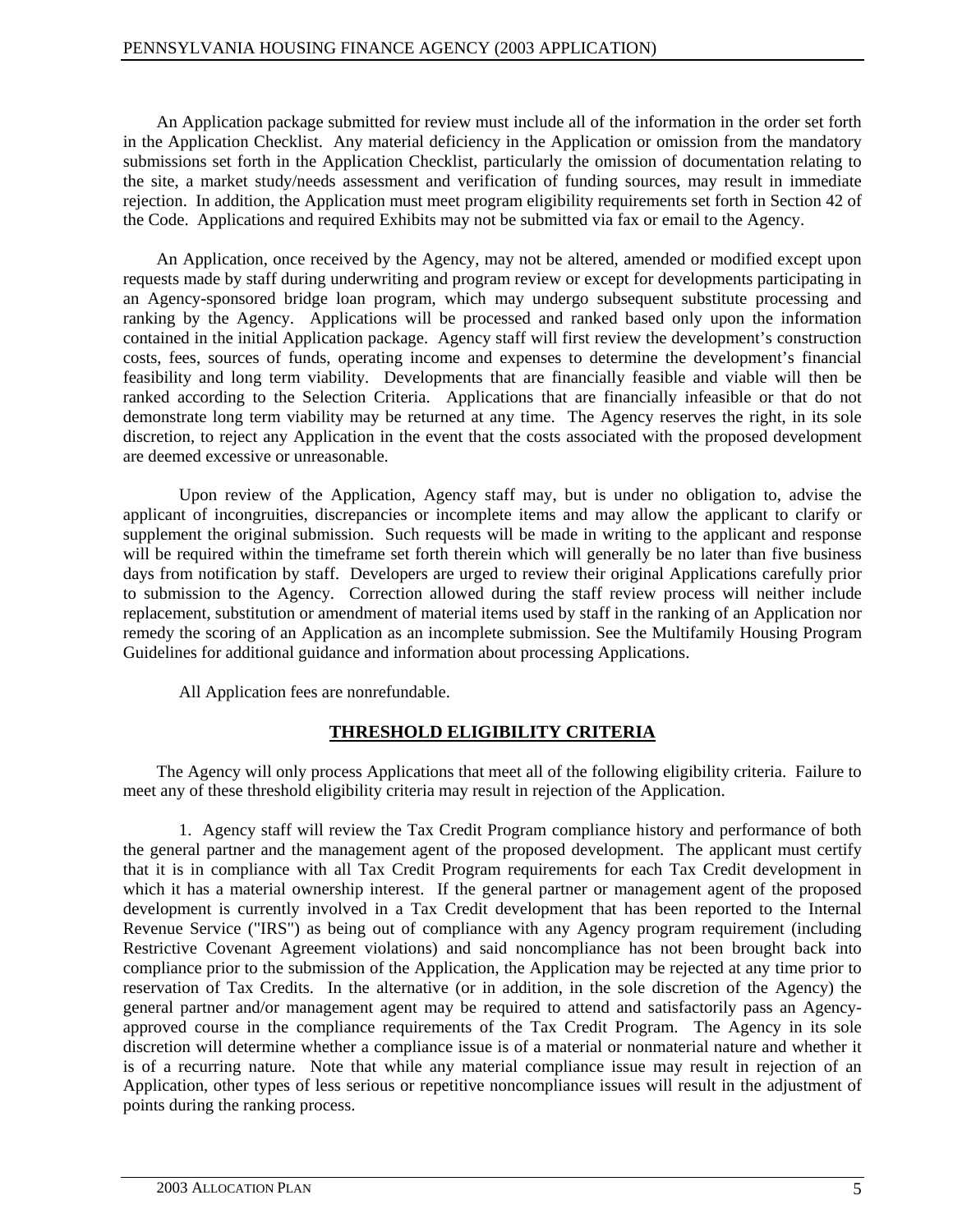2. If the general partner or an affiliate of the general partner is involved or has been involved in an Agency funded development that is delinquent in payments to the Agency or has materially defaulted on any of its obligations to the Agency, the Agency may reject the Application.

3. Applications may be rejected from organizations or individuals who have failed to meet any established program deadline date.

4. Applicants who have unpaid fees due to the Agency may be ineligible to participate in the Tax Credit Program.

5. Developments that have resulted from or will result in thepermanent displacement of low income residents will be ineligible for Tax Credit Program participation unless the developer provides evidence satisfactory to the Agency that the development either addresses overcrowding or to the greatest extent feasible offers all residents their choice to return to an appropriately sized affordable unit in the development upon completion of the development or receive relocation benefits. Applicants may be requested to document the efficacy of notice given to residents to the satisfaction of the Agency.

6. Applications for acquisition Tax Credits will not be accepted for any existing Tax Credit development during its initial compliance period.

In addition to the above threshold eligibility criteria, the Agency reserves the right to take any action it deems appropriate if the proposed general partner (or any affiliate thereof), proposed management agent, or other material participant has been found to be in violation of fair housing, housing accessibility or nondiscrimination laws or has been found to discriminate against Section 8 voucher and certificate holders and such violation or discriminatory actions have not been remedied to the satisfaction of the governmental agency or entity with jurisdiction. "Material participant" includes any entity who by written agreement may significantly affect, in the opinion of the Agency, the development or operation of the property. Such written agreement may include ground leases, operating subsidies, partnership agreements, or operating regulatory agreements. Such action may include rejection of the Application, termination of processing, recapture of Tax Credits (if an IRS Form 8609 has not been issued) or, if applicable, issuance of an IRS Form 8823 or notification to the appropriate governmental authorities. (As evidence of such finding of violation, the Agency may rely upon its own investigations or may rely upon any order of a court with jurisdiction or upon notice of such a finding from any federal or state agency with investigative or regulatory jurisdiction regarding the subject matter, such as IRS, Justice, Treasury, HUD, or state Human Relations Commission or Attorney General.)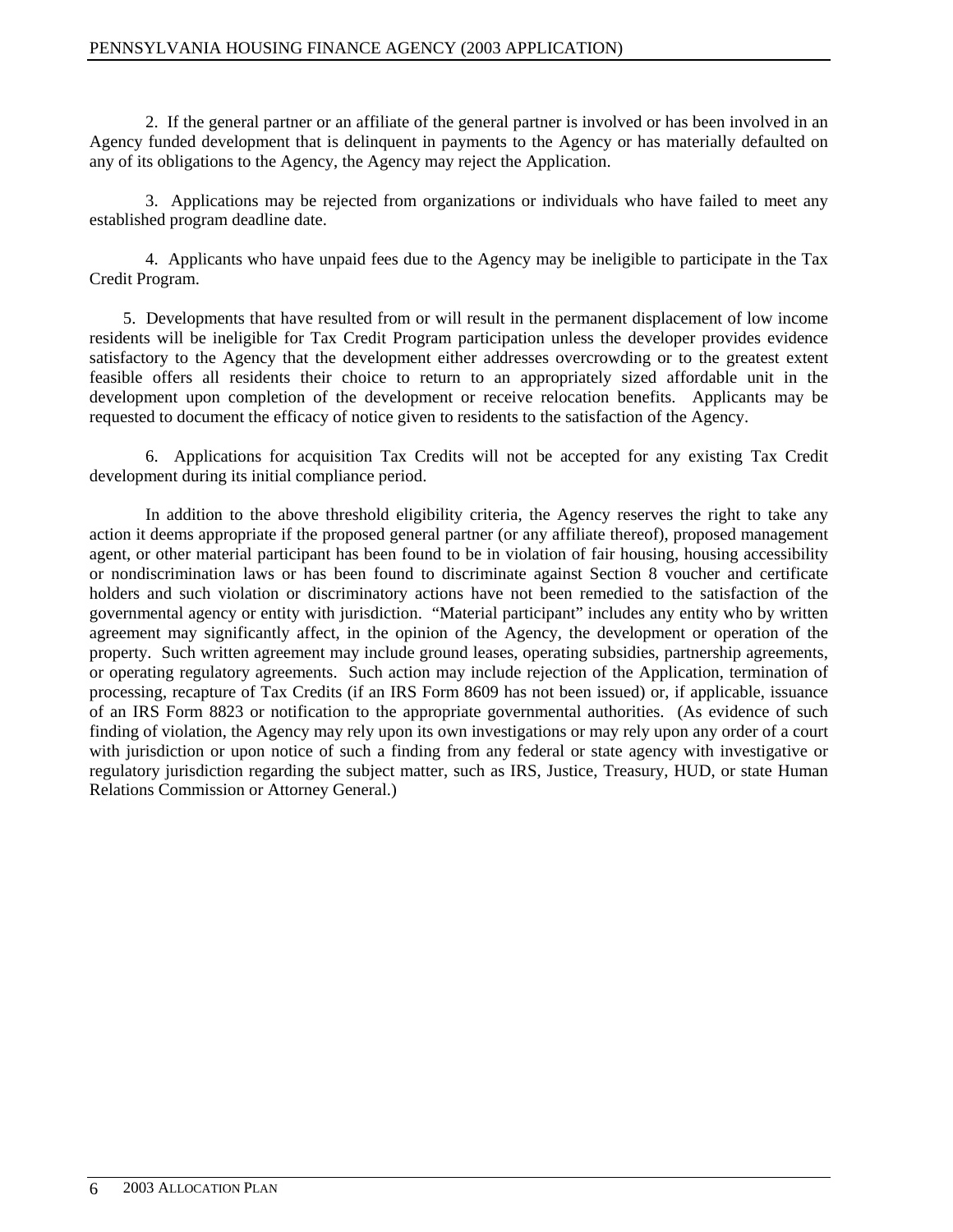#### **SET-ASIDES**

In Year 2003, the Agency will provide Tax Credits through several set-asides. An outline of these set asides is provided below. Should additional Tax Credits become available for whatever reason at any time in 2003, the Agency will not issue an amendment to this Allocation Plan and will instead, make allocations of such additional Tax Credits based upon priorities and preferences set forth in this Allocation Plan as it deems appropriate.

#### **Set-Aside Percentages**

|                                                                                                 | Percent to Tax Credits |
|-------------------------------------------------------------------------------------------------|------------------------|
| Set-Asides                                                                                      | to be Allocated        |
| Region 1 *<br>Region 2<br>Region 3<br>Region 4<br>Region 5<br>Region 6<br>Preservation<br>Total | $28.40 \%$             |
|                                                                                                 | 15.14 %                |
|                                                                                                 | $10.28~\%$             |
|                                                                                                 | 8.04 %                 |
|                                                                                                 | 20.80 %                |
|                                                                                                 | 7.34 %                 |
|                                                                                                 | 10.00 %                |
|                                                                                                 | $100.00~\%$            |

\* Thirty-five percent of this amount will initially be set-aside to fund qualified general occupancy developments in counties other than Philadelphia.

#### **1. Regional Set-Aside**

A percentage of the Year 2003 Tax Credits will be set-aside for each region of the Commonwealth. The counties in each region are shown on the map in Exhibit DCED in the Multifamily Housing Program Guidelines. Set-asides are based on the percentage of households at or below 50 percent of median income for the given region.

#### **2. Preservation Set-Aside**

A special set-aside of Tax Credits, not to exceed 10 percent of the state per capita allocation available in the Year 2003, will be established for developments that meet the Agency's requirements for preservation of affordable housing. The Preservation Set-aside will be considered for existing low income units receiving project-based rental subsidies that are within two years of any permitted prepayment or subsidy contract expiration with a likely conversion to market rate housing or equivalent loss of low income use restrictions. (The likelihood of conversion to market rate housing must be supported by a current market study in form and substance acceptable to the Agency.)

The Preservation Set-aside will also be considered for the rehabilitation of already existing low income units provided that the rehabilitation will repair or replace components that are a.) in immediate need of repair or replacement; or b.) functionally obsolete or require modification or enhancement to meet new applicable federal, state or local housing or building code requirements. In addition, there must be a lack of sufficient property reserve funds or capital to provide for the necessary capital improvements and no evidence of depletion of funds for such necessary work by the property owner. Developments must expend for rehabilitation a minimum of \$10,000 per unit based upon a professionally commissioned Capital Needs Assessment (not more than twelve months old) which will be required for each proposal.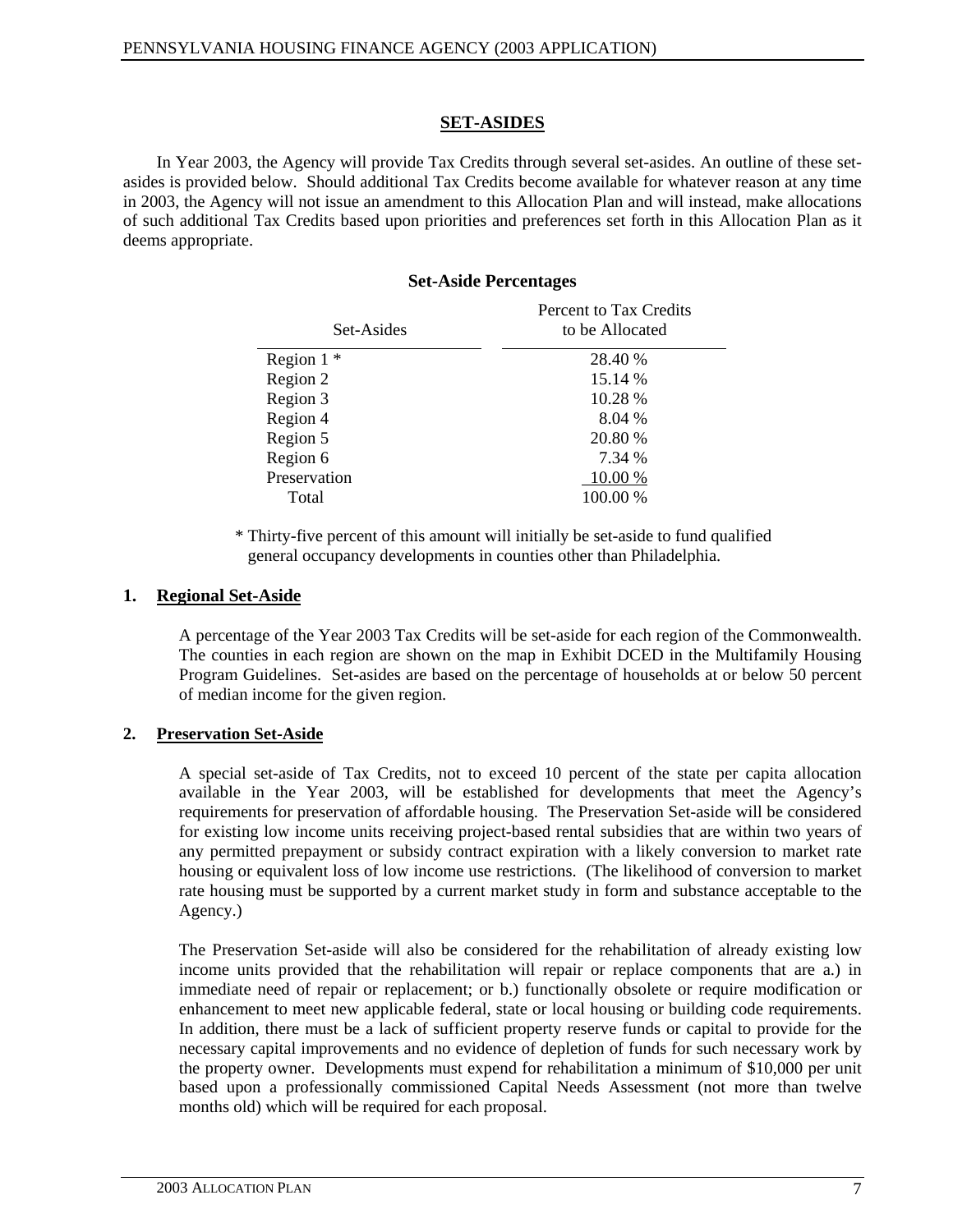Applicants for this Preservation Set-aside should refer to the Multifamily Housing Program Guidelines for further guidance on submission requirements. All applicants must state at the time of application whether they are requesting Tax Credits from the Preservation Set-aside or from the Regional Set-aside and the Agency will not allow applicants to apply for simultaneous consideration under each of the Set-asides. The Agency, in its discretion, may consider any Applications under the appropriate Regional Set-aside once the Preservation Set-aside is exhausted. Tax Credits not reserved from the Preservation Set-aside will be made available to other developments competing for Tax Credits through the Regional Set-asides.

#### **3. Nonprofit Organization Set-Aside**

Thirty (30) percent of the amount reserved in each of the above Set-asides will be reserved for developments involving qualified nonprofit organizations. A nonprofit organization will qualify for consideration under the Nonprofit Set-aside if it is described in paragraph (3) or (4) of Section 501(c) of the Code, is exempt from tax under Section 501(a) and will materially participate in the Tax Credit development. In addition, the nonprofit organization must have the fostering of low income housing as one of its exempt purposes. The nonprofit organization must own (directly or through a partnership) at least a 51% interest in the general partner of the partnership entity in accordance with current laws and IRS regulations throughout the development's compliance period. The nonprofit organization may not be an affiliate of or controlled by a for profit organization. An opinion of counsel addressing the status of the nonprofit organization and qualification for the Nonprofit Set-aside may be required.

To ensure the maximum use of the Tax Credits, any Regional Set-aside or Nonprofit Set-aside not used by a region may be transferred to another region needing the Tax Credits. In order to ensure that sufficient amounts are available to fully fund specific developments, the Agency may adjust the Regional Set-asides and Preservation Set-aside as determined by the Agency. For developments returning an entire reservation of Tax Credits from a previous or current year's allocation, at the Agency's discretion, the Tax Credits may be set aside for redistribution within the same region.

Applications will be returned if the amount of Tax Credits requested for a development exceeds the amount of Tax Credits available for its region by more than 10 percent of the set-aside amount. In addition, the Agency has imposed a \$1,200,000 per development maximum on the Tax Credits reserved in the Year 2003.

#### **MAXIMUM PER UNIT BASIS LIMITATIONS**

The Agency has established a maximum basis per unit based upon the U. S. Department of Housing and Urban Development's (HUD) Section 221(d)(3) maximum mortgage limits. "Maximum Basis" includes all depreciable costs normally included in the eligible basis determination for rehabilitation or new construction (not including the developer's fee or cost of acquisition). Maximum Basis for the purposes of this calculation is determined after the deduction for commercial space costs but prior to the pro rata reduction for historic tax credits and other nonqualified financing and costs normally not included in eligible basis.

Developments located in a "qualified census tract" or "difficult development area", as established by HUD, may qualify for Tax Credits based on 130 percent of the eligible basis.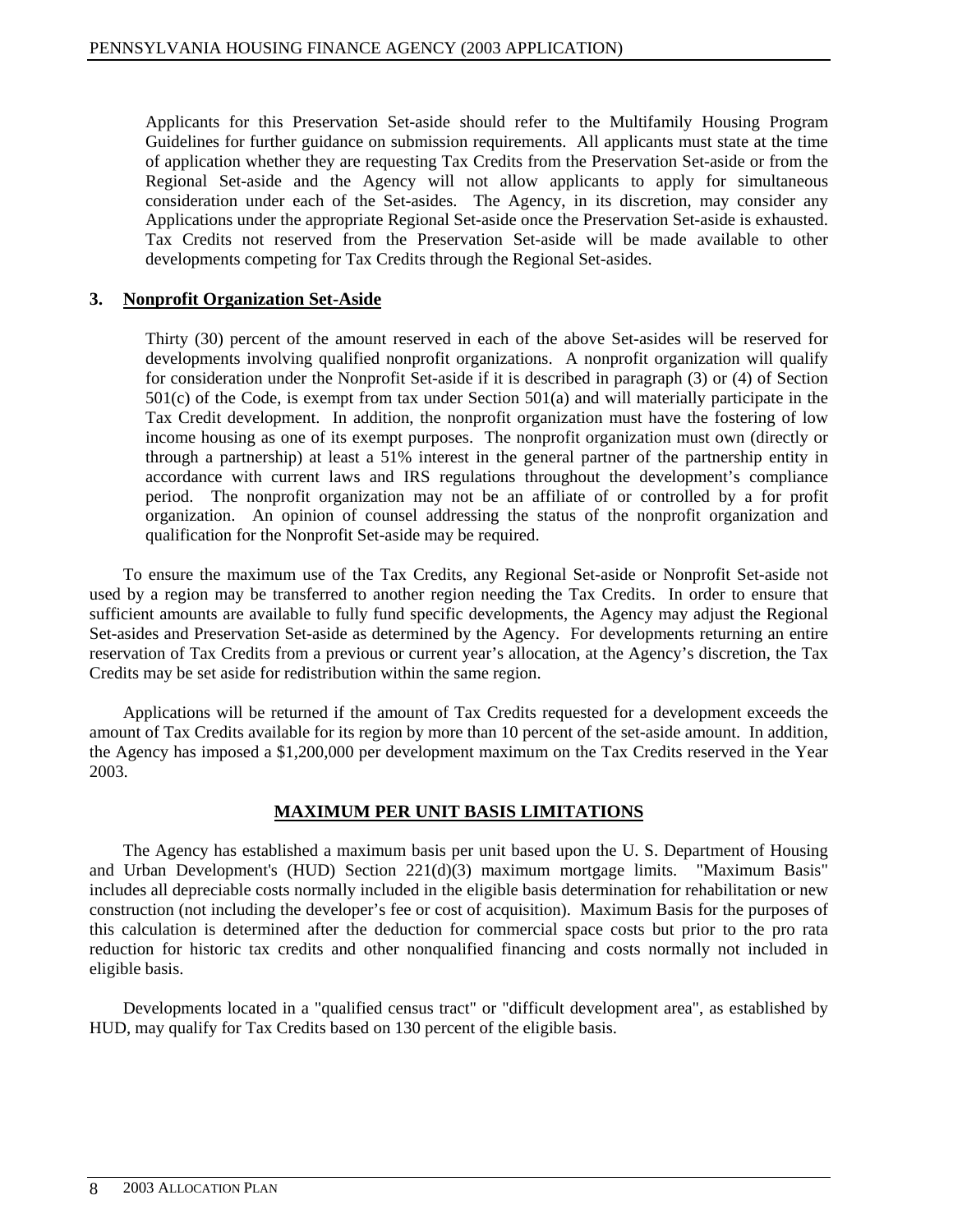If the Maximum Basis per unit, as previously described, exceeds the established limits, Agency staff may waive the Maximum Basis per unit for some developments. An Agency waiver of the established limits will be based upon the demonstration of compelling circumstances and justification for the additional costs incurred in the development. Compelling circumstances are limited to the following: costs are predominately related to the preservation of a designated historic building or necessitated by building in or adjacent to a designated historical district; construction costs attendant to providing supportive services to the resident population; excessive costs due to unsuitable subsoil conditions; costs associated with environmental remediation; and costs resulting from local attempts to exclude affordable housing (this may include excessive impact fees, building code requirements, restrictive zoning, extraordinary litigation costs incurred because of neighborhood opposition and planning requirements). For those properties seeking to exceed limits based on excessive costs due to unsuitable subsoil conditions, costs associated with environmental remediation, or up-front capital expenditures related to energy efficiency systems that will result in demonstrable savings in utility costs to the residents, developers must provide full explanation of all alternative site considerations and provide adequate justification of the need for the development at the identified location or a full explanation and adequate evidence of cost savings. For developments affected by local attempts to exclude affordable housing, Agency staff will not approve Tax Credits above 30 percent of the maximum per unit cost basis. For all other circumstances, Agency staff will not approve Tax Credits above 15 percent of the maximum per unit cost basis. A waiver of the HUD Section  $221(d)(3)$ limits is at the sole discretion of the Agency.

See Exhibit 221d3 in the Multifamily Housing Program Guidelines for a breakdown of HUD's Section 221(d)(3) maximum mortgage limits by market area and unit size.

#### **SELECTION CRITERIA**

#### **General Processing Information**

The Agency will review the Application and award points based on the Selection Criteria. A development must address a substantial number in each of the six categories of Selection Criteria in order to qualify for a reservation of Tax Credits. The Agency will establish a minimum point threshold for Applications during the Year 2003 Tax Credit Program. The Agency reserves the right, at any time, to require submission of such documentation or additional support as it deems necessary to evidence any of the items set forth herein including, without limitation, additional independent market studies, independent appraisals, evidence of property location and accurate deed and title information, and opinions of qualified tax counsel or certified public accountants and will impose additional documentation or clarifying information as further set forth herein and in its Multifamily Housing Program Guidelines.

All Tax Credit reservations are based upon the information contained in the Application. Unless specifically directed by the Agency, changes or supplements to an Application during the processing period for ranking are not permitted. Changes to a development made by the developer after a reservation is received affecting any of the Selection Criteria features will result in reconsideration of the ranking and may lead to a "rescission" of the conditional reservation. As a reminder, the Selection Criteria that have been addressed will be incorporated into the Restrictive Covenant Agreement and monitored during the compliance period. Changes in any of the Selection Criteria subsequent to issuance of an IRS Form 8609 may result in noncompliance, may lead to specific enforcement action against the development and may result in the loss of Tax Credits to the development and its investors.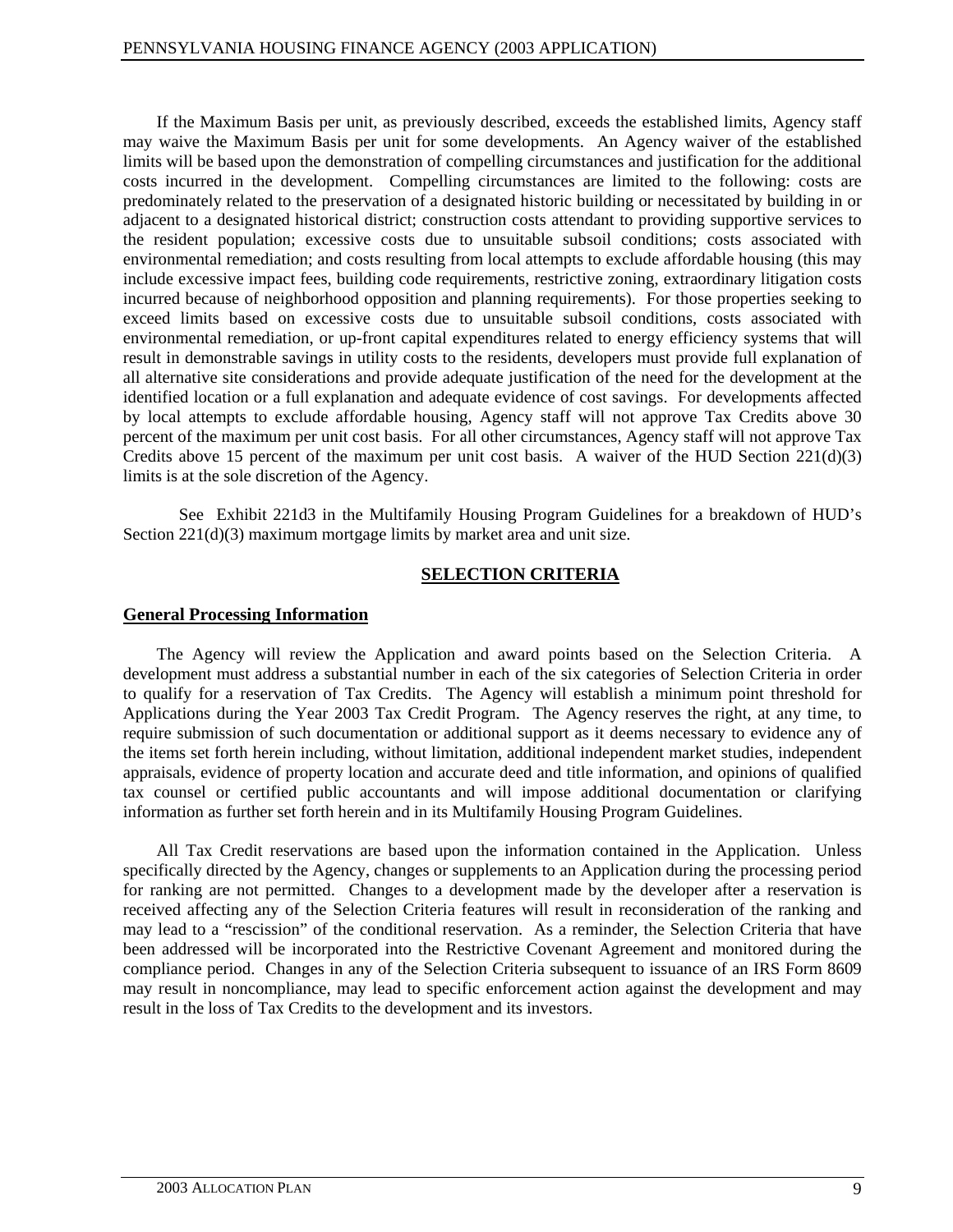The scoring and ranking of a development does not guarantee funding by the Agency. In the event the Agency departs from the ranking and scoring criteria, it shall document such departure in accordance with the Code. Based upon the demand for Tax Credits and development rankings, the Tax Credits reserved for any one sponsor or development in any specific jurisdiction may be limited at the discretion of the Agency.

The Selection Criteria are set forth in Exhibit SC2003 in the Multifamily Housing Program Guidelines*.*

#### **RANKING OF DEVELOPMENTS**

Developments receiving the highest ranking for each region will be evaluated to determine the amount of Tax Credits required to make the development economically feasible and to ensure the development's long term viability. If two or more developments have the same ranking within a region or the statewide pool and only one development can be awarded Tax Credits, the Agency will select the development that has a higher percentage of units available to residents whose incomes are at or below 50 percent of area median gross income as compared to total number of Tax Credit eligible units. If the developments have equal percentages of units available to residents at or below 50 percent of area median gross income, the Agency will select the development that has the higher percentage of units with rents affordable to persons at or below 50 percent of the area median gross income. If the developments have equal percentages of units with rents affordable to persons at or below 50 percent of area median gross income, the Agency will select the development with the longest commitment to serve low income residents. If the developments have commitment periods of the same length, the Agency, in its sole discretion, may select the Application that it determines best fits its affordable housing priorities and achieves geographic distribution.

Ranking of an Application does not guarantee funding by the Agency. The Agency's determination as to the amount of Tax Credits reserved for or allocated to a development shall not be construed by the developer, lender, or any other interested party to be a warranty of the development's feasibility and viability, nor shall such determination constitute a representation of compliance with any requirements of the Code.

#### **DEVELOPER'S FEE**

The developer's fee, which is meant to compensate the developer for staff time, effort and work involved in the development of the property, includes developer's expenses, overhead, profit and consulting fees or other fees and costs that are above the maximums allowed by the Agency. For developments that have 25 or more units, the developer's fee is limited to 15 percent of the first \$5 million of replacement cost of the development less all costs of acquisition and 10 percent on every \$1 of replacement cost thereafter. For developments of 24 units or less, the developer's fee is limited to 20 percent of the replacement cost of the development less all costs of acquisition. For purposes of calculating the developer's fee in phased developments, the fees for each phase will be aggregated and the total fee may not exceed the above stated limits.

The developer's fee may not be calculated on a basis that exceeds the HUD Section  $221(d)(3)$ maximum mortgage limits. However, Agency staff may consider a higher developer's fee (up to the maximum percentage limits) if an amount of funds equal to the developer's fee calculated in excess of the HUD Section 221(d)(3) limitation is being committed by the owner to the provision of social supportive services, support for families in transition, or as an internal rental subsidy to subsidize rents below 50 percent of area median gross rent. Evidence of these commitments must be provided with the Tax Credit Application. The Restrictive Covenant Agreement will specifically reflect such commitment.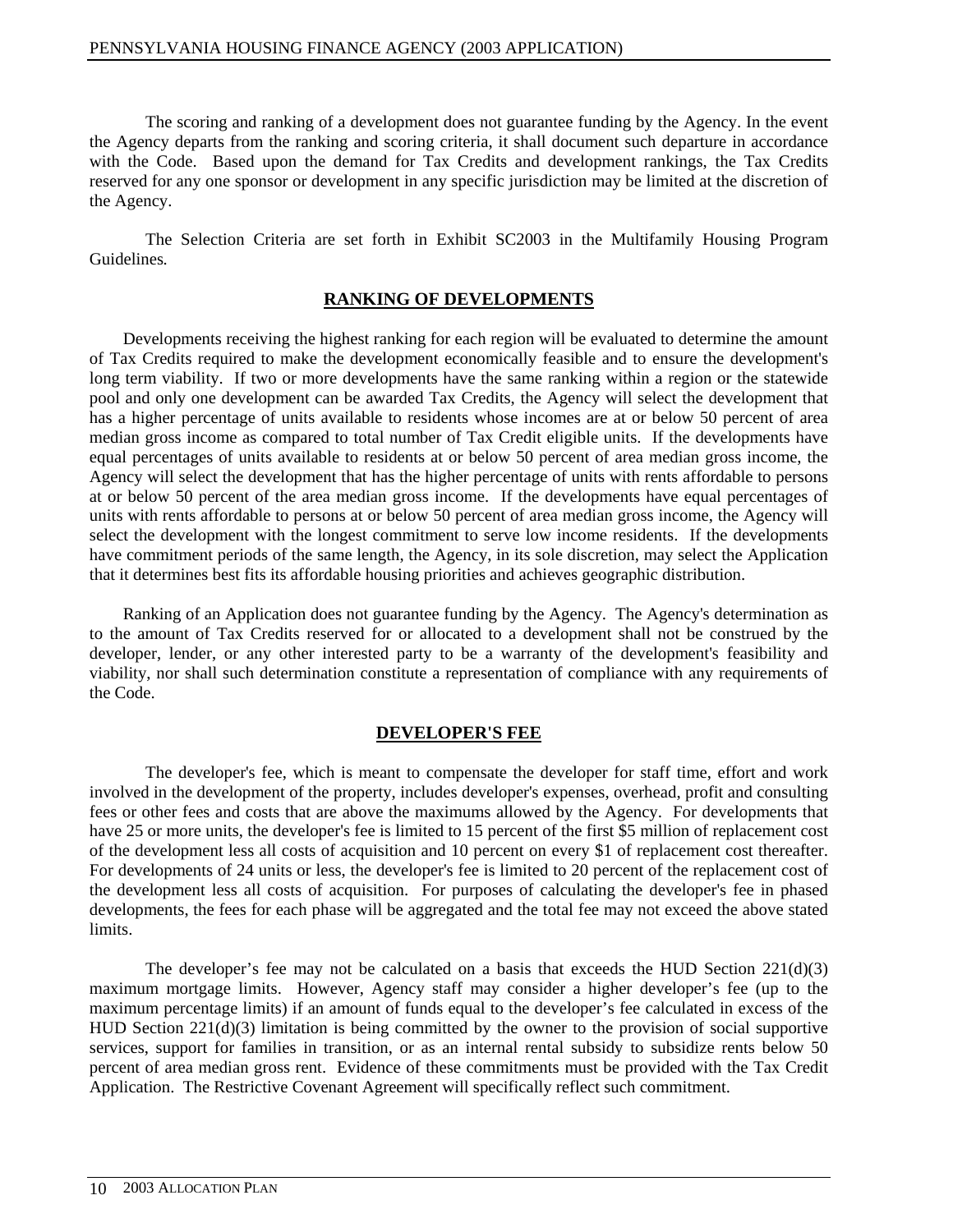For rehabilitation and preservation developments that qualify for acquisition Tax Credits, a developer's fee will be allowed on a portion of the acquisition cost. The fee is limited to 10 percent of the purchase price of the property less the cost of the land. The maximum acquisition cost that will be recognized in determining the developer's fee will be the lesser of the actual amount paid for the building or the MAI appraised value.

Developers of properties with 25 units or more may request a developer's fee in excess of the maximum allowable amount (up to but not exceeding 20 percent of the replacement cost of the development less all costs of acquisition) if the developer commits to provide to the development an amount equal to 75 percent of the total fee (net of reasonable consultant and organizational fees) for the provision of social supportive services, support for families in transition or an internal rent subsidy for the residents. In the event the development receives Agency financing through the PennHOMES program, a developer may demonstrate its commitment to utilize the developer's fee for providing social supportive services, support for families in transition or an internal rent subsidy through the establishment of an escrow fund. In addition, Agency staff may approve the use of the developer's fee to augment the required \$2,500 per unit funding of social supportive services when required. For developments not receiving Agency financing, Agency staff will only approve an increased developer's fee if the developer provides adequate assurances and documentation that an amount of funds equal to the increased developer's fee will be committed to the development to establish a qualified supportive services plan, support for families in transition or internal rent subsidy for the compliance period. To further ensure the utilization of the additional developer's fee for a qualified purpose as described herein, the Restrictive Covenant Agreement will be amended to reflect such commitment.

Development consultant's fees and organizational costs are required to be paid from the developer's fee. These fees may not be listed as separate line items on the Application.

#### **TAX EXEMPT FINANCED DEVELOPMENTS**

All tax exempt financed developments utilizing Tax Credits in their financing plan must be evaluated in accordance with the Tax Credit Allocation Plan and Multifamily Housing Program Guidelines. Developments receiving tax exempt financing for at least 50 percent of the aggregate basis of the property including land are not required to receive an allocation of Tax Credits through competitive allocation from the Agency. The eligible basis of the development would qualify for the Tax Credits without competing through the regular allocation process. However, developments receiving tax exempt financing on less than 50 percent of the aggregate basis will be eligible for Tax Credits on only that portion of the eligible basis financed by the tax exempt bonds. For the remaining portion, the owner must apply and compete for an allocation of Tax Credits from the Agency in the established allocation process.

All tax exempt development applications will be scored pursuant to the Selection Criteria. To be considered, a development must obtain the minimum threshold requirement established by the Agency. Only that amount of Tax Credits that is necessary to ensure feasibility and long term viability will be issued on the IRS Form 8609. See the Multifamily Housing Program Guidelines foradditional information and the appropriate documentation to be submitted and the applicable timeframes.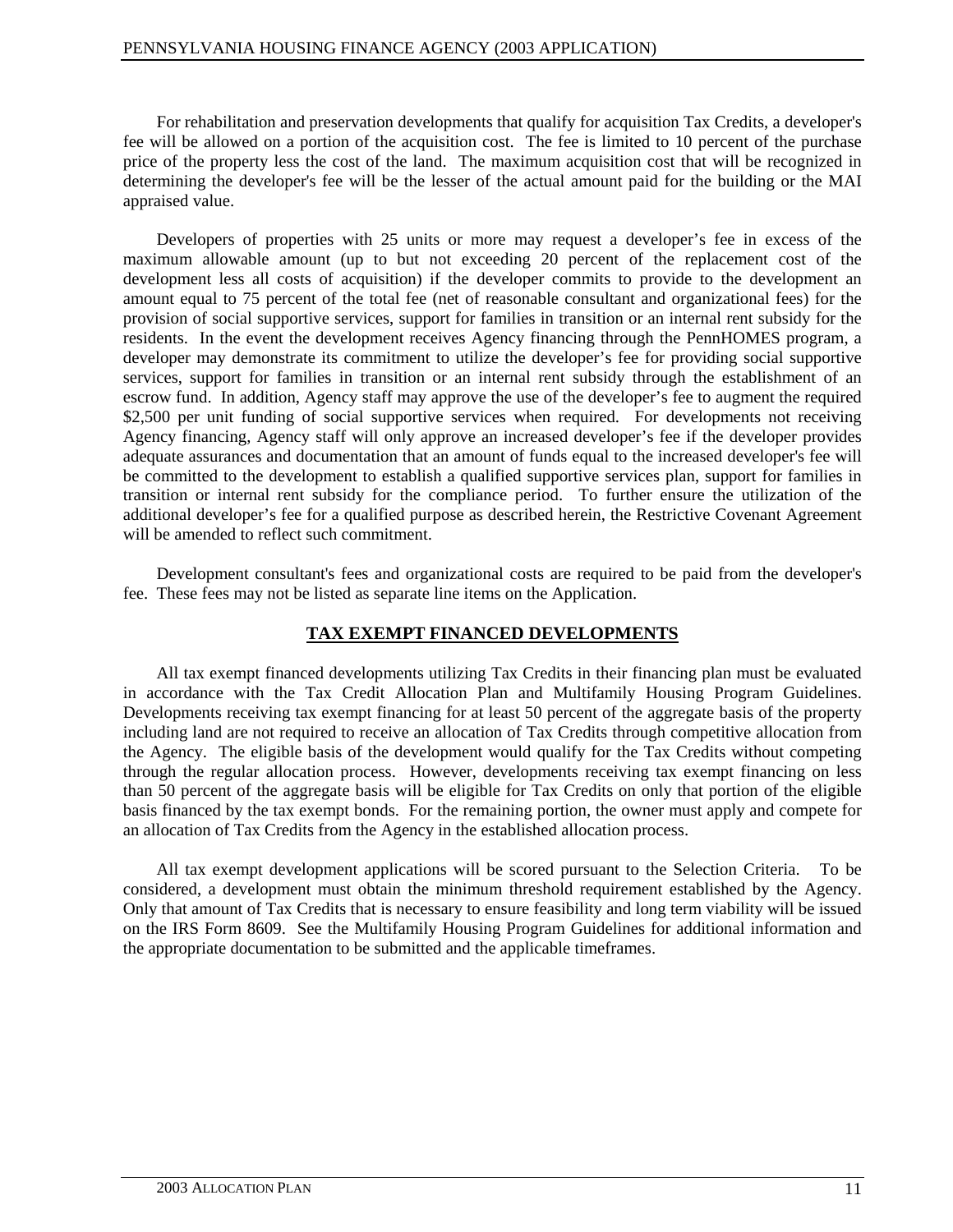#### **SUBSIDY LAYERING REVIEWS**

Pursuant to Section 911 of the Housing Community Development Act of 1992, HUD published administrative guidelines concerning subsidy layering review of Tax Credit developments receiving assistance from the HUD's Office of Housing. The guidelines provide for the delegation of subsidy layering reviews to Tax Credit allocating agencies. Pennsylvania requested and has been delegated the subsidy layering review responsibility. Section 911 guidelines provide the Tax Credit allocating agencies with standards for evaluating builder's profit, development fee, syndicator expenses, and net syndicator proceeds. The guidelines include both a safe harbor standard and ceiling standard for each category. The Tax Credit allocating agency may simply use the safe harbor standards or through the Allocation Plan may raise the safe harbor standards to the published maximum ceiling standards. The Agency has elected to raise the safe harbor guidelines to the maximum ceiling standards established for the Section 911 layering review since the ceiling standards are within the fee and cost limitations already established for the Tax Credit Program.

#### **PLACED-IN-SERVICE/CARRYOVER ALLOCATION**

All developments receiving a reservation of the Year 2003 Tax Credits must either be placed in service by December 1, 2003 or, by November 15, 2003, be eligible for a carryover allocation of Tax Credits pursuant to Section 42 (h)(1)(E) of the Code. Any owner who will not be able to place the building in service by December 1, 2003 must notify the Agency by October 1, 2003 of the need to execute a Carryover Allocation Agreement. Developments not adhering to this procedure or not meeting the above criteria will be subject to immediate recapture of the Tax Credits. All deadlines for Carryover Allocations must be met.

To qualify for a Carryover Allocation, an owner must, by November 15, 2003, have evidence of ownership of the land or the depreciable real property that is part of the proposed development. The Agency may, in its sole discretion, accept an Attorney's Opinion Letter or a Certified Public Accountant Letter that certifies that the owner has carryover allocation basis for the development pursuant to the Code. The Code requires that an owner must incur more than 10% of the "reasonably expected basis" in the property, including land no later than six (6) months of the date of Carryover Allocation. The "reasonably expected basis" is that basis which is expected to be incurred as of the close of the second calendar year following the calendar year of the Carryover Allocation. See the Multifamily Housing Program Guidelines for further details and specific processing deadlines.

Notwithstanding the above stated procedures and deadlines, the Agency may, in its sole discretion and in accordance with any such additional guidance or regulatory direction implementing amendments to Section 42 of the Code, establish alternative, supplemental, or additional processing requirements and deadlines for developments receiving Year 2003 Tax Credits. Any such changes or supplements shall be effective upon written instruction by the Agency to the affected Tax Credit developments.

#### **PROCESSING PROCEDURES**

Developments receiving an initial reservation of Tax Credits in the Year 2003 are subject to the Agency's Year 2003 Multifamily Housing Program Guidelines and in the event the initial reservation is modified or amended, the Year 2003 Multifamily Housing Program Guidelines shall remain in force and effect for the property. However, the Agency may amend the Multifamily Housing Program Guidelines from time to time to further comply with Tax Credit Program requirements or to enable Agency staff to better fulfill its administrative duties and such changes would be applicable to the development.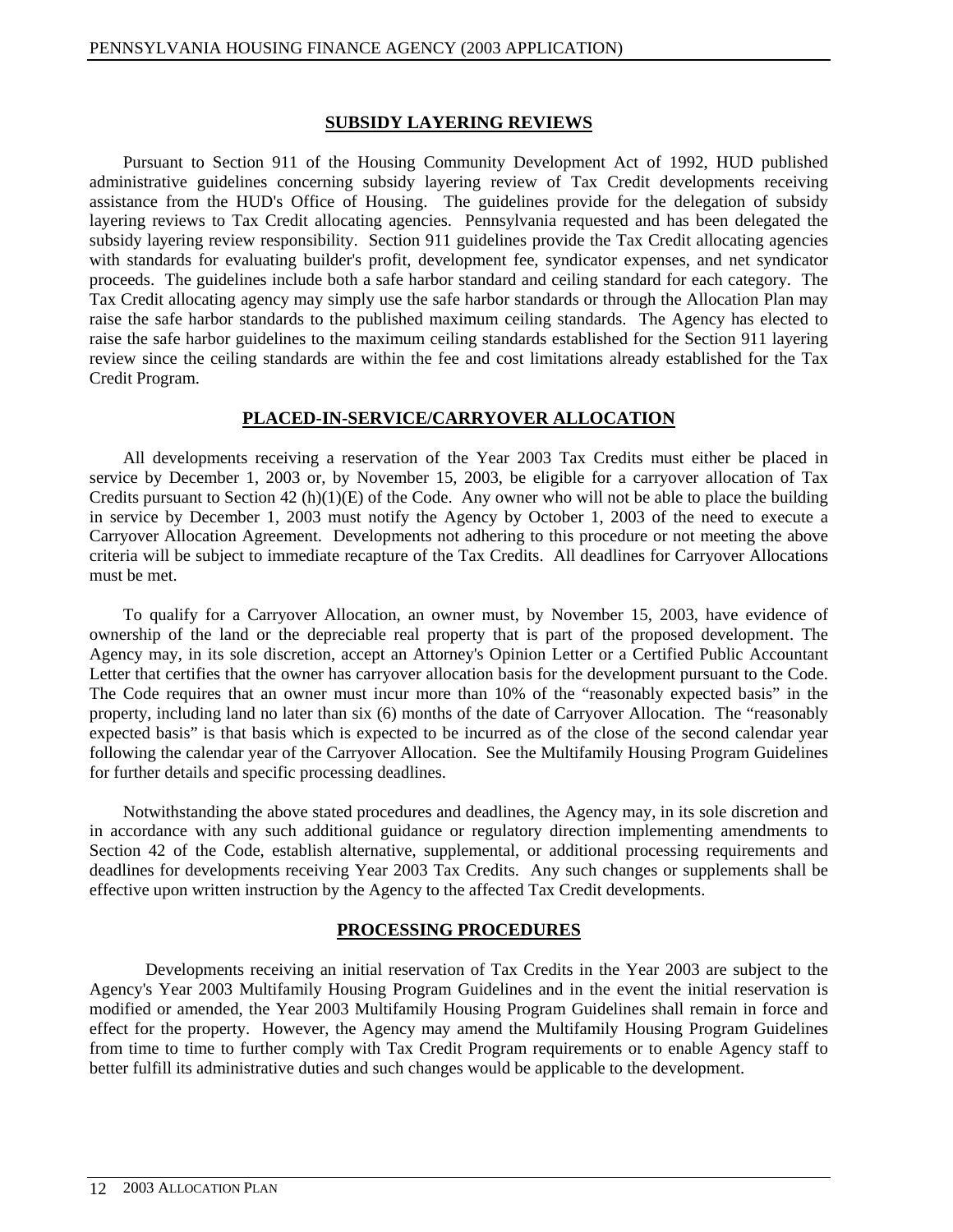A developer may only request additional Tax Credits for a development one time after it receives an initial reservation. Therefore, the Agency recommends that a developer submit a request for additional Tax Credits only after the total development costs and a commitment of all funds are finalized. A developer requesting an additional reservation of Tax Credits must submit a revised Application that reflects all revisions to the development's costs, financing, income and operating expenses and remit a new Application fee. The development will not have to compete for additional Tax Credits provided the replacement cost has not increased by more than 10 percent and the changes have not had a material adverse impact on the original ranking of the development. Any changes to an Application that affect the ranking of the development may result in recapture of the reserved Tax Credits. The revised Application must include an updated syndication letter that supports the purchase of additional Tax Credits. The awarding of additional Tax Credits is based upon the availability of the Tax Credits at the time of submission. In the event the replacement cost is greater than 10 percent, the development will be re evaluated and must compete for the Tax Credits based upon the revised Application. All requests for additional Year 2003 Tax Credits must be received by the established cycle deadlines.

A developer requesting additional Tax Credits from a prior year must submit a new, complete Application by the closing date of one of the cycles established above. The Application will be ranked as a new Application and will be subject to the Year 2003 Allocation Plan. Year 2003 developments receiving allocations may apply for additional Tax Credits in subsequent years in accordance with the Allocation Plan then in effect.

#### **DEVELOPMENTS WITH MULTIPLE BUILDINGS**

A development may include multiple buildings if it has similarly constructed units, is located on the same or contiguous tracts of land, is owned by the same federal taxpayer and is financed pursuant to a common plan of financing. A development with multiple buildings that is proposing a mixed income structure must have low-income units in each building of the development. Scattered site buildings on noncontiguous tracts of land may also qualify if the development meets all of the other requirements described above and the development is 100 percent rent and income restricted.

#### **COMPLIANCE**

Owners are responsible for ongoing compliance with all requirements of the Code and the Agency's Compliance Program Manual, including such rules, regulations, administrative revenue proclamations and revenue rulings as may be issued from time to time.

Each owner of a Tax Credit development must execute an agreement setting forth allowable occupancy and use restrictions, owner responsibilities and continuing Section 42 qualified development characteristics. This Agreement, the "Restrictive Covenant Agreement," must be recorded for the maximum period required by the Code and no Tax Credits may be claimed by a property owner in any taxable year unless the Restrictive Covenant Agreement is in effect and is appropriately recorded on the property in the county land records.

The Agency will monitor each Tax Credit development for compliance with the Code. Such requirements may change from time to time and the protocol for compliance monitoring may be adjusted as deemed necessary or appropriate by the Agency. In addition to monitoring for all federal requirements, developments will be monitored for compliance with the occupancy standards, Selection Criteria and other covenants set forth in the Restrictive Covenant Agreement.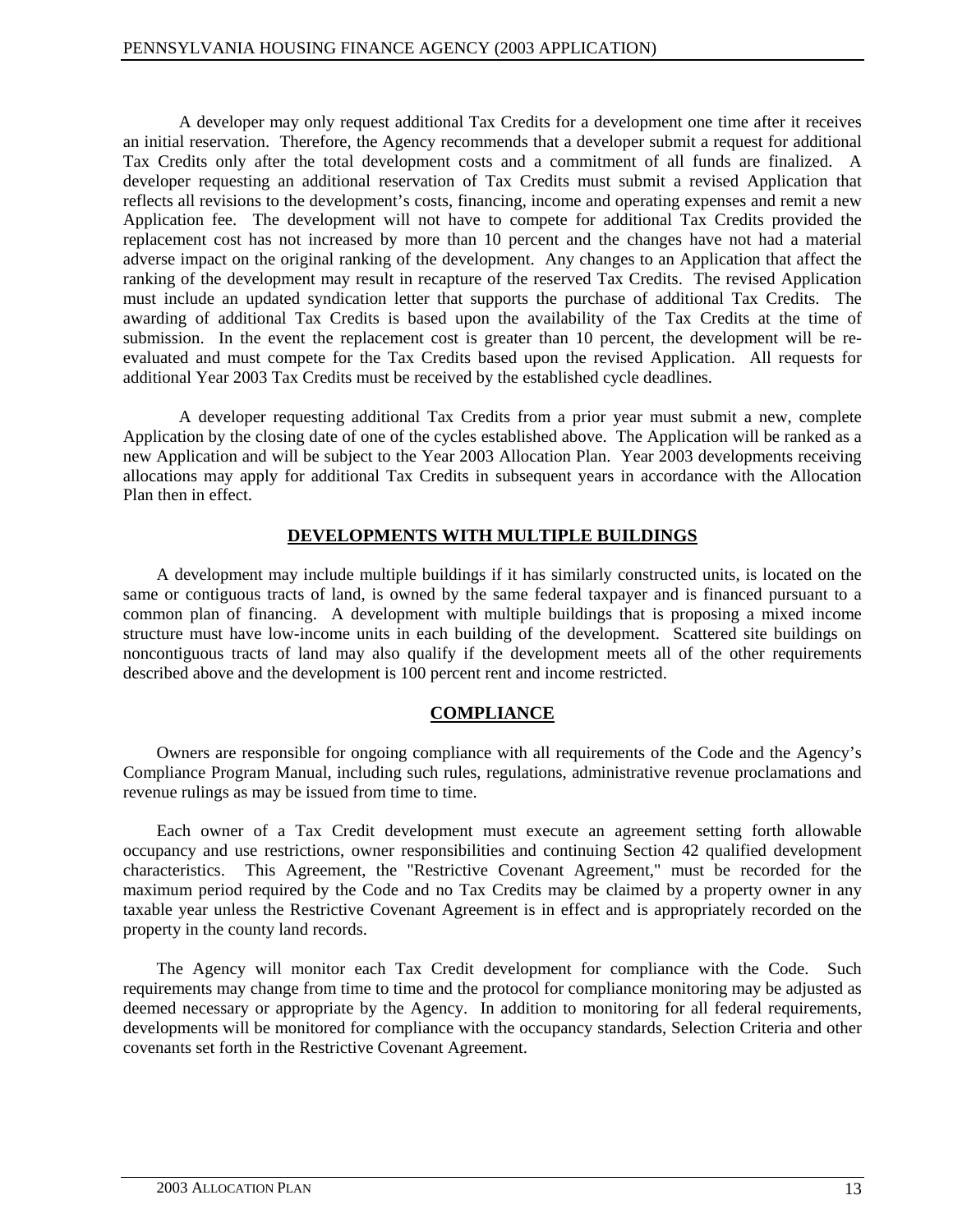All owners must keep the following records for each qualified low income building in the development for each year of the compliance period: number of residential units in the building, the number of low income units in building, the number of occupants in each low income unit, the number of bedrooms in each unit, the square footage of each unit, the rent charged on each unit including the utility allowance, the low income unit vacancies in the building and the rentals of the next available unit for each building in the development including when and to whom it was rented. The owner must also keep documentation of the eligible basis and the qualified basis of the building as of the end of the first year of the Tax Credit period. Owners must also keep a record of the annual income certification of low income residents along with documentation to support the certification. Owners renting to holders of Section 8 certificates or vouchers may ask the public housing authority issuing the certificates or vouchers to provide a statement declaring that the resident's income does not exceed the applicable income limit under Section 42(g) of the Code. Any nonresidential portion of a building included in the eligible basis of the building must demonstrate its availability to all residents in the building at no additional cost to the residents.

Records for the first year of the Tax Credit period must be retained for at least 6 years beyond the due date (with extensions) for filing the federal income tax return for the last year of the compliance period of the building. In all subsequent years of the Tax Credit period, records must be kept by property owners for a minimum of 6 years after the due date (with extensions) for filing the federal income tax return for the

year.<br>The Agency will also review and monitor developments for compliance with required certification submissions. Owners must provide certification at least annually to the Agency, under penalty of perjury, as to the following: the development meets the requirements of the elected minimum set-aside test; the applicable fraction, as defined in Section  $42(c)(1)(B)$  of the Code, of each building in the development has not changed, or, if there was change, a description of the change; owner has received the annual income certification from each low income resident along with supporting documentation; the low income unit is rent restricted under Section  $42(g)(2)$  of the Code; all units are available to the general public and used on a non-transient basis and no finding of discrimination under the Fair Housing Act has occurred for the development; each building is suitable for occupancy pursuant to local health, safety and building codes; the building's eligible basis pursuant to Section 42(d) of the Code has remained the same (or if there was a change, the nature of the change); and any resident facility in the building is available to all residents in the building on a comparable basis without a separate fee charged to the resident. Owner must also certify that if a low income unit becomes vacant, reasonable attempts are made to rent that unit to a qualified low income resident, and while that unit is vacant no units of comparable or smaller size may be rented to a non-qualified low income resident. If a low income resident's income rises above the limit established in Section  $42(g)(2)(D)(ii)$  of the Code, all available units of comparable or smaller size in that building must be rented to an income qualified resident. Owner must also certify that an extended low income housing commitment, as described in Section 42(h)(6) of the Code, was in effect for all qualified low income buildings in the development. Owner must also certify that a unit lease has not been refused to a Section 8 applicant because the applicant holds a Section 8 voucher or certificate. Owner's certifications of these items must be submitted at least annually or with such greater frequency as may be required by the Agency.

The Agency may review the information set forth on the certifications at any time for compliance with the Code. On-site inspections of all Tax Credit developments will be held from time to time, at the sole discretion of the Agency, for compliance with the certification requirements, habitability standards, rent records, supporting documentation and all record keeping requirements in the low income units. Physical inspections of all buildings and at least 20% of all low income units are performed at least once every three years. The Agency will determine which developments and which records it will inspect and how often such inspections will be conducted in its discretion. The Agency retains the right to perform on-site inspections at any time during the compliance period for any Tax Credit development or to conduct more frequent or more detailed site visits if the Agency deems it appropriate.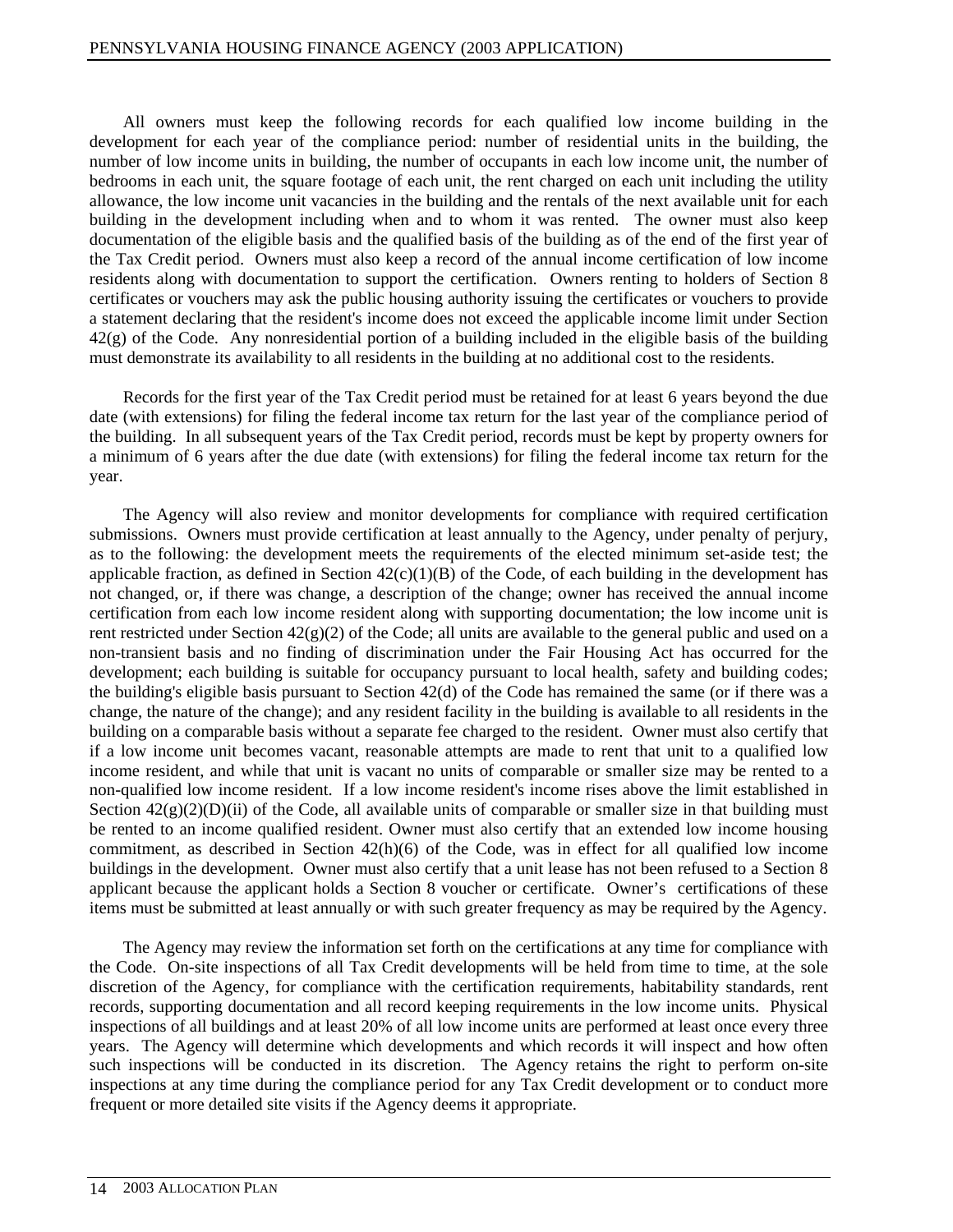Audited financial statements must be submitted annually to the Agency's Compliance Monitoring Department for all properties with twenty (20) or more units. If audited financial statements are not available, a compilation must be prepared and submitted to the Agency's Compliance Monitoring Department. (Applications for Tax Credits in any year may be rejected from organizations or individuals who have not submitted to the Agency the audited financial statements for a Tax Credit development for the preceding tax year.)

In the event the owner or the development does not comply with any of the provisions of the Code, the Agency will provide written notice to the owner that specifies a correction period that may not exceed 60 days, unless extended by the Agency in writing. Not later than 45 days after the end of the correction period set forth in the written notice to theowner, the Agency must file IRS Form 8823 "Low Income Housing Credit Agency Report of Noncompliance" ("IRS Form 8823") with the IRS to advise the IRS of the existence of an event of noncompliance with an explanation of the nature of the event and whether the owner has corrected the noncompliance. Any change in either the applicable fraction or eligible basis resulting in a decrease in the qualified basis will be treated as an event of noncompliance. In addition, any failure to provide required information to the Agency on a timely basis in accordance with its written request or the procedures established in Agency directives or set forth in its Compliance Program Manual may be treated as an event of noncompliance and may result in the filing of IRS Form 8823. Failure to continually meet the requirements of the use, occupancy and other conditions relevant to the operation of the development, as set forth in the Restrictive Covenant Agreement, may be treated as an event of noncompliance and may result in the filing of IRS Form 8823.

Pursuant to Revenue Procedure Ruling 94-64, an owner of a 100 percent qualified low income building may request a waiver from the IRS of the annual recertification of the resident's income requirement. Please see the Agency's Multifamily Housing Guidelines for further details.

The Agency will assess owners an upfront compliance fee designed to cover administrative expenses associated with the performance of compliance monitoring. Additional fees may be charged, as necessary and appropriate, for any property.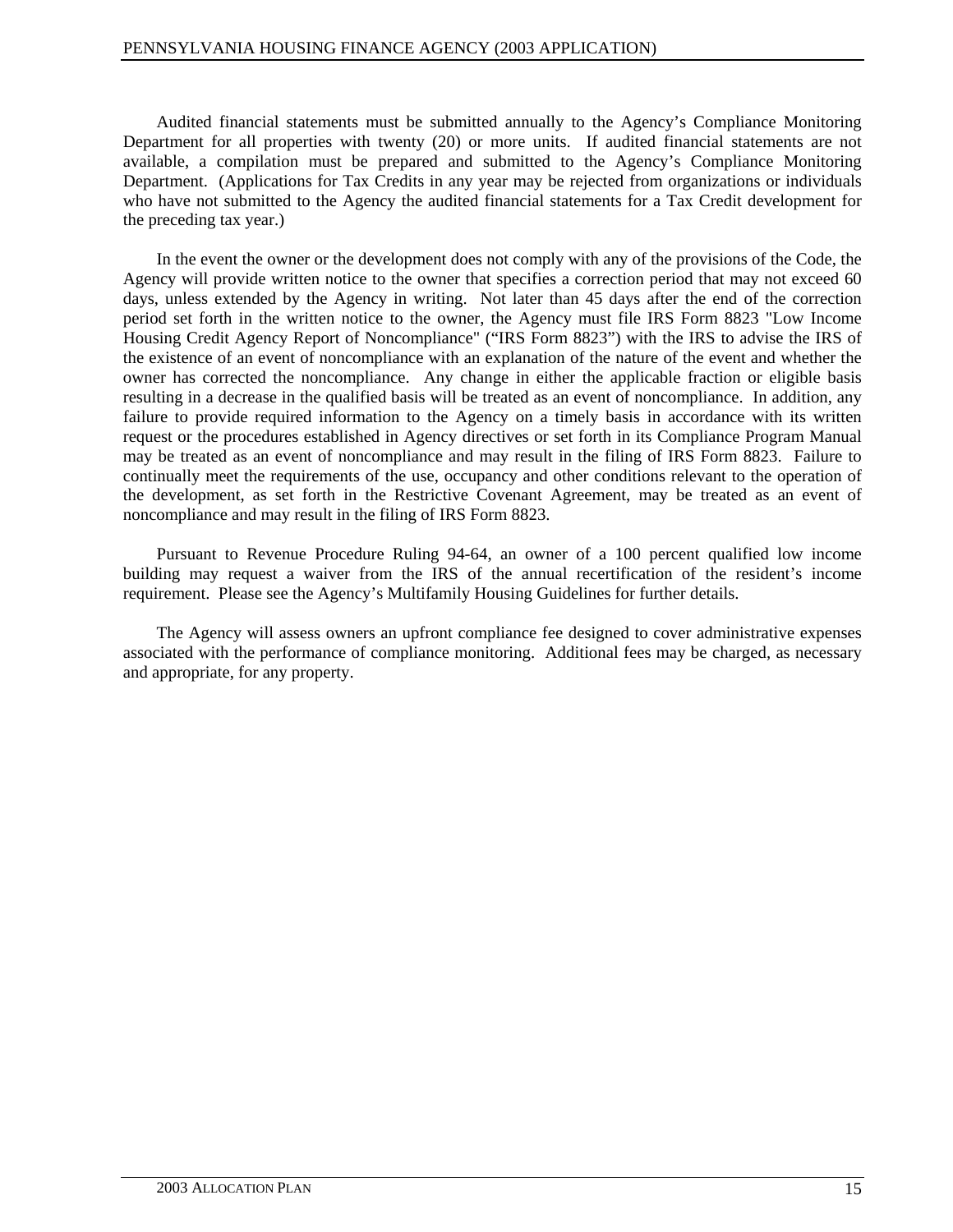#### **TAX CREDIT PROGRAM GUIDELINES**

These guidelines are provided to assist applicants for Tax Credits in preparing the Agency's Application. The guidelines are a supplement to the Allocation Plan. Should there be an inconsistency between these guidelines and the Allocation Plan, the terms and descriptions set forth in the Allocation Plan will prevail. The terms set forth in these guidelines may change from time to time. The Agency will endeavor to advise interested parties of any changes in the Tax Credit Program or the process of implementing the Program through the Agency's website at www.phfa.org.

Applicants are advised to be familiar with the requirements of Section 42 of the Internal Revenue Code (the Code). Information concerning the basic requirements of the Tax Credit Program is now contained on the Agency's website. Before completing the Multifamily Application, applicants should thoroughly review the Allocation Plan, as well as the General Overview of the Tax Credit Program on the Agency's website.

#### **Re view Proc e ss**

An Application, once received by the Agency, may not be altered in any manner except for clarification or information requested by Agency staff. If a discrepancy is found in an Application during the review process the applicant may be given five business days to respond to the request for clarification. Corrections allowed by staff will not include replacement, substitution or amendment of material items used in the ranking of the Application. An actual omission from the Application Checklist may result in the immediate rejection of the Application.

In reviewing the Application the Tax Credit Officer will first determine the financial feasibility and long term viability of the development based upon the development costs, sources of financing and the operating income and expenses presented in the Application. If an Application appears to be financially feasible a site visit will be scheduled. The Tax Credit Officer along with an Agency Housing Management Representative will visit the site to substantiate the information contained in the Application and the Market Study/Housing Needs Assessment. The applicant must attend the site visit to answer any questions that might be raised during the site visit.

After the site visit the Tax Credit Officer will complete the review of the Application and rank the Application according to the Selection Criteria set forth in Exhibit SC2003 to the Multifamily Housing Program Guidelines. A development must address a substantial number of the Selection Criteria in order to qualify for a reservation of Tax Credits. The Agency will establish a minimum point threshold for Applications for the Year 2003. Contained in the Multifamily Housing Application Instructions is a Self- Scoring Sheet (Exhibit B). It is important for each applicant to complete this form so there is no question as to the intent of the applicant. A narrative explaining the applicant's reasoning for requesting points is recommended, but not required.

(Note that for applicants seeking both PennHOMES financing and Tax Credits, the Tax Credit Application review will be completed by the PennHOMES Development Officer.)

To ensure a fair evaluation of a development's fees and expenses, the Agency has developed a Development Cost Limits Schedule and a Fee Schedule. These schedules, included in the Multifamily Housing Program Guidelines, are an applicant's guide for the fees and expenses that are normally incurred in developing a property. The fees and expenses outlined in these two schedules are the maximum amounts that may be included in the total development cost, and, if applicable, the eligible basis of the development. Any cost, whether developmental or operational, that is deemed unreasonable will be adjusted by the Agency.

The Agency has also established a maximum basis per unit based upon HUD's  $221(d)(3)$  maximum mortgage limits. Exhibit 221d3 to the Multifamily Housing Program Guidelines contains the Maximum Basis limits for each region of the Commonwealth along with a detailed explanation of the conditions under which an applicant may request a waiver of these limits. Maximum Basis is calculated by applying the limits in Exhibit 221d3 by the number and applicable size unit, as shown in the Application. To this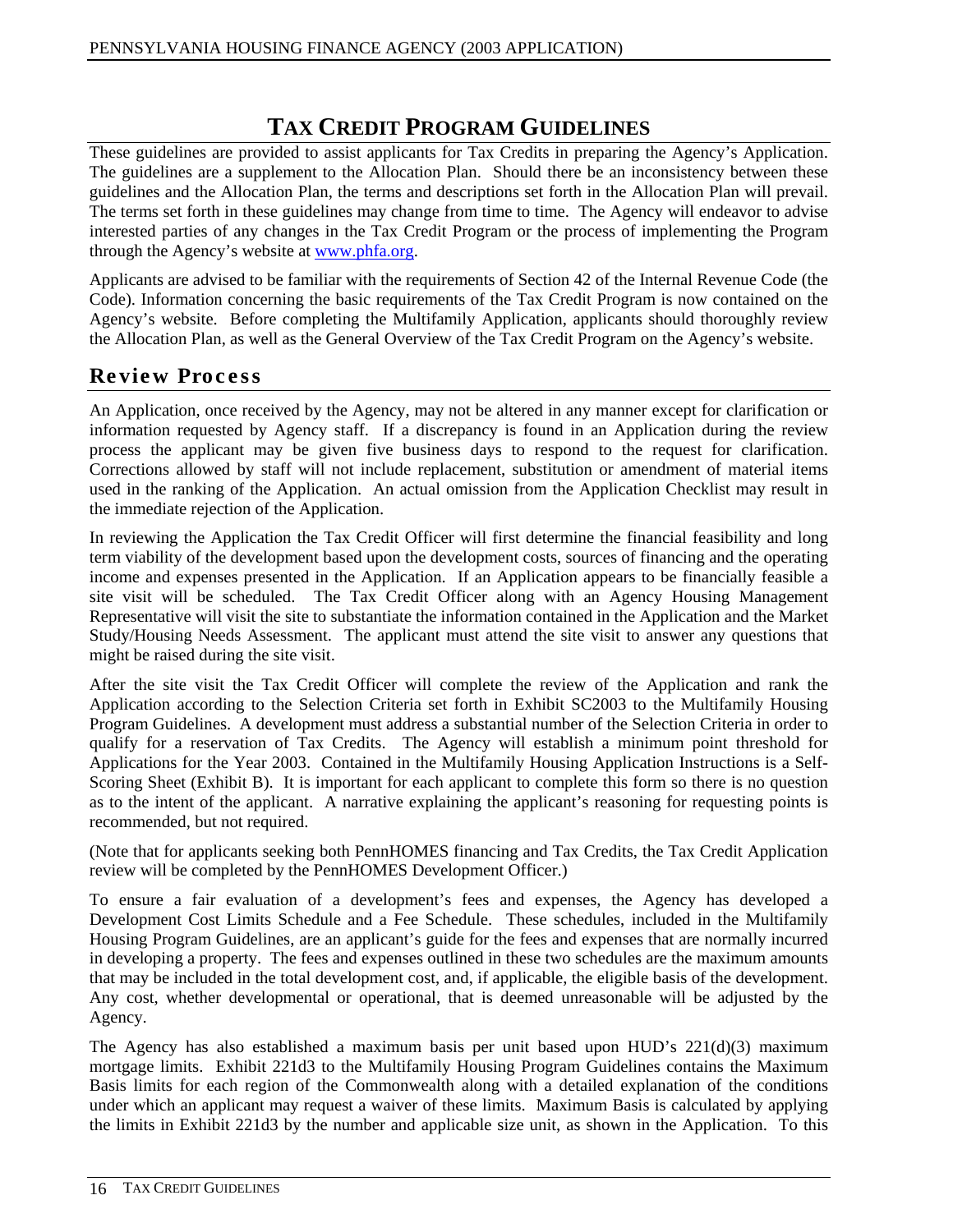amount is added the approved developer fee. This total is then adjusted for any federal subsidies, nonrecourse debt, non-qualifying units of higher quality, and historic rehabilitation tax credits. In certain developments, these adjustments may be pro-rated. To request a waiver of the Maximum Basis limits, a development's high costs must be due to the existence of one or more of the eligible conditions outlined in the Allocation Plan. An applicant must formally request a high cost waiver at the time of application, supplying detailed information on the high cost conditions, cost estimates and cost comparisons. This information will be reviewed by Agency staff and, if warranted, a specific waiver amount will be approved. This approved high cost amount will be added to the Maximum Basis amount.

For developments financed through the Rural Development Section 515 program, the Agency will recognize only those costs that have been approved by Rural Development with the exception of the developer's fee. The Agency has entered into a Memorandum of Understanding with Rural Development regarding agreed upon procedures for processing developments involving both Rural Development funds and Tax Credits. These procedures will be applied when processing a Tax Credit request for a development that has received Rural Development funding. For a copy of this Agreement, please contact the Agency or the local Rural Development office.

A building located in a "qualified census tract" (QCT) or "difficult development area" (DDA) may have its eligible basis, for purposes of the new construction Tax Credit or rehabilitation expenditures Tax Credit, increased to 130% of the eligible basis. Mere location does not automatically entitle a building to receive a higher amount of Tax Credit. The Agency will still determine the amount of Tax Credits needed to assure the development's feasibility and long term viability. TheQCTs and DDAs are designated by HUD and are listed in Exhibit QCT to the Multifamily Housing Program Guidelines.

When calculating the maximum amount of Tax Credits the development is eligible to receive, the Agency will use the applicable percentage in effect for the initial month of each processing cycle. The applicable percentage is determined monthly by the Treasury Department. The Agency's website contains a detailed description of the applicable percentage. The percentage utilized at the initial application review will remain with the development until a binding commitment is executed by the developer and the Agency to lock into an applicable percentage. This binding commitment can only occur upon the execution of the Carryover Allocation Agreement. If a binding commitment is not executed, the applicable percentage for each building will be the one in effect for the month in which each building is placed in service. The reservation amount however is the maximum amount that the development may receive even if the applicable percentage rate has increased at placed-in-service. Applications for additional Tax Credits will only be accepted from a development with increased costs and not due to changes in the applicable percentage.

When determining the amount of Tax Credits to be reserved for the development the Agency may only reserve the amount of Tax Credits necessary to assure the feasibility and long-term viability of the development. The Agency will determine the amount of Tax Credits based upon a review of the development costs and permanent funding sources (considered the "need calculation"), the qualified basis of the development and the Maximum Basis of the development, as previously defined. In determining the need for the Tax Credits all sources of financing are reviewed. Each financing letter must include the terms of the loan including all financing fees. Any conventional permanent loan must be fully amortized, have a minimum term of 15 years with a fixed rate, and a debt coverage ratio of 115 percent.

Upon the issuance of a reservation, a Worksheet is provided to the recipient which shows the approved development costs, the eligible and qualified basis of the development and the calculation of the Maximum Basis. Once a reservation letter is issued, the recipient of the Tax Credits will have fifteen (15) business days from the reservation date to notify the Agency in writing of any discrepancy on the Worksheet.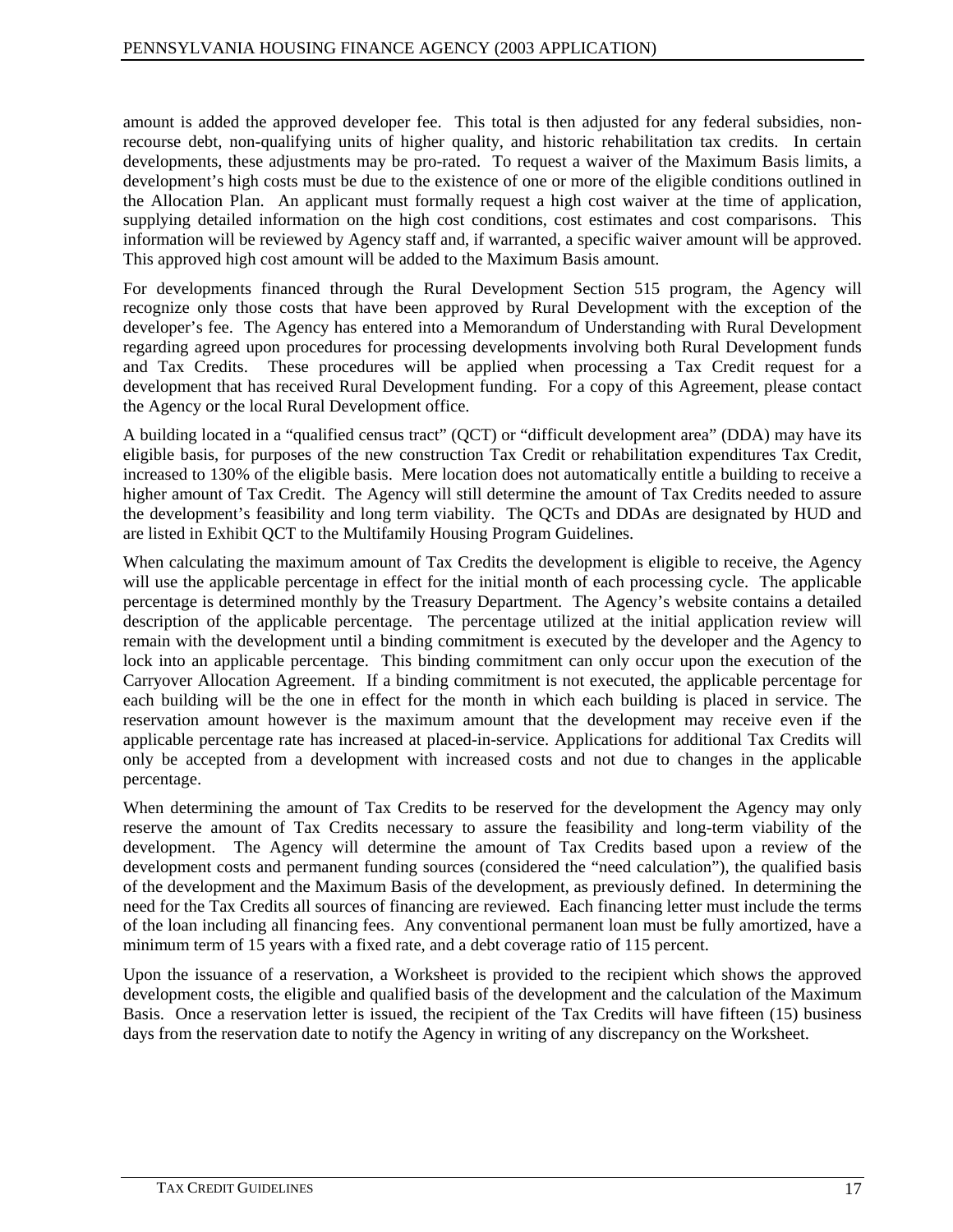A development's costs, subsidies, financing and allocable Tax Credits will be evaluated at least three times during the processing period:  $\frac{d}{dx}$  and  $\frac{d}{dx}$  are processing period:

- (1) upon application for the Tax Credits;
- (2) upon allocation of the Tax Credits (Carryover Allocation); and
- (3) after the building is completed and placed-in-service but prior to the issuance of IRS Form No. 8609.

Certifications of the applicant and documentation will be required to be submitted at each stage to allow the Agency to properly evaluate any changes to the development's initial Application. Any material change in the development's Application at any time during the process may result in a loss of Tax Credits, a

recapture of the Tax Credits or a required submission of a new Tax Credit Application.<br>The determination of Tax Credits by the Agency shall not be construed to be a representation or warranty as to the development's feasibility and viability.

#### **Modific ations t o a Tax CreditApplic ation**

A development receives a reservation of Tax Credits based upon the information contained in the initial Application package. The developer or applicant may not alter the Application in any manner without prior written approval of the Agency. This includes but is not limited to the following: an increase or decrease in the number of units in any building; an increase or decrease in the number of buildings in the development; a change in any site; replacement of any development team member including the syndicator; alteration of the proposed rent and income structures; change in the participation level of a social services provider; ora change to the financial structure which includes the gross pay-in value of the Tax Credit dollar. Applicants who alter the Application in any manner without prior written approval of the Agency may be subject to an immediate recapture of the Tax Credits reserved. Any change to an Application requires the Agency's review and a new application fee. Please note that the Agency may only approve moderate changes to the Application which do not negatively affect the ranking of the development. Should a development's ranking score decrease as a result of a change, the change may be disallowed and the Tax Credits recaptured.

#### **Ext ended Us e Agre em ent/ Re st ric tive Covenant Agre em ent**

The Restrictive Covenant Agreement (the Agreement) sets forth the income and occupancy restrictions for the development for the entire compliance period. The Agreement requires that the applicable fraction of low income units will remain the same for each taxable year in the extended use period. In addition to identifying the minimum set-aside election of the buildings, the Agreement will also include the following selection criteria on which the development was ranked and obtained a reservation of Tax Credits: number of units to be occupied by tenants at 50% or, if applicable, 40% of the area median gross income; units to be maintained at rents that do not exceed 50% or, if applicable, 40% of the area median gross income; special needs housing; accessible units; 30-year extended use; home-ownership program; families in transition program; elderly housing with supportive services; and the Nonprofit Set-Aside. In addition, if a developer's fee exceeded the maximum limitation and was approved to fund a reserve for the permitted uses as set forth in the Allocation Plan, the Agreement will be amended to reflect such conditions. Tax Credits may not be claimed until the Agreement is executed and recorded. The Agreement must be recorded in the Office of Recorder of Deeds for the county in which the property is located prior to any recording or filing of financing documents concerning the development funds. The Agreement will be forwarded to the owner after the reservation of Tax Credits is issued, and should be returned with the Carryover Allocation documentation evidencing that it has been recorded prior to any other document. The original Agreement must be returned to the Agency.

The Agreement is binding on all successors to the owner.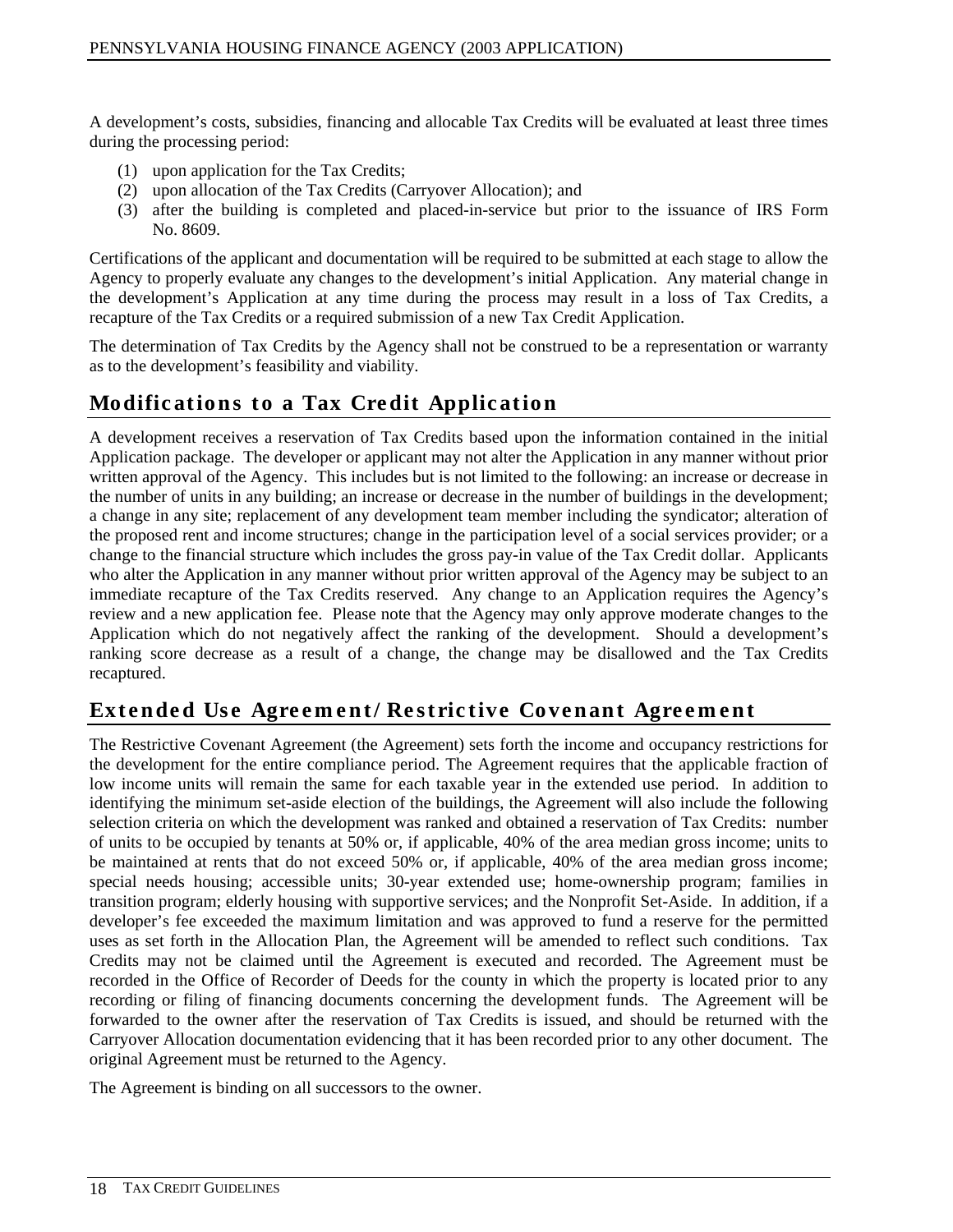#### **Carryove r Alloc ation Requirem ents**

The Allocation Plan outlines the important deadlines and requirements associated with the execution of a Carryover Allocation Agreement.

If the building is to be placed in service by December 1, 2003, all documents shown under Placed-In- Service Requirements must be received by November 10, 2003 to enable the Agency to issue IRS Forms 8609 in 2003. In the event the development will not be placed in service by December 31, 2003, the following requirements must be fulfilled no later than November 15, 2003 and received by this Agency **by noon**, on Monday, November 24, 2003:

- 1) The original Allocation Carryover Agreement which will be forwarded to the developer by November 5, 2003, for execution. The taxpayer identification number for the taxpayer executing the Agreement is required for a valid Carryover Agreement. Please note that the taxpayer executing the Agreement must be the party that will meet the 10% expenditure test by May 15, 2004.
- 2) The executed "Owner Certification of Property Ownership" Form with either a) the current deed(s) which indicate that the taxpayer is the owner of all buildings and land in the project, or b) an extended lease agreement. All documents must be fully executed.

Please note: In the event the property is not conveyed through a deed or lease, owner must submit evidence in the form of an Attorney's Opinion Letter or a Certified Public Accountant letter that certifies that the owner has Carryover Allocation Basis for the development pursuant to the Code.

- 3) The settlement sheet(s) must be provided for each building or parcel of land in the development, and must be properly executed. In addition, evidence must be provided that each deed was recorded.
- 4) If the property(s) was purchased through a Purchase Money Mortgage, a copy of themortgage and mortgage note must be provided.
- 5) Financial Characteristics Form (Agency document)
- 6) Updated financing letters
- 7) Updated syndicator letter or executed Limited Partnership Agreement
- 8) Certification of Subsidies
- 9) Allocation Fee equal to 2% of the annual Tax Credit amount reserved. Refer to the Multifamily Housing Fee Schedule for further explanation.

The following requirements must be fulfilled no later than **May 15, 2004** and received by the Agency by noon on **May 31, 2004**:

- 1) The executed "Owner's Certification of Costs Incurred" Form including either "a" or "b" shown below. The owner may only include costs in the certification that have been approved by the Agency.
	- a. For developments 6 units or more, the owner's certification must be audited by an independent, third party, certified public accountant.
	- b. For developments with 5 units or less, in lieu of the certified public accountant's audit, the taxpayer may provide evidence of costs incurred in the form of copies of checks, receipts, or other records of payment. These items must total the amount indicated as expended on the "Owner's Certification of Costs Incurred."
- 2) Independent Auditor's Report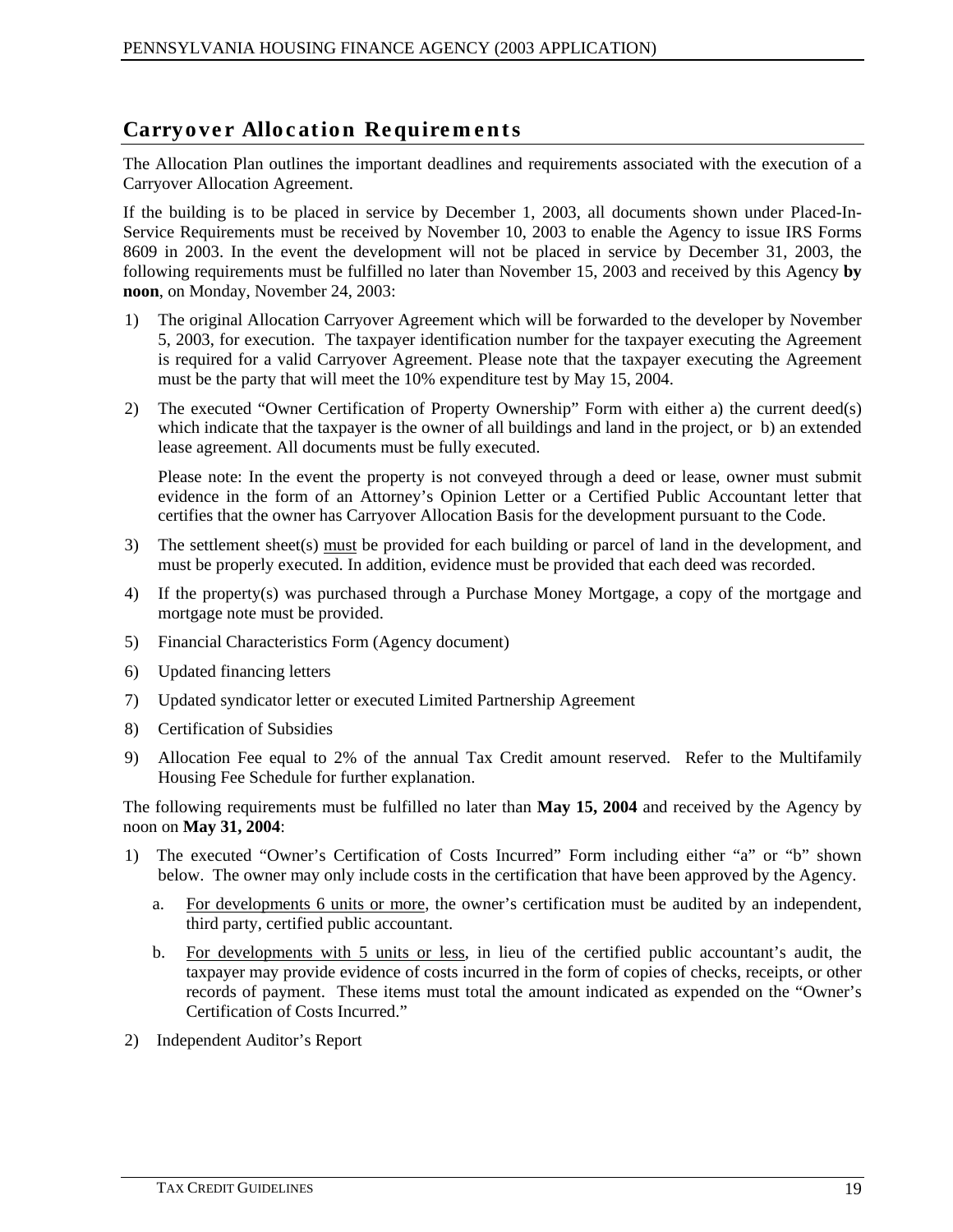- 3) Copy of the executed Developer's Fee Agreement (Development Services Agreement). Be sure that the agreement stipulates the fee earned through May 15, 2004, to incur costs for inclusion in the 10% of basis expenditures test.
- 4) Sources and Uses of Funds Statement
- 5) Syndicator/Investor Certification If the Developer's Fee included in the 10% of basis expenditure test exceeds 20% of the total Developer's Fee, the syndicator and/or investor must certify that the percentage claimed by the accountant is a percentage acceptable to them. The letter must refer to the percentage and the amount of the Developer's Fee that is acceptable as part of the 10% of basis expenditure test. If a development has already closed on all of the construction loans and construction is underway, a certification from the investor is not required.
- 6) Copy of the recorded deed demonstrating transfer of ownership to owner for each building and/or parcel of land that is part of the development, if not previously submitted.
- 7) Copy of the Settlement Statement for each building and/or parcel of land included in the development, if not previously submitted.
- 8) The Architect's Certification of Compliance With Design Requirements for Accessible Housing (Exhibit F, Part 4 of the Multifamily Housing Application Instructions) must be executed by the architect and taxpayer.

Failure to meet all of the above requirements will result in an immediate recapture of the Year 2003 **Tax Credit reservation.** The Agency will not extend the November 15, 2003 or the May 15, 2004 deadline dates. There will be no exceptions to this policy.

#### **Plac ed In Se rvic e Requirem ents**

Upon completion of the development, a cost certification audit must be completed. The Placed-in-Service Package must be received by the Agency no later than 90 days after the placed-in-service date of the last completed residential building in the development. Owners who are not able to submit the cost certification, including all documentation required by the Placed-in-Service package, within the 90-day period may request an extension, but will be required to pay extension fees. Refer to the Multifamily Housing Fee Schedule for specific information regarding the maximum extensions and the required fees.

The Agency has developed a cost certification guide to assist in completing the cost certification. This guide is not an authoritative pronouncement on those costs that are Tax Credit eligible or ineligible, but rather serves as a tool for completing the cost certification.

The Placed-in-Service Package is mailed to those applicants receiving a reservation of Tax Credits with the reservation letter. All of the required documents must be forwarded to the Agency for review and approval prior to the issuance of IRS Form 8609. The requirements of the Placed-in-Service Package, including the cost certification guide, are also outlined on the Agency's website at www.phfa.org.

Upon submission and review of the required documents, IRS Form No. 8609 will be issued. For developments that have received financing through the Agency, the cost certification required by the PennHOMES Program must be received by the Agency's Finance Division prior to the release of the IRS Forms No. 8609. Please note that once submitted to the Agency, the cost certification cannot be amended. It is the owner's and syndicator's responsibility to review the cost certification prior to its submission to the Agency to ensure that all costs and sources of funds are included in the cost certification.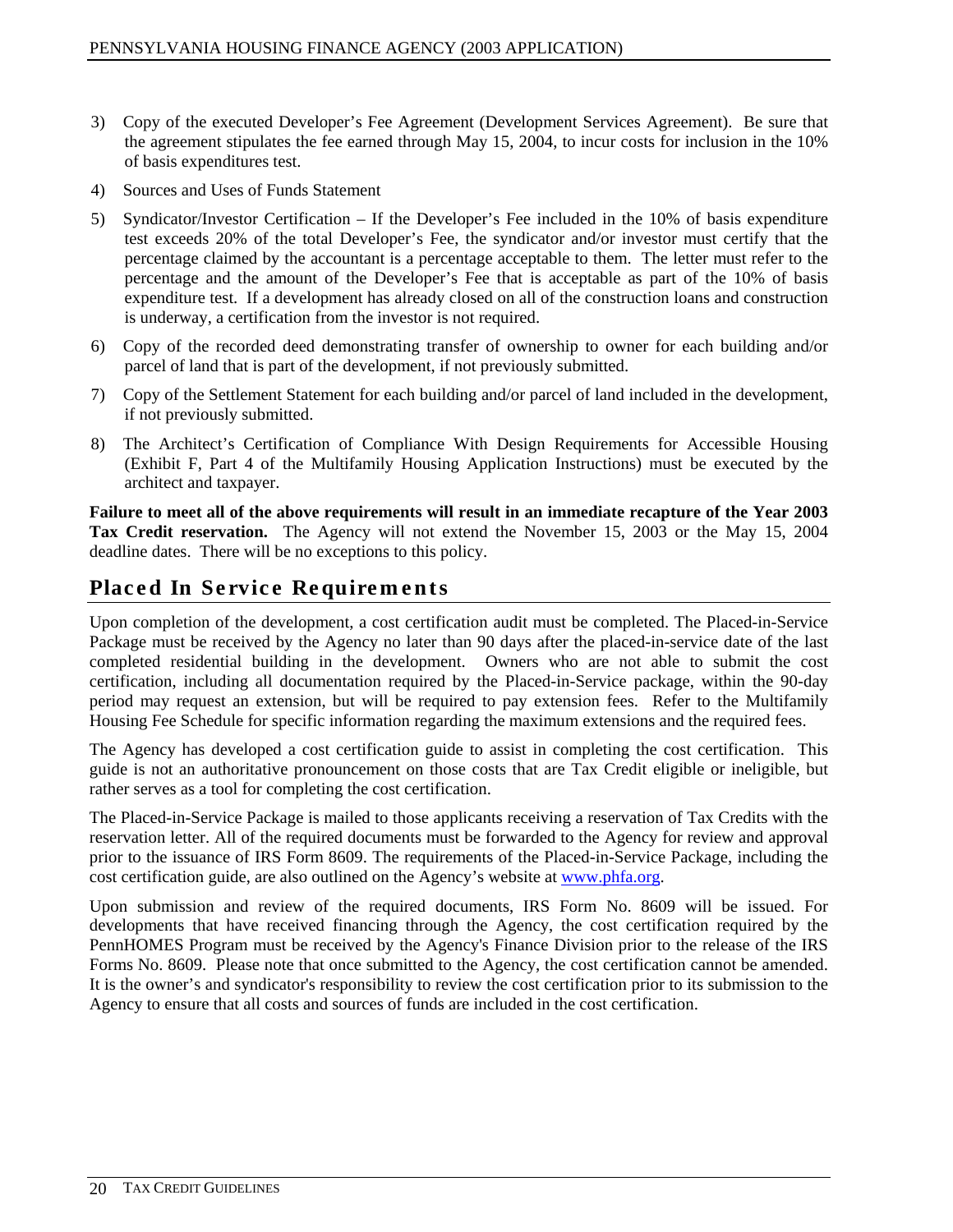#### **Annual Re c e rtific ation Waive r**

Internal Revenue Procedure Ruling 94-64 provides instruction to owners of a 100% qualified low-income building for obtaining a waiver of the annual recertification required in paragraphs (b)(1)(vi) and (b)(1)(vii) of Section  $42(g)(8)(B)$  of the Code and paragraph (c)(1)(iii) of Treasury Regulation 1.42-5. An owner with more than one 100% low-income building in a development may submit a single application for all qualified buildings in the development.

An owner obtaining a waiver is not required to: keep records that show an annual income recertification of the low income tenants in the building whose income was previously verified, documented and certified; maintain documentation to support that recertification; or certify to this Agency that the owner has received this information. The waiver takes effect for the compliance monitoring cycle following the date the waiver is in effect and the Agency has been properly notified.

Prior to applying for the waiver the owner must obtain a statement from the Agency that each residential unit in the building was a low-income unit under Section 42 at the end of the most recent Tax Credit period for the building. This statement along with all other certifications listed in the Revenue Procedure Ruling 94-64 must be submitted to the IRS in Philadelphia.

Obtaining the waiver for a building does not preclude the owner of a 100% qualified low-income building from meeting the requirements of the Code for income verification of all new incoming tenants.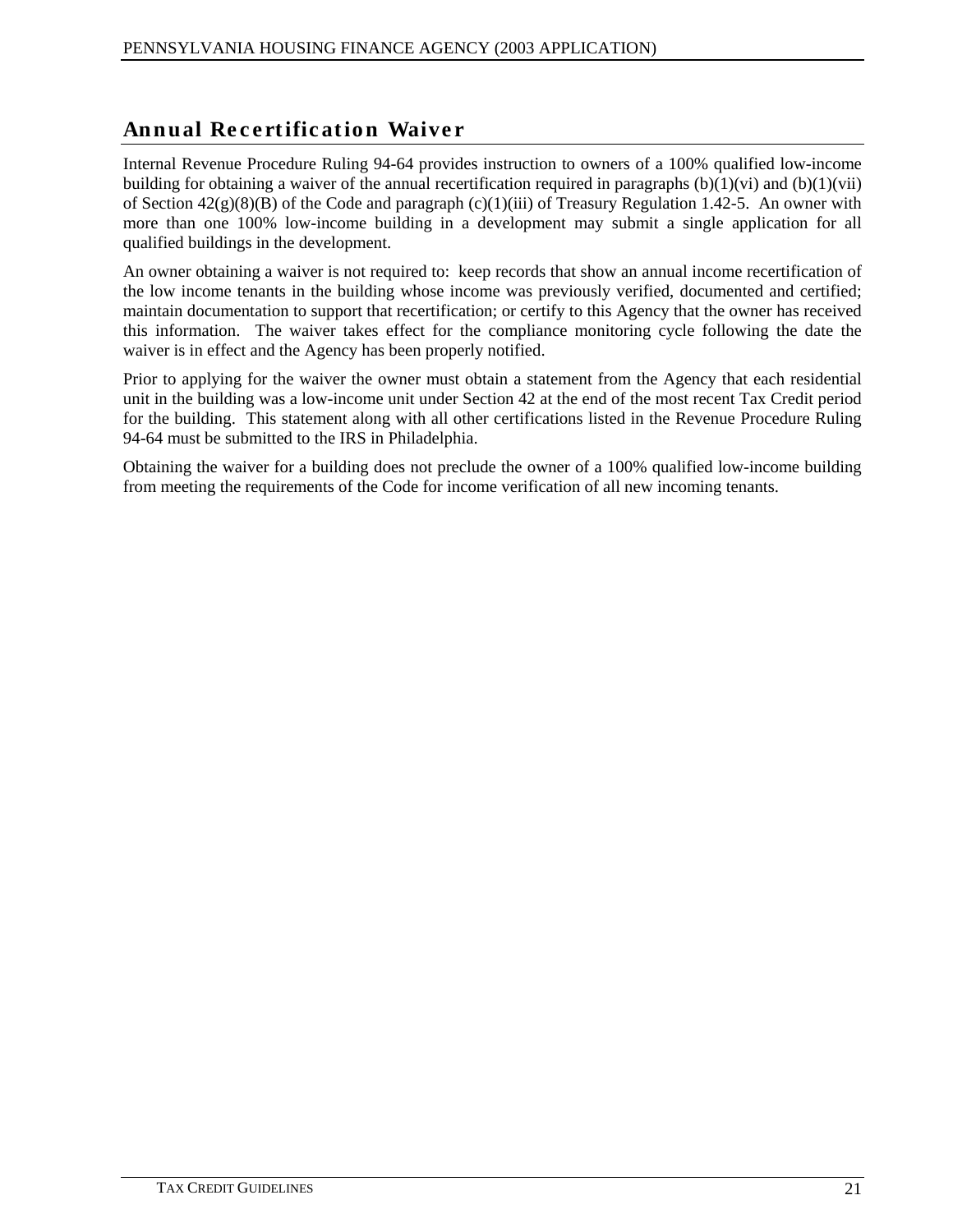#### **PENNHOMES PROGRAM GUIDELINES**

The Agency's PennHOMES Program offers zero percent interest, deferred payment loans that can be used to support the development of lower income rental housing. PennHOMES funds may be structured as primary or secondary mortgage loans.

The funding for the PennHOMES Program is a combination of resources from the Agency's unrestricted reserves and HOME funds. Certain funding sources have restrictions as to where the funds may be used. The HOME funds may generally only be used in Nonparticipating Jurisdiction communities that do not already receive entitlement allocations of HOME funds. Refer to Exhibit PJNPJ of the Multifamily Housing Program Guidelines for a listing of Participating and Nonparticipating Jurisdictions. Upon approval of financing under the PennHOMES Program, the Agency in its discretion will determine which of the funding sources will be appropriate to finance the development. To make this decision, the Agency will take into consideration, such things as, location, availability of funding and other underwriting criteria.

The PennHOMES funds are limited. Therefore, applicants are strongly encouraged to make maximum use of other financial resources and to create public/private partnerships. The presence of non-Agency support funds is essential to the successful development and operation of properties. Evidence of support funds will be a significant factor used to select among competing applications. Examples of other financial resources and support funds include owner equity, equity from the sale of Tax Credits, private or public grant monies or low interest loans, and donated real estate.

#### **Financially infeasible Applications that do not demonstrate long term viability may be returned to the applicant at any time and will not be reconsidered in the same application cycle.**

All applicants must comply with the following Agency requirements, as well as other requirements the Agency may develop from time to time.

#### **Program Highlights**

#### **MINIMUM NUMBER OF UNITS**

All Applications must consist of 5 or more units that are under common ownership, management and financing as a single undertaking. Developments located in the City of Philadelphia, the City of Pittsburgh, or Allegheny County must consist of at least 15 units, except for special needs housing.

Commercial space is limited in a development to 25% of gross income and/or gross area of the development. All commercial tenants are subject to the Agency's approval. Additionally, program funds cannot be used in the development of commercial space.

#### **MAXIMUM INCOME OF TENANTS**

Applicants must comply with the Agency's Maximum Income/Rent Chart (as may be adjusted from time to time by the Agency), which is Exhibit MAX to the Multifamily Housing Program Guidelines. A minimum of 50% of the units assisted by the PennHOMES Program must be rented to households whose incomes do not exceed 50% of the area median income, adjusted for family size. The remaining number of the units assisted by the PennHOMES Program must be rented to families whose incomes do not exceed 60% of the area median income, adjusted for family size. Developments may still house residents with incomes over 60% of median income, but only those units serving householdsat or below 50% and 60% of median income for the term of the PennHOMES loan are eligible for PennHOMES funding.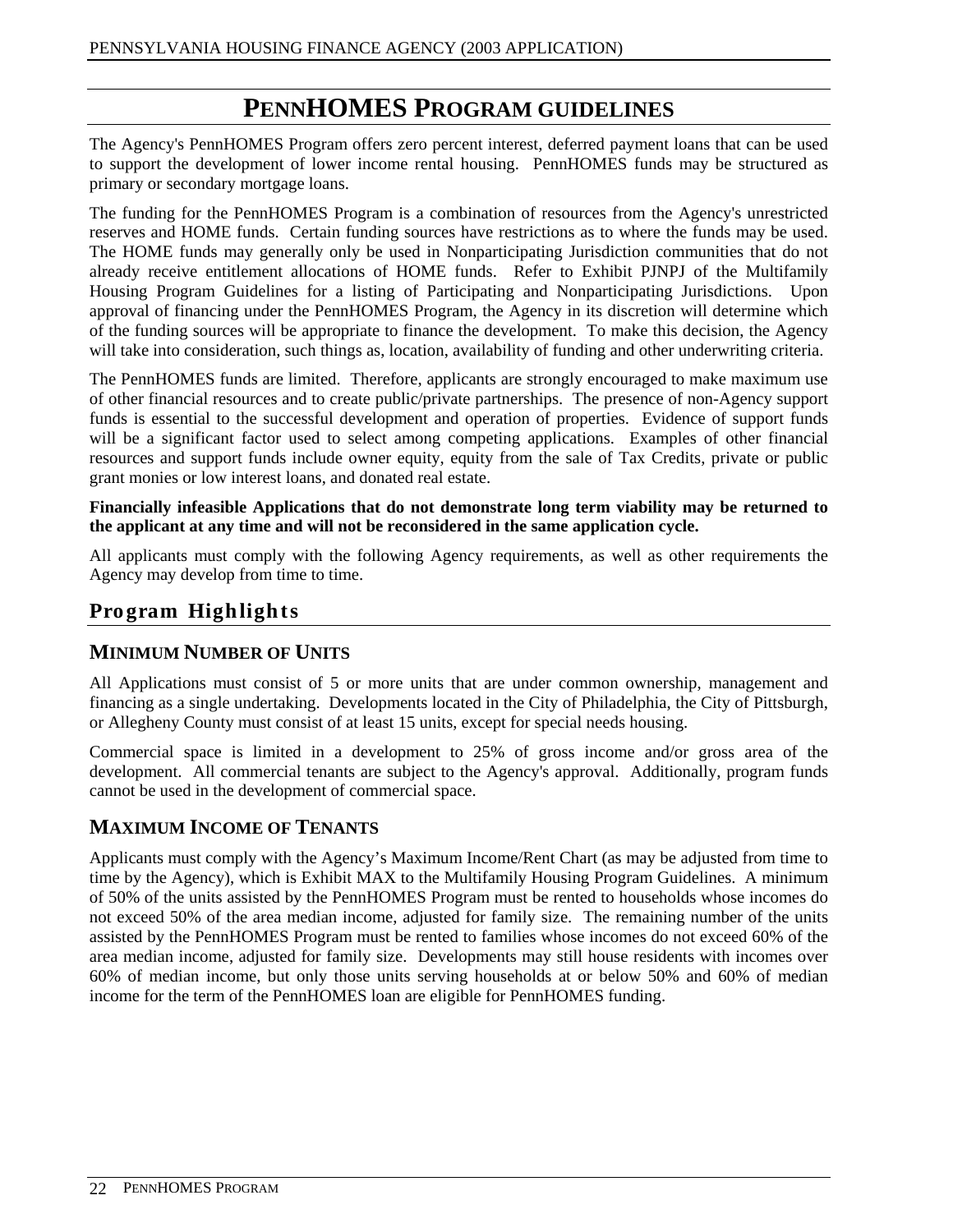#### **MAXIMUM RENTS**

All rents must comply with the Agency's Maximum Income/Rent Chart (as may be adjusted from time to time by the Agency), which is Exhibit MAX to the Multifamily Housing Program Guidelines. A minimum of 50% of the units must be affordable to householdsat 50% of the median income and may not exceed the applicable Fair Market Rents established by HUD. Any additional units anticipating PennHOMES funds must be affordable to households at or below 60% of the median income and may not exceed the applicable Fair Market Rents established by HUD.

#### **PER UNIT FUNDING LIMITATIONS**

As stated, the PennHOMES funds are limited and there are certain restrictions as to where some of the funding sources may be used. Therefore, the Agency has established funding limitations on a per unit basis to allow for an equitable method of distributing funds to more developments. The per unit limitations for various areas of the Commonwealth are set forth below:

#### **Participating Jurisdictions**

Developments located in Participating Jurisdictions are limited to \$30,000 per unit. Philadelphia developments requiring a supportive service escrow may increase the funding request to \$32,500 per unit. At no time may the total PennHOMES funds to one development exceed \$1,500,000.

#### **Nonparticipating Jurisdictions**

Developments located in communities that do not receive entitlement allocations under the HOME Program (Nonparticipating Jurisdictions) are limited on a per unit basis to 100 percent of HUD's Section 221(d)(3) Mortgage Limits with Elevators.

Refer to the Exhibits to the Multifamily Housing Program Guidelines for a listing of Participating and Nonparticipating Jurisdictions (Exhibit PJNPJ) and for the HUD Section 221(d)(3) Mortgage Limits (Exhibit 221d3).

**Ineligible for applying for PennHOMES funding are new proposals of Hope VI, Comprehensive Grant Funds, Section 202 and Section 811 developments, and developments going through the markto-market process.**

#### **INTEREST RATE**

The annual interest rate on a PennHOMES loan is zero percent.

#### **TERM OF LOAN**

The term of the PennHOMES loan is 30 years.

In the event the loan is prepaid, however, restrictive covenants and other federal requirements relating to the affordability period continue for the minimum affordability period required by the HOME Program, Tax Credit Program or other funding as applicable.

#### **AMORTIZATION OF PENNHOMES LOAN**

Repayment of the PennHOMES funds may be deferred during the term of the loan subject to the availability of cash flow (excess revenue). If cash flow is available during the loan term, the maximum annual principal repayment will be based on a 30 year repayment term.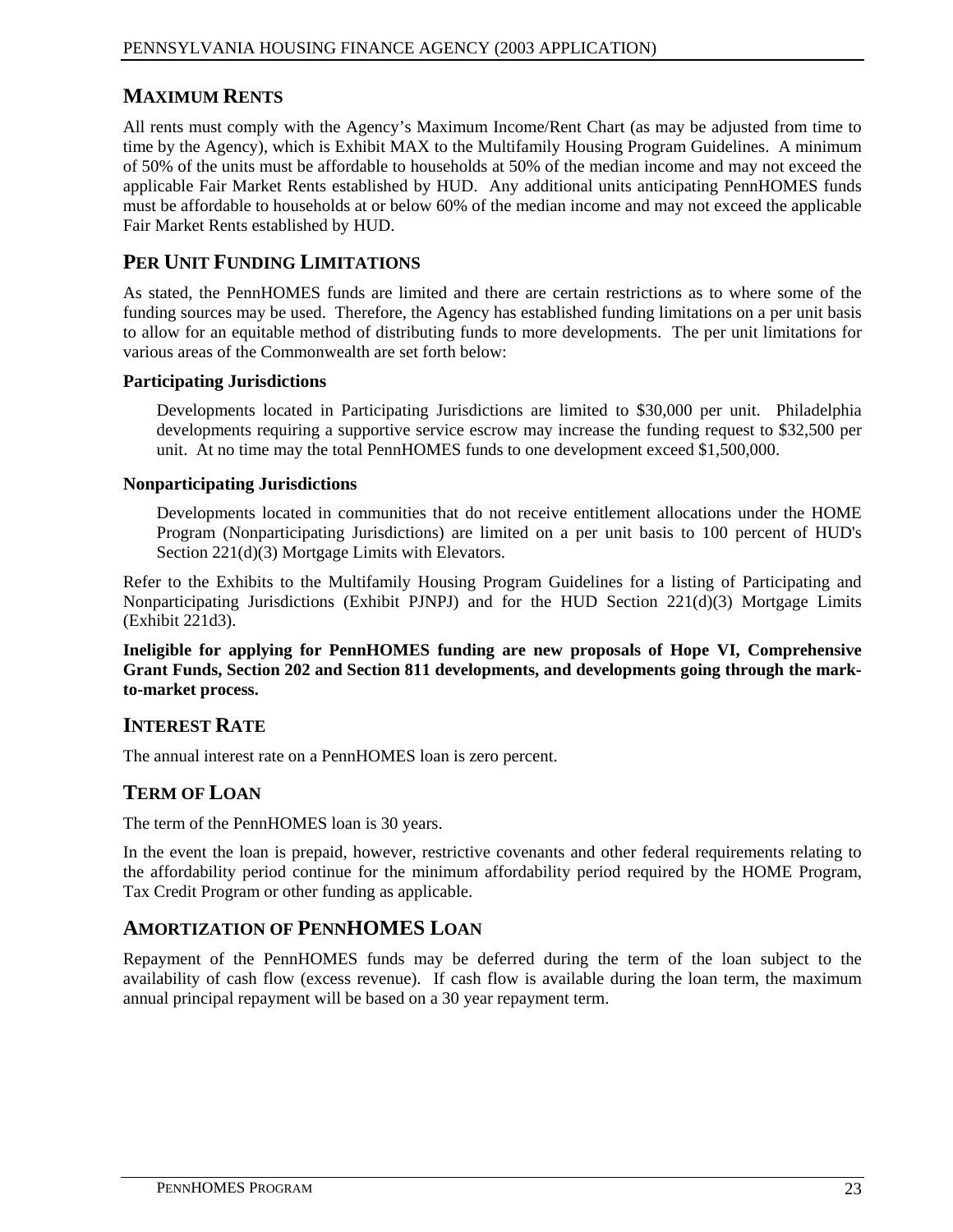#### **EQUITY REQUIREMENTS**

Owners must make an appropriate cash equity contribution as required by the Agency at initial loan closing. A letter of credit for 100% of the developer's equity less cash required for the initial closing may be posted. During construction, the owner will be required to replace a portion of the letter of credit each month to allow for construction draws to be paid. Philadelphia applicants must provide cash for three months of construction plus the cash required for the initial closing.

#### **RETURN ON EQUITY**

Distribution to for profit owners from excess revenue of a development will be limited to an annual return of fifteen percent (15%) of the owner's equity in the development. The right to receive the return on equity is cumulative after payment of debt service on the PennHOMES loan. The equity in the development shall be determined at final closing based on the cost certification. The stated owner'sequity in the development may be adjusted annually to reflect increases in the Consumer Price Index and further adjusted at the discretion of the Agency in the event of significant capital improvements to the development.

#### **PENNHOMES REPAYMENT TERMS**

Developments with 12 or more units with cash flow will dedicate excess cash flow first to covera one year payment of the PennHOMES loan. Any remaining cash flow may be used to pay one year of owner's return on equity. If excess cash flow is still available after payment of the PennHOMES loan and owner's return on equity, proceeds will be distributed evenly between outstanding balances of PennHOMES and return on equity.

All repayments will only be made after sufficient funds are available to cover one month of debt service payments on the first mortgage debt financing or, if no first mortgage debt financing, one month of the PennHOMES principal repayment. Development cash flow will not be entirely depleted.

For developments of 11 or less units, and provided that there is no Agency taxable debt, there are no scheduled loan repayment requirements from available cash flow. However, the Agency may in its discretion require that available cashflow be applied to repay outstanding PennHOMES principal.

#### **PRIMARY MORTGAGE REQUIREMENTS**

If the development can support debt, applicants shall incorporate permanent Agency taxable and tax exempt financing as part of the financing plan unless another primary lender can offer significantly better financing terms than available through the Agency (as determined by the Agency).

#### **MINIMUM LOAN AMOUNT**

The suggested minimum loan amount for taxable financing is \$100,000; the minimum loan amount for tax exempt financing is \$1,000,000, unless there are a sufficient number of developments requesting tax exempt financing that may be pooled together to arrive at the \$1,000,000 balance.

#### **DEBT SERVICE COVERAGE RATIO**

If PennHOMES is secured as the first mortgage debt, debt service requirements are not applicable. In the event that there is Agency first mortgage debt financing, then the debt service coverage ratio is a minimum of 115 percent. If the first mortgage debt financing is provided by another lender, then the debt service coverage ratio is 115 percent.

#### **LOAN TO VALUE RATIO/EQUITY REQUIREMENT**

Loan underwriting and first mortgage credit enhancement requirements normally determine maximum loan to value ratio for Agency developments. Usually, the ratio does not exceed 80 percent of replacement value and/or appraised value. In no event may the ratio exceed 90 percent of development cost for for profit developers or 100 percent of development cost for nonprofit developers. The Agency may require an "as built" appraisal to determine market/development replacement value.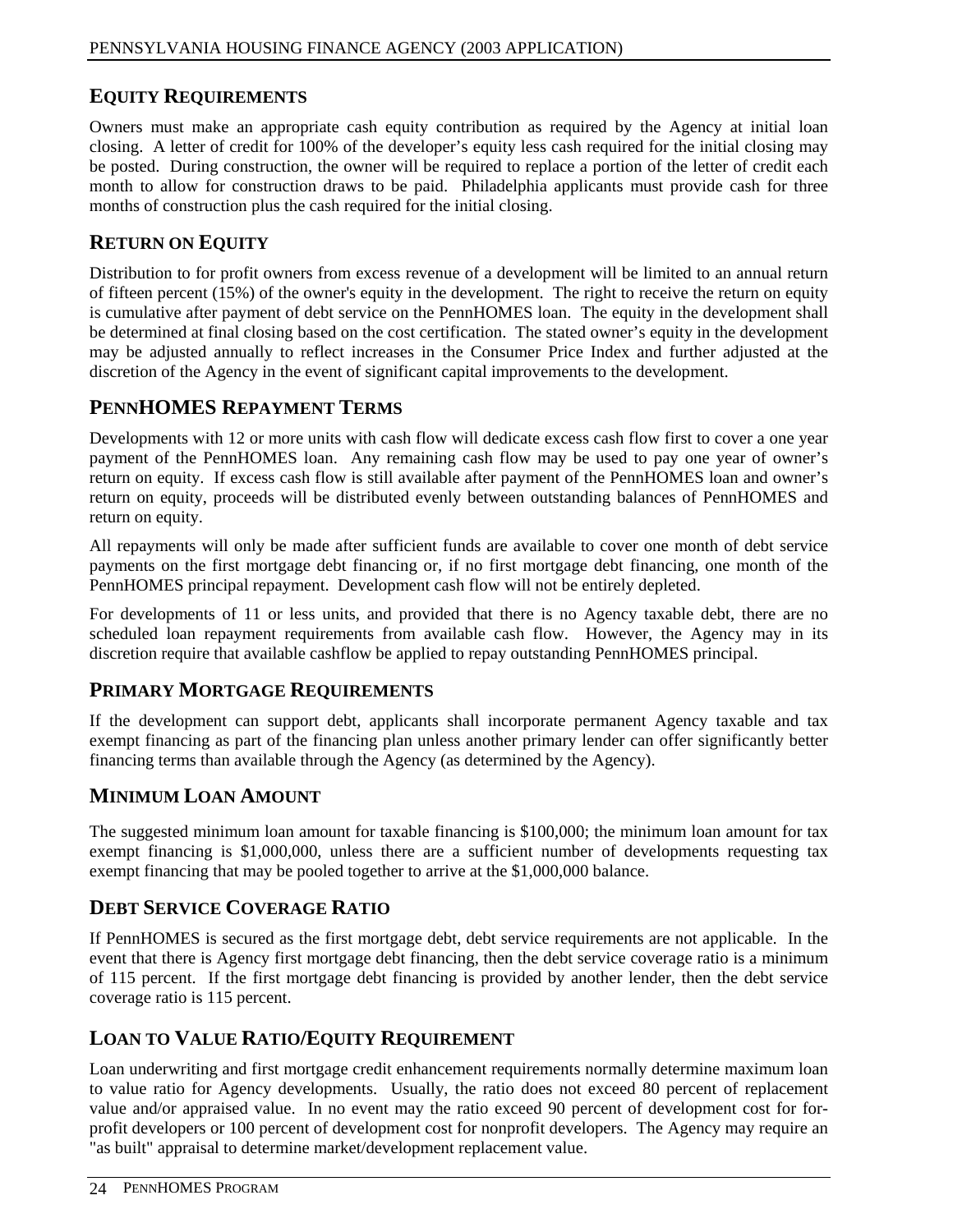#### **AFFORDABILITY PERIOD**

The affordability period is the time period during which the development must comply with maximum rent and tenant income restrictions, and will not be less than the term of the PennHOMES loan.

The affordability period is subject to the various program requirements. The Agency will determine the appropriate affordability period based on available resources.

#### **SUPPORTIVE SERVICES**

**All PennHOMES Applicants** have the option of requesting consideration for points under one or more of the following selection criteria: Special Needs Housing; Support for Families in Transition; and Elderly Housing with Supportive Services. Applicants should follow the guidelines described in the Supportive Service Plan Outline (Exhibit H) for the submission under the appropriate selection criteria set forth in the Multifamily Housing Application Instructions.

**All Philadelphia Applications:** As a part of a comprehensive strategy toward achieving family self sufficiency in the City of Philadelphia, the Agency has established the Family Supportive Services (Escrow) Program. This program helps to fund on-site supportive services for residents in need and assists on-site management in addressing social welfare issues that impact property operations.

The Agency requires that all Applications for family developments located in Philadelphia escrow \$5,000 per unit to pay for supportive services for the residents. The Agency will provide 100 percent match for the applicant's contribution of \$2,500 per unit. However, the total PennHOMES loan may not exceed \$1,500,000.

Escrow funds will be used to hire staff or to contract with a service provider to provide residents with information and referrals to increase family self-sufficiency. Applicants must identify a qualified social service provider to facilitate the provision of supportive services to families. The service provider must complete the Service Provider Questionnaire, which is Exhibit G to the Multifamily Housing Application Instructions.

Philadelphia developments may request a waiver of the escrow requirement. An applicant who chooses to request a waiver of this requirement must submit a written request and attach a supportive services plan. To be eligible for a waiver, the development must provide the following information:

- 1. Memorandum of Understanding or contract that outlines workplan, staffing (with job descriptions) and proposed budget.
- 2. Completed PHFA Service Provider Questionnaire (Exhibit G).
- 3. Viable plan to secure additional or on-going funding to ensure uninterrupted delivery of services for up to ten years.

Please contact the Agency's Housing Services Representative at (610) 270-1989 if you have questions concerning the escrow requirement or waiver process.

#### **Se le c tion Crit e ria**

The Agency will review the Application and award points based on the Selection Criteria, which is shown as Exhibit SC2003. A development must address a substantial number of the Selection Criteria in order to qualify for PennHOMES funding. The Agency will establish a minimum point threshold for Applications during the Year 2003 PennHOMES Program. Once the financial review of an Application is completed, Agency staff will review the Application to determine its qualification under each of the Selection Criteria and assign ranking points as a result of this review. The available PennHOMES funding will be awarded at the Agency's discretion considering, but limited to, ranking, housing need and the availability of Tax Credits, if applicable.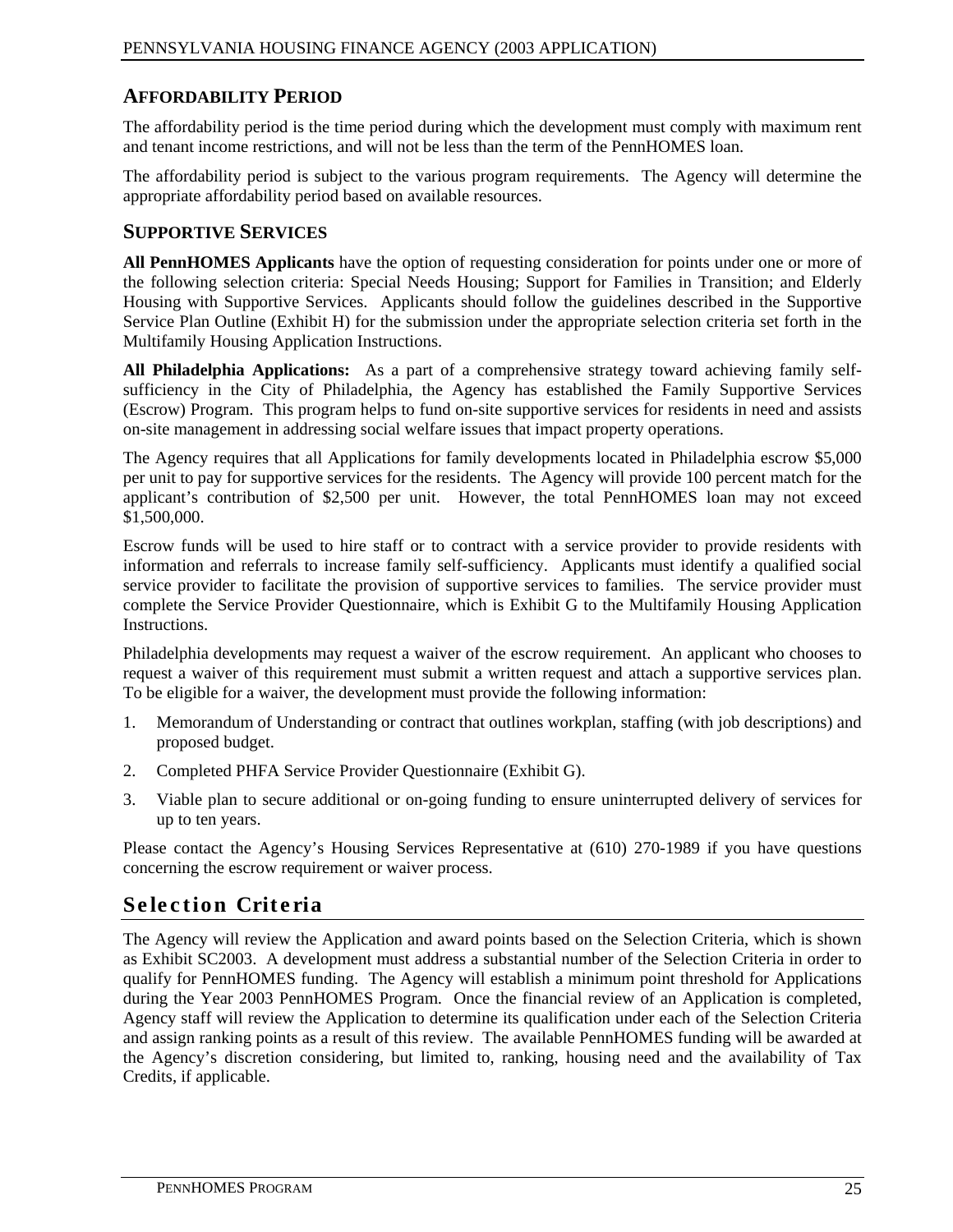Contained in the Multifamily Housing Application Instructions is a Selection Criteria Self-Scoring Sheet (Exhibit B). It is important for each applicant to complete this form so that there is no question asto the intent of the applicant. A narrative explaining the applicant's reasoning for assigning points is recommended but not required.

#### **HOME Program**

#### **MATCH REQUIREMENTS**

The Agency must meet certain funding match requirements of the HOME Program. Non-federal public and private funds included in a development's financing plan will assist the Agency in meeting its HOME Program match requirements. HOME-assisted, HOME-eligible and partially-assisted HOME Program developments will be reviewed to determine the amount of match contribution earned.

The Agency will use PennHOMES loans as match under the HOME Program. For developments receiving an award of HOME Program funds from a local jurisdiction, unless claimed by that local Participating Jurisdiction, the Agency will also use all other eligible sources of match contributed to the PennHOMES development as HOME Program match.

#### **MBE/WBE/SERB & SECTION 3**

In addition to the Agency's equal opportunity policy, developments located in Nonparticipating Jurisdictions must also meet certain MBE/WBE/SERB & Section 3 requirements.

The definition of a MBE is a "certified minority business enterprise," a WBE is a "certified women's business enterprise." A SERB is a "socially and economically restricted business" which is a certified MBE/WBE, or a business located in a Commonwealth designated enterprise zone. Businesses will not be considered socially/economically restricted if one of the following conditions exist:

The business has gross revenues over four million dollars annually; or

The concentration of an industry is such that fifty percent (50%) of the market is controlled by the same type of SERB (MBE/WBE) or business within designated enterprise zones.

Where applicable, owners and their development team must conduct outreach to seek participation by SERB professional services providers and MBE/WBE professional services providers, Section 3 material and equipment suppliers, manufacturers and subcontractors. The HOME Program requires that the owner must establish minimum participation goals of 5 percent for MBEs and 3 percent for WBEs when contracting for professional services, construction and materials.

Section 3 of the Housing and Urban Development Act of 1968, as amended, establishes certain goals to enhance the economic opportunity to be afforded to local residents in the neighborhood of federally assisted developments. As it relates to the Agency, the purpose of Section 3 is to ensure that employment and other economic opportunities generated by the HOME Program shall, to the greatest extent feasible, be directed to low and very low income persons.

A Section 3 business is a business that is fifty-one percent (51%) or more owned by Section 3 residents; or commits to subcontract more than twenty-five percent (25%) of its contract to Section 3 businesses; or whose permanent, full-time workforce consists of at least thirty percent (30%) Section 3 residents. Section 3 residents are public housing residentsor low income individuals who reside in the metropolitan area or non-metropolitan county where the development is located.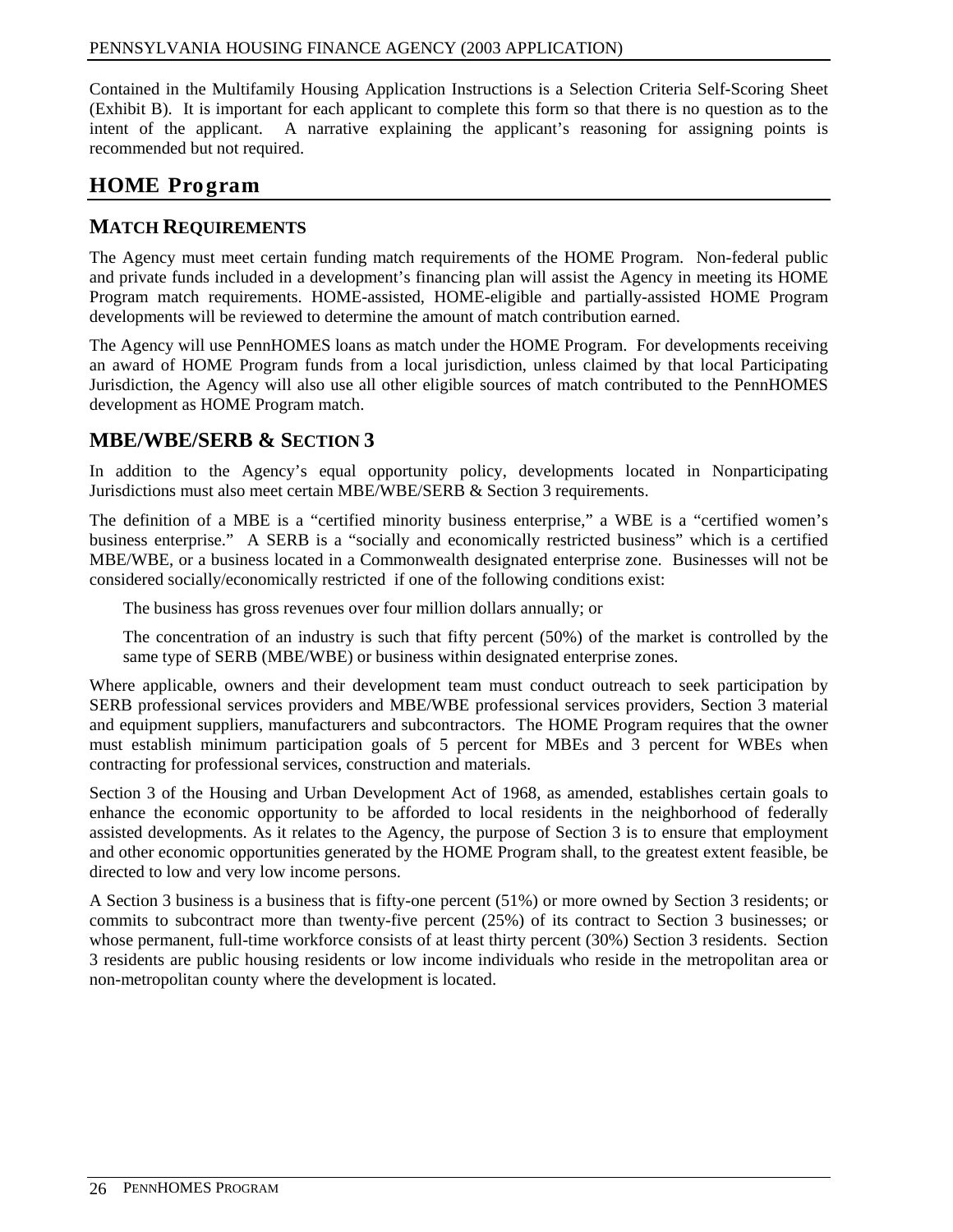The HOME Program requires that the owner must establish the following minimum participation levels for Section 3 participation:

- 10 percent of the total dollar amount of all building trades work contracts, and
- 3 percent of all non-building trade contracts, and
- 30 percent of all new hires generated (at all job levels)

As an example, the MBE/WBE goals would be calculated as follows:

|                                         | <b>TOTAL</b>               | 3%         | 5%          |
|-----------------------------------------|----------------------------|------------|-------------|
|                                         | DEVELOPMENT                | <b>WBE</b> | <b>MBE</b>  |
|                                         | <b>BUDGET</b>              | GOAL       | <b>GOAL</b> |
|                                         |                            |            |             |
| Architectural Fees                      | \$50,000                   |            |             |
| Engineering Fees<br>Environmental Audit | 10,000                     |            |             |
|                                         | 5,000                      |            |             |
| Furnishings & Equipment                 |                            |            |             |
|                                         | $5,000$<br>20,000          |            |             |
| Legal Fees<br>Accounting Fees           | 5,000                      |            |             |
|                                         | 500                        |            |             |
| Survey<br>Title Insurance               | 5,000                      |            |             |
|                                         | 5,000                      |            |             |
| Property Insurance<br>Marketing/Rent-Up | 5,000                      |            |             |
| Consultant                              |                            |            |             |
|                                         | $\frac{15,000}{\$125,500}$ | \$3,765    | \$6,275     |
|                                         |                            |            |             |
| <b>Construction (Less General</b>       |                            |            |             |
| Contractor's overhead and profit)       | \$1,000,000                | \$30,000   | \$50,000    |

If the development owners have contracted with businesses for services and/or material prior to the date of the Application submission, outreach will not be required for those contracts.

#### **RESIDENTIAL/NON-RESIDENTIAL ANTI-DISPLACEMENT AND RELOCATION REQUIREMENTS**

All developments located in non-participating jurisdictions that receive the Agency's approval to proceed with Feasibility, Site and Market Study must comply with the Uniform Relocation Assistance and Real Property Acquisition Policies Act of 1970 (URA). A summary of these requirements is set forth in the Summary of the Federal Displacement, Relocation and Acquisition Requirements (Exhibit RELO) located in the Multifamily Housing Program Guidelines. Various sample reports, plans and notices, as presented in the HOME Program regulations at 24 CFR 92.353, (Exhibits N, O, P and Q) are located in Multifamily Housing Application Instructions.

All owners of developments in non-participating jurisdictions (except vacant land developments where no demolition has occurred within the last 12 months) must prepare and adopt a Residential/Non-residential Anti-displacement and Relocation Assistance Plan (Exhibit Q) as presented in the Multifamily Housing Application Instructions. Owners of occupied developments must prepare the Plan along with the application submission. Owners of unoccupied developments that receive Agency approval to proceed with Feasibility, Site and Market Study must prepare and adopt the Plan prior to receiving the Agency's loan commitment.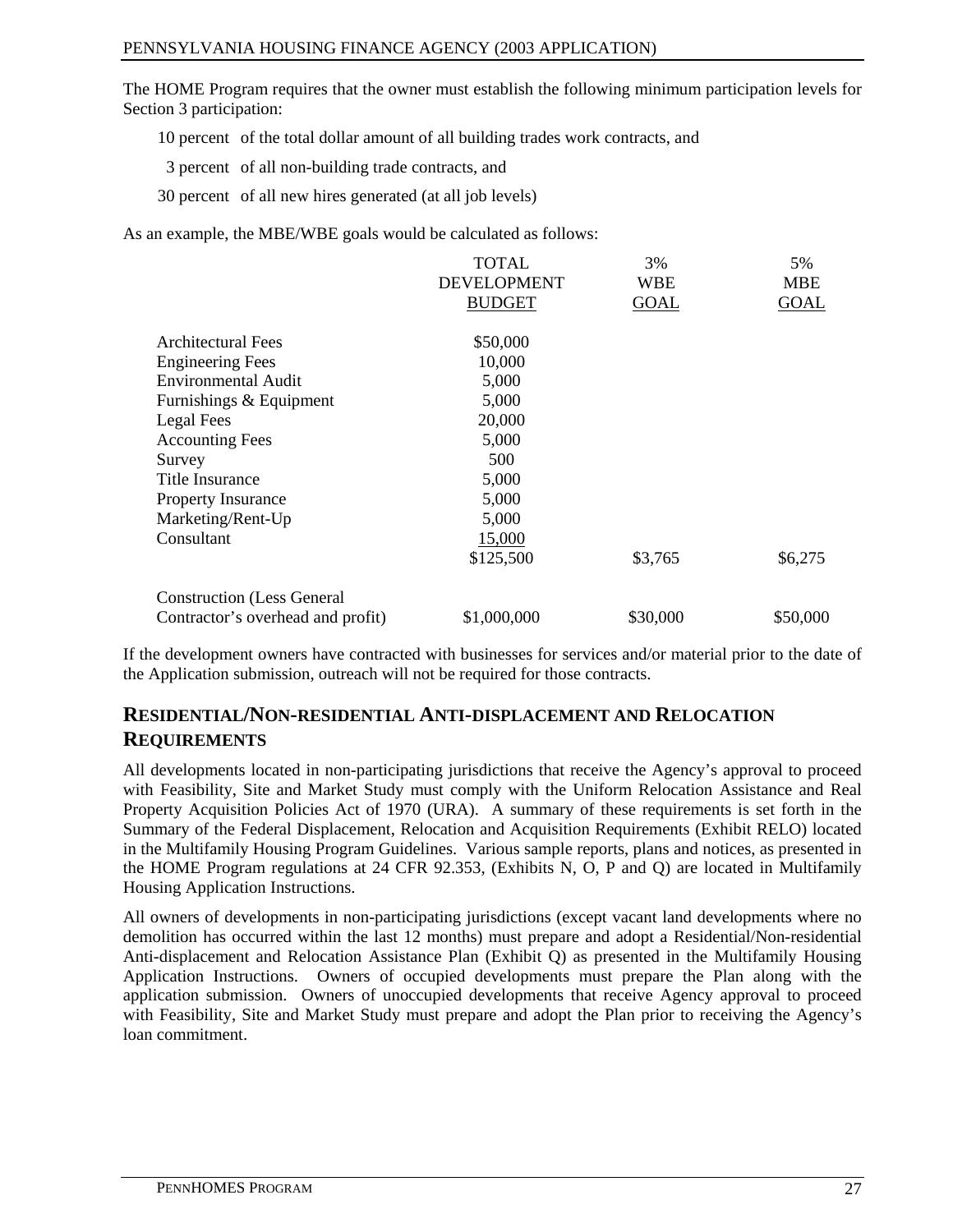#### **VOLUME CAP FOR TAX EXEMPT BOND FINANCING**

Developments receiving tax exempt financing for at least 50 percent of the aggregate basis of the property including land are not required to receive an allocation of Tax Credits from the Agency. However, the development must be evaluated by the authority issuing the bonds to assure that the proposal is in accordance with the priorities, Selection Criteria and other program requirements as set forth in the Allocation Plan. The issuing authority must also determine the amount of Tax Credits required to assure the feasibility and long term viability of the development.

Developments financed through the issuance of tax exempt bonds are eligible for a 30 percent present value credit. The owner has the option of deducting the amount of the tax exempt financing from the adjusted basis to be eligible for a 70 percent present value Tax Credit on the reduced eligible basis. If the owner chooses this method, it must receive an allocation of Tax Credits from the Agency.

Developments receiving tax exempt financing on less than 50 percent of the aggregate basis will be eligible for an automatic Tax Credit on only that portion of the eligible basis financed by the tax exempt bonds. For the remaining portion, the owner must apply and compete for an allocation of Tax Credits from the Agency in an established cycle for the 70 percent present value Tax Credit. The development will be evaluated in accordance with the Allocation Plan and a determination will be made as to the amount of Tax Credits needed to assure feasibility and long term viability.

To further ensure that the development has met a priority in the Allocation Plan and has addressed a sufficient number of Selection Criteria, a Multifamily Housing Application must be submitted to the Agency for all developments requesting Volume Cap for Tax Exempt Bond Financing. The Multifamily Housing Application will be scored pursuant to the Selection Criteria set forth within the Allocation Plan. The Agency will establish a minimum point threshold for applications during the Year 2003 Tax Credit Program. The Agency will also review the Application for adherence to all program criteria as set forth in the Multifamily Housing Program Guidelines and the accompanying Exhibits. Upon the Agency's determination that the development qualifies for the Tax Credits, the Agency will issue the Indenture of Restrictive Covenants Agreement ("Restrictive Covenants Agreement"). Tax Credits may not be claimed until the Restrictive Covenants Agreement is executed and recorded pursuant to the Code.

The Agency processes applications for volume cap for tax exempt financing on a competitive basis through an announced Request for Proposals (RFP). For additional information please see the Agency website at www.phfa.org or contact the Development Division.

Developments receiving Tax Credits exclusively through the issuance of tax exempt bonds will be subject to the fees outlined in the Agency Fee Schedule (Exhibit FEES) located in the Multifamily Housing Program Guidelines. Upon construction completion, as with developments receiving a direct allocation of Tax Credits from the Agency, the development will be required to submit a cost certification package. The cost certification package must be received by the Agency no later than 90 days after the last residential building in the development is placed in service.

The Agency will conduct its standard review of the cost certification. After completion of this review, the Agency will issue IRS Form No. 8609 for each building in the development.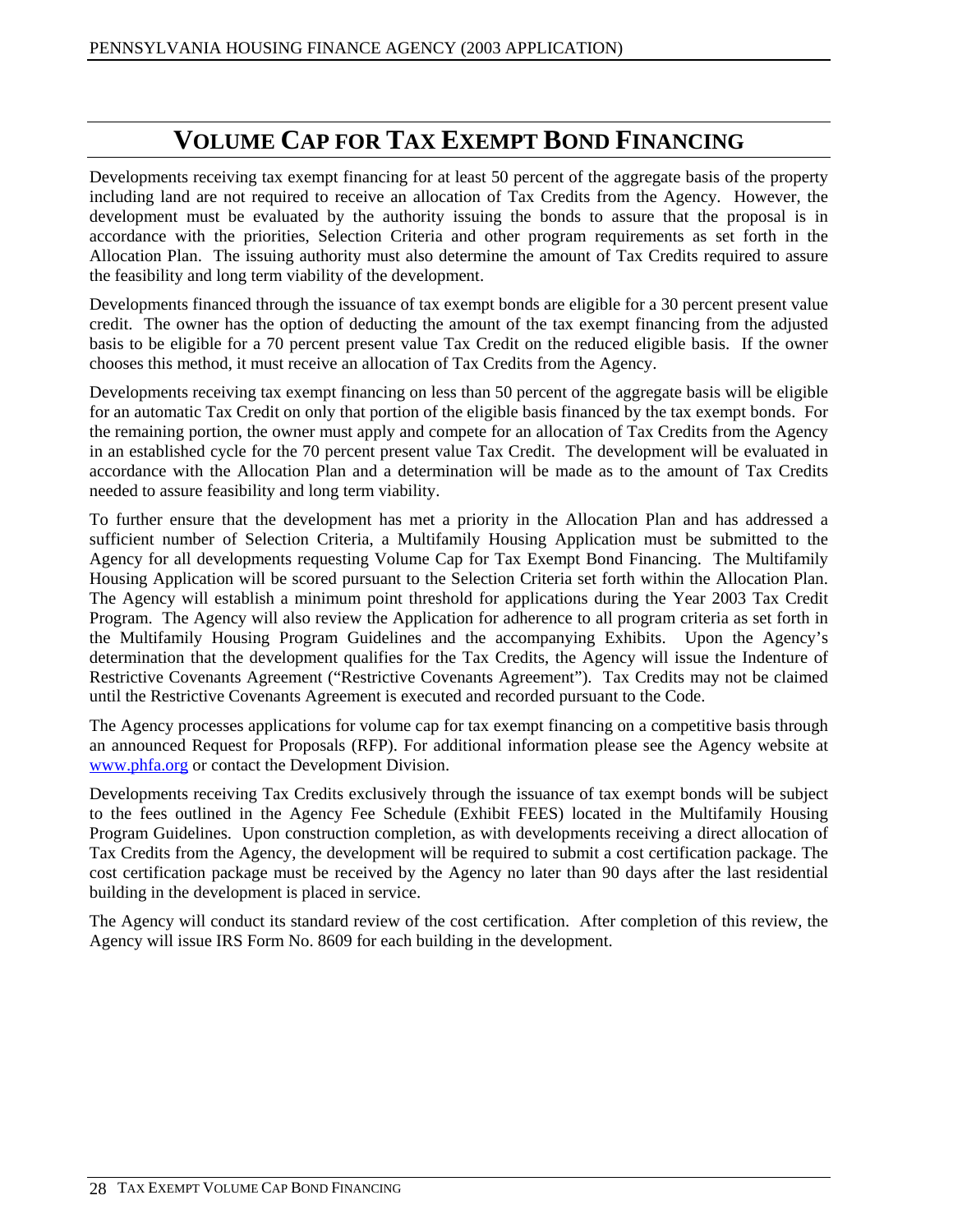#### **TAXABLE AND 501(C)(3) TAX EXEMPT BOND FINANCING**

The Agency provides financing to developers building or rehabilitating rental units designed for lower income occupancy. The competitive rates are made possible through the sale of Agency tax exempt and taxable bonds. Mortgages provided through Agency bond proceeds must be secured by a first lien position. Bond financing may be coupled with PennHOMES funds to help make the development economically feasible.

#### **Program Highlights**

#### **MINIMUM NUMBER OF UNITS**

All applications must consist of 15 or more units. The Agency may consider developments with less than 15 units if all Agency guidelines and financing requirements are met.

#### **MAXIMUM INCOME OF TENANTS**

When using tax exempt financing or Tax Credits, one of the following minimum set-aside requirements must be implemented:

- 20% of the units must be rented to persons with incomes at or below 50% of the area median income, adjusted by family size; or
- 40% of the units must be rented to persons with incomes at or below 60% of the area median income, adjusted by family size.

When using taxable financing, not involving tax credits, at least 20% of the units must be rented to households with incomes at or below 80% of the area median income.

#### **MINIMUM LOAN AMOUNT**

The suggested minimum loan amount for taxable financing is \$100,000; the minimum loan amount for tax exempt financing is \$1,000,000, unless there are a sufficient number of developments requesting tax exempt financing that may be pooled together to arrive at the \$1,000,000 balance.

#### **INTEREST RATES**

Interest rates will vary depending on market conditions. Please contact the Agency's Development Division for projected mortgage interest rates.

#### **AFFORDABILITY PERIOD**

All developments must remain rental housing, meeting the low-to-moderate income tenancy requirement for the term of the mortgage or 15 years, whichever is longer.

#### **TERM OF LOAN AND AMORTIZATION**

The maximum loan term will be 30 years for taxable bond financing and tax exempt bond financing.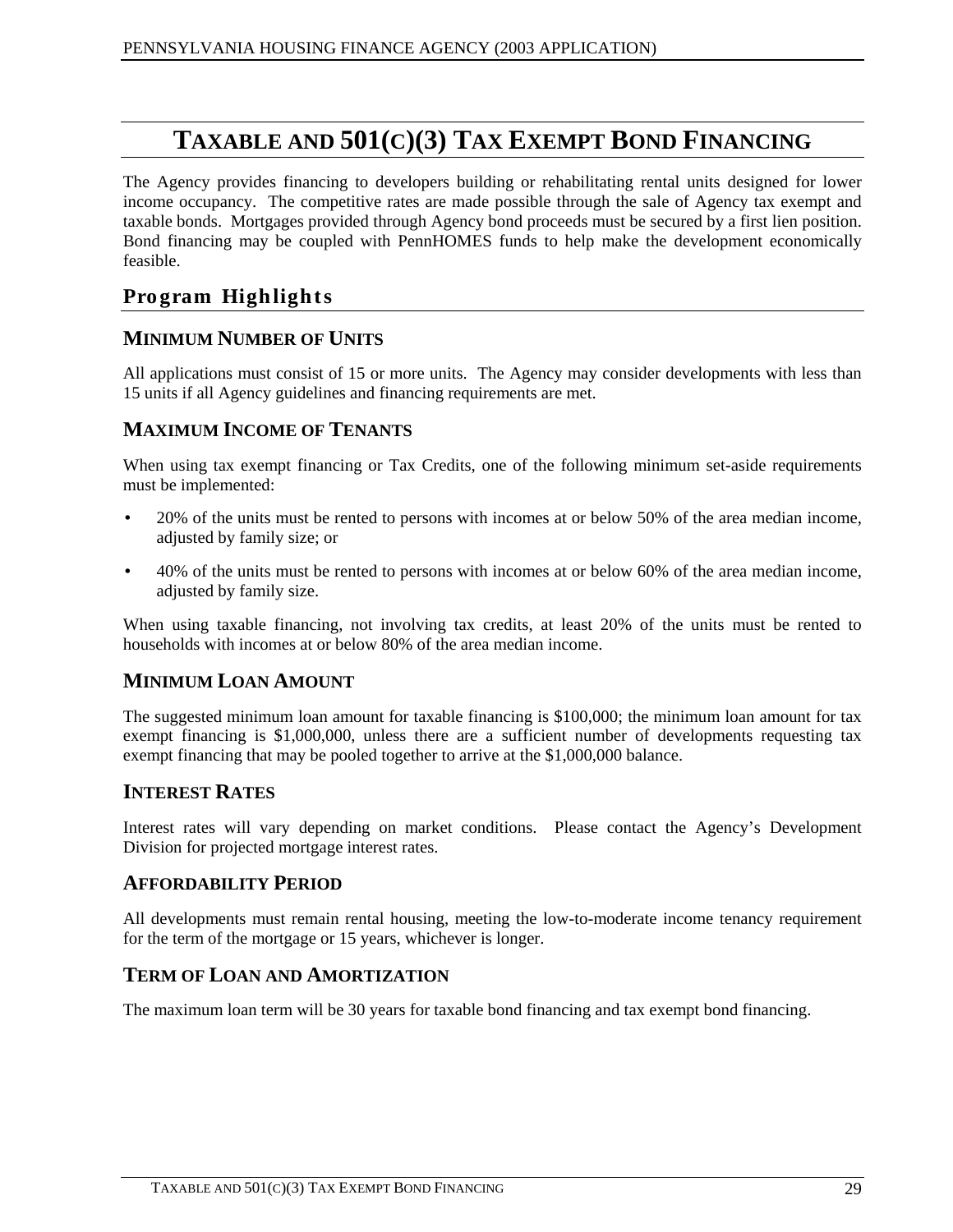#### **RETURN ON EQUITY**

Distribution to owners from excess revenue of a development will be limited to an annual return of 15% of the owner's equity in the development. Theright to receive the return on equity is cumulative. The equity in the development shall be determined at final closing based on the cost certification. The stated owner's equity in the development may be adjusted annually to reflect increases in the Consumer Price Index and further adjusted at the discretion of the Agency in the event of significant capital improvements to the development.

#### **DEBT SERVICE COVERAGE RATIO**

The development's net operating income must equal 115% of the development's total annual debt service.

#### **LOAN TO VALUE RATIO/EQUITY REQUIREMENT**

Loan underwriting and first mortgage credit enhancement requirements normally determine maximum loan to value ratio for Agency developments. Usually, the ratio does not exceed 80% of replacement value and/or appraised value. In no event may the ratio exceed 90% of total replacement cost for for-profit developers or 100% of total replacement cost for nonprofit developers. The Agency may require an "as built" appraisal to determine market value.

The combined total of taxable or tax exempt financing and PennHOMES cannot exceed the 90% and 100% amounts referenced above.

#### **OUTSIDE FUNDING SOURCES**

Other sources of public and private support, including donation of publicly held land, should enhance financial viability.

#### **CREDIT ENHANCEMENT/MORTGAGE INSURANCE**

Credit enhancement/mortgage insurance is required for all developments requesting Agency taxable or tax exempt bond financing.

The Agency has established a Mortgage Insurance Program designed to protect the Agency and its bondholders in the event of a fiscal or covenant default on an Agency financed development through direct insurance support on a property specific basis.

Bond rating organizations have developed criteria for rating debt obligations secured by multifamily mortgages on a property specific basis. Only those properties classified as"prime quality properties" will be qualified for a rating without other sources of credit enhancement.

If the Agency's Mortgage Insurance Program is to be requested, please indicate by checking the appropriate box on page one of the Multifamily Housing Application. The Agency's Mortgage Insurance Program is either self-insured or provided through other financial intermediaries as the Agency deems appropriate.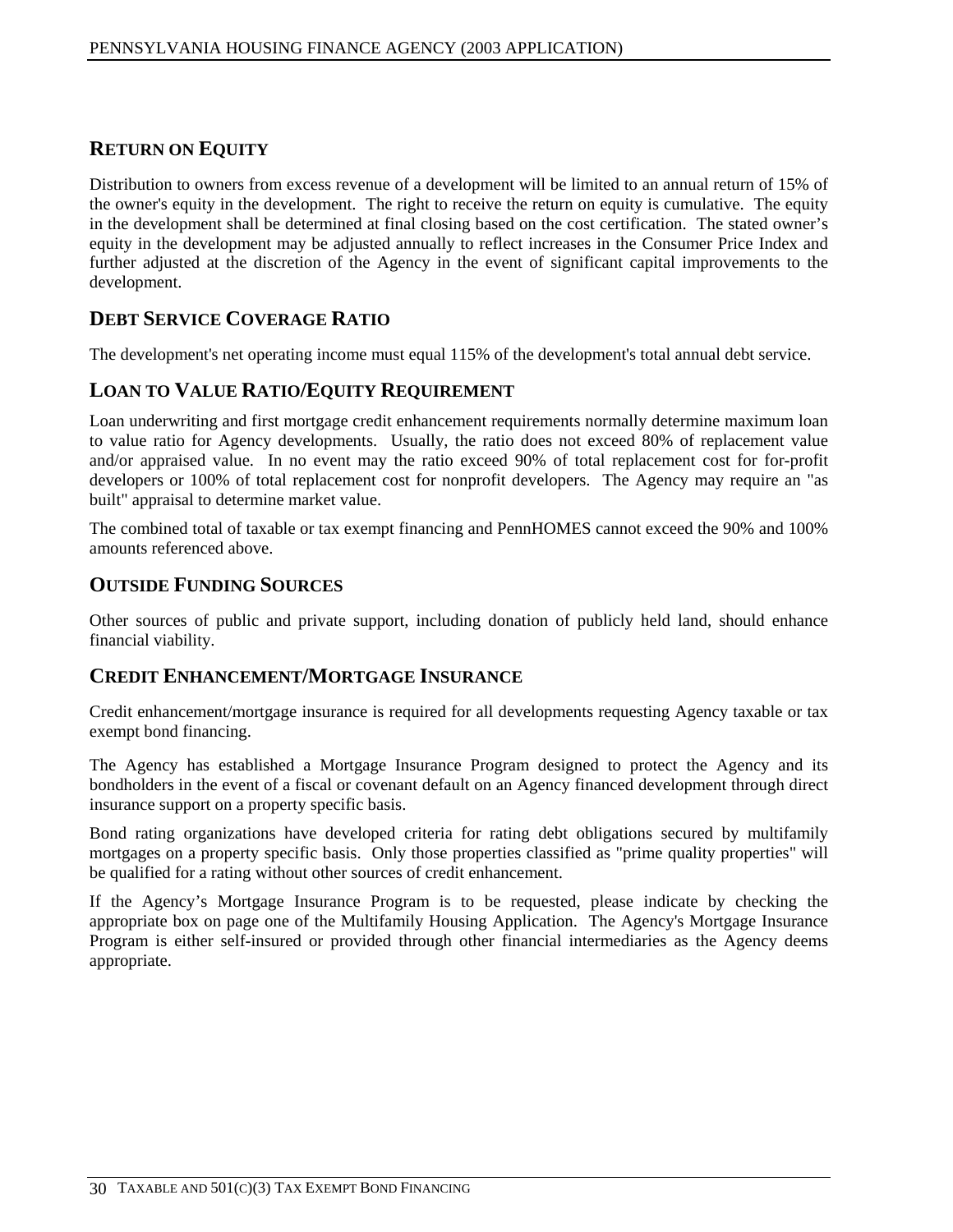#### **CONSTRUCTION LOAN PROGRAM**

The Agency will provide below market rate construction loans for multifamily rental housing developments in conjunction with a permanent take-out loan from a lender other than the Agency. If the Agency is also the permanent take-out lender, the Multifamily Housing's General Program Guidelines must also be met. Both new construction and rehabilitation developments are acceptable.

Eligible applicants for Agency financing include individuals, joint ventures, partnerships, limited partnerships, trusts, corporations, cooperatives and condominiums, whether for profit or nonprofit.

#### **Program Highlights**

#### **MINIMUM NUMBER OF UNITS**

The minimum number of units for the construction loan program is fifteen (15).

#### **MAXIMUM INCOME OF TENANTS**

A minimum of 20% of the units must be rented to tenants whose incomes do not exceed 80% of the area median income, adjusted for family size. This is for a construction only loan.

#### **INTEREST RATE**

The Agency construction interest rate is based upon the Agency's borrowing costs in the market. Agency staff may provide an approximate rate for purposes of financial estimates upon receipt of the application.Exact rates will not be available until the loan closing.

#### **FINANCING FEE / CONSTRUCTION MONITORING FEE**

The Agency requires a 2% fee, calculated on the total construction mortgage.

#### **LOAN TO VALUE RATIO**

The Agency is authorized to make loans to for-profit developers of up to 90% of replacement cost of the development. The Agency may provide loans of up to 100% of replacement cost of the development to nonprofit developers. The loan to value ratio may be determined by an independent appraisal determining both an "as is" and "as completed" market value.

#### **CONSTRUCTION RETENTION**

The Agency requires retention of 10% of all requested construction payouts. At the Agency's discretion the percent retained may be reduced to 5% after construction has been 50% completed. A copy of the Agency's guidelines for disbursement of Agency funds is available upon request.

#### **CONSTRUCTION MONITORING**

The Agency will monitor construction and will attend monthly construction conferences at the site. In addition, Agency Technical Services Representatives may visit the development site to review site activity at any time during construction. The Agency Technical Services Representative and the Agency Staff Accountant shall review and approve all requisitions, payouts, and change orders to ensure compliance with the Agency's requirements.

Rev. 6/18/02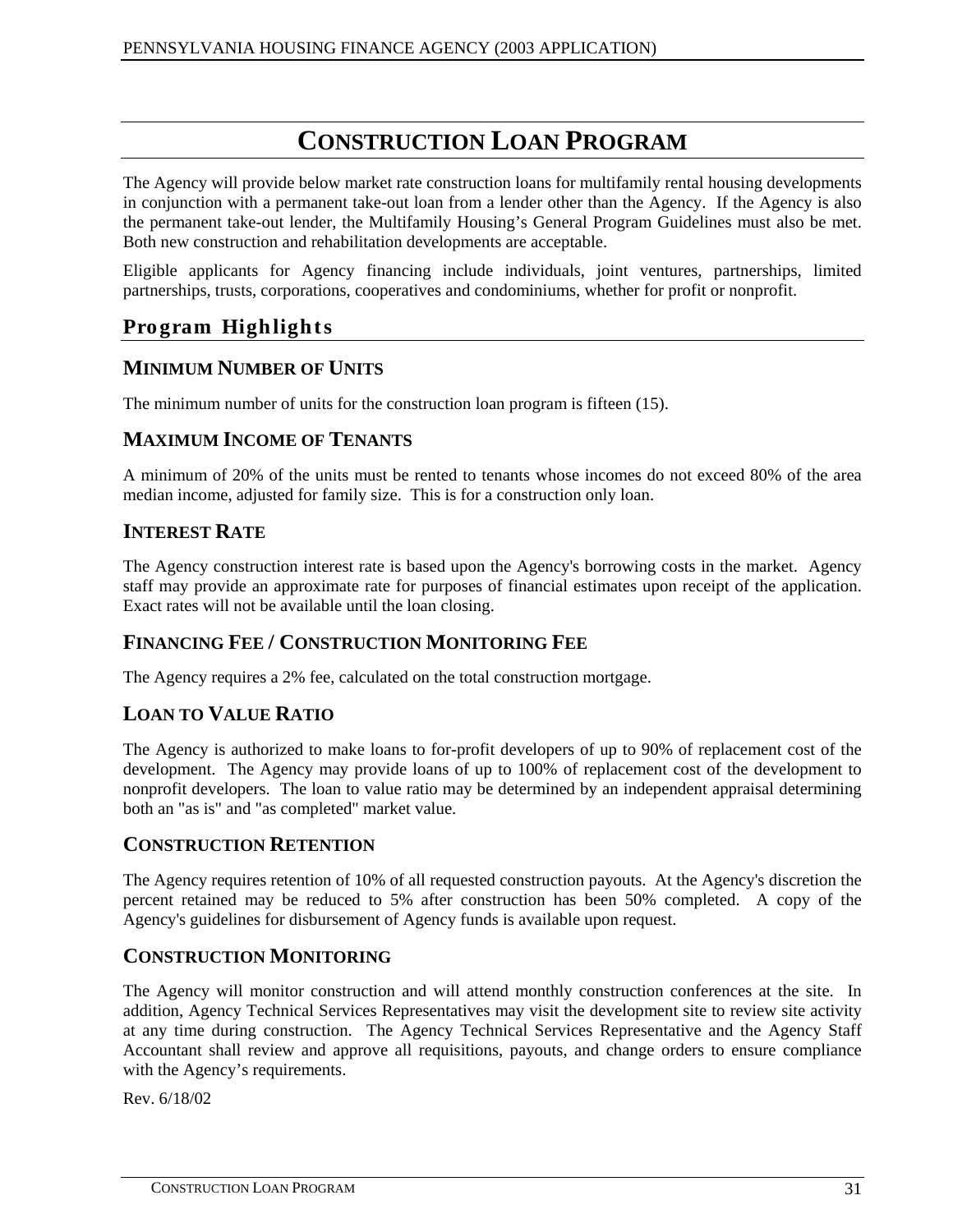### END OF PROGRAM GUIDELINES